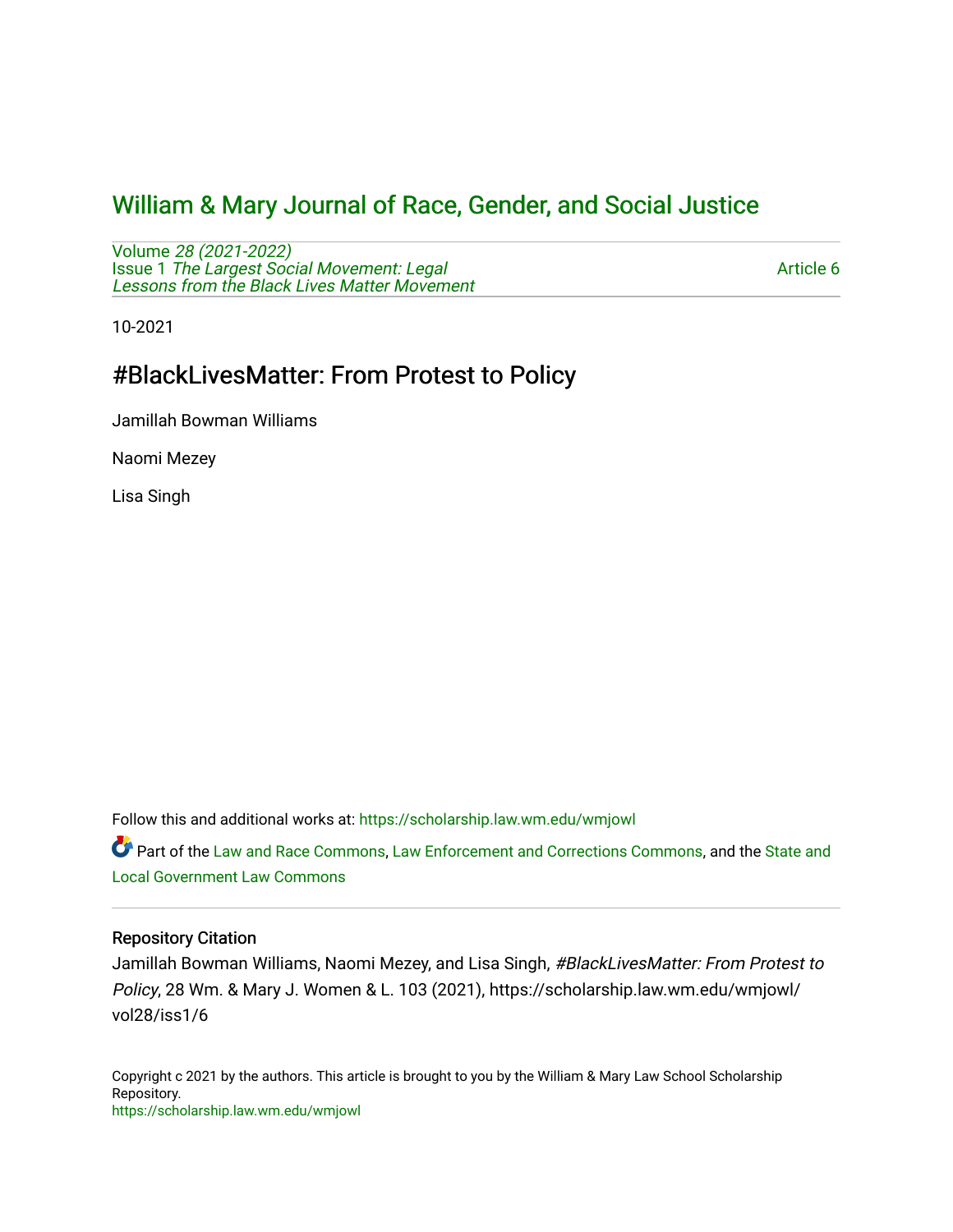#### #BLACKLIVESMATTER: FROM PROTEST TO POLICY

### JAMILLAH BOWMAN WILLIAMS, \* NAOMI MEZEY\*\* & LISA SINGH\*\*\*

#### **INTRODUCTION**

- I. BUILDING THE PROTESTS ONLINE AND ON THE GROUND
	- *A. Protests Online: The Twitter Conversation About Protests and Locations*
	- *B. Protests on the Ground*
		- *1. States*
		- *2. Cities*
		- *3. Activism & Allies*
	- *C. Relationship Between Online Protest Conversation and onthe-Ground Protests*
- II. PROTESTS AS CATALYSTS FOR LEGAL AND POLICY CHANGE
	- *A. Individual Accountability: Justice for Victims*
	- *B. Institutional Change: Reimagining Policing*
		- *1. Police Reform*
		- *2. Defunding the Police*
	- *C. Broader Systemic Reform*
		- *1. Abolish*
		- *2. Reparations*
	- *D. Backlash Policies*

**CONCLUSION** APPENDIX A

APPENDIX B

#### **INTRODUCTION**

In summer 2020, mass protests spread across the globe challenging police brutality and racial injustice and demanding change.

<sup>\*</sup> Associate Professor, Georgetown University Law Center. JD, Stanford Law School; PhD (Sociology). The authors collectively wish to thank the Massive Data Institute (MDI)/Gender+ Justice Initiative research collaboration and the MDI for infrastructure, technical team, project support from Rebecca Vanarsdall and student researcher support. We are also grateful for the editing and research assistance of Sara Burriesci and Betsy Kuhn, and the research assistance from Georgetown JD students Austin Donohue, Alex Goldstein, Thomas Henderson, Madeleine Lippey, Yang Liu, Brendan Pedley, and Colin Rivera.

<sup>\*\*</sup> Agnes Williams Sesquicentennial Professor, Georgetown University Law Center. JD, Stanford Law School, MA (American Studies).

<sup>\*\*\*</sup> Professor of Computer Science, Research Professor in the Massive Data Institute, Georgetown University. PhD (Computer Engineering).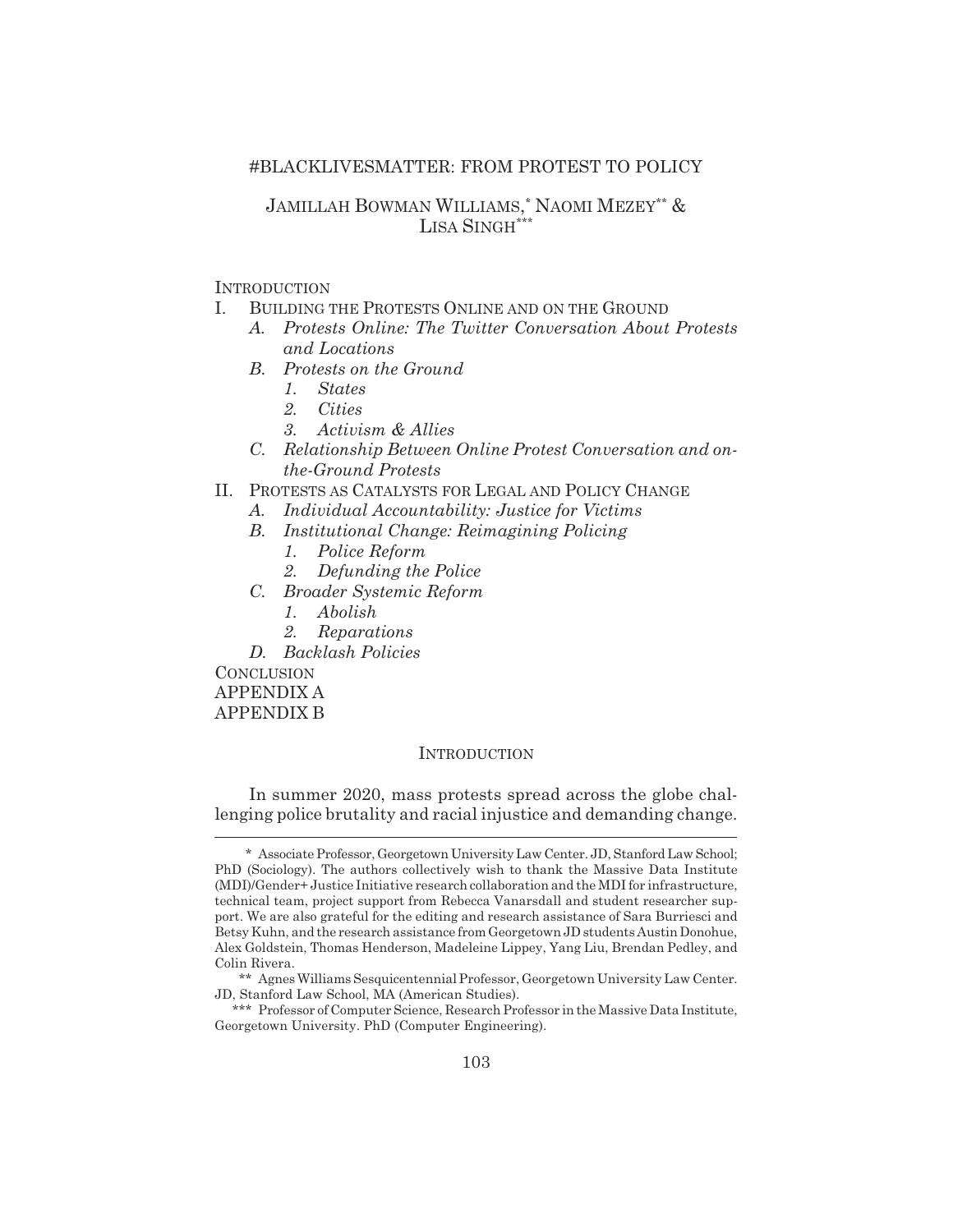Fueled by the Black Lives Matter (BLM) movement in the wake of the police murder of George Floyd, these protests drew 15 million to 26 million participants in the United States alone to participate in late May and June of 2020.<sup>1</sup> The sheer scale of these protests made them the largest movement in U.S. history.<sup>2</sup> While there has been some consensus that this unprecedented protest movement pushed social awareness and changed the national conversation around race,<sup>3</sup> existing research has yet to clearly document the extent to which it affected law and policy on the federal, state, and local levels. We begin to fill this gap by documenting the correlation between the online and offline protest activity, and showing the relationship between the location and intensity of protest activity and the initial wave of legal and policy change.

In this Article, we use Twitter conversation and protest data to show how BLM fueled global protests that changed minds, hearts, and the baseline understanding of inequality in ways that could also ultimately drive legal and policy change.4 We have previously presented a model (see Figure 1) based on use of the hashtag #BlackLivesMatter that illustrates how modern-day social movements can build social awareness, shift cultural understandings, and make progress toward structural change.<sup>5</sup> This model incorporates both external conditions like the pandemic and anti-movement backlash with four levels of action that attempt to capture the process of how a movement transitions from social media conversation to the ultimate goal of structural change. We return to this model here to examine the

<sup>1.</sup> Larry Buchanan, Quoctrung Bui & Jugal K. Patel, *Black Lives Matter May Be the Largest Movement in U.S. History*, N.Y. TIMES (July 3, 2020), https://www.nytimes .com/interactive/2020/07/03/us/george-floyd-protests-crowd-size.html [https://perma.cc /LS3F-J9GZ].

<sup>2.</sup> *Id.*

<sup>3.</sup> Jamillah Bowman Williams, Naomi Mezey & Lisa Singh, *#BlackLivesMatter— Getting from Contemporary Social Movements to Structural Change*, 12 CAL. L. REV. ONLINE (SPECIAL ISSUE) 1 (June 2021), https://www.californialawreview.org/blacklives matter-getting-from-contemporary-social-movements-to-structural-change [https://perma .cc/37WQ-LM8R]; Char Adams, *A Movement, a Slogan, a Rallying Cry: How Black Lives Matter Changed America's View on Race*, NBC NEWS (Dec. 29, 2020), https://www.nbc news.com/news/nbcblk/movement-slogan-rallying-cry-how-black-lives-matter-changed -america-n1252434 [https://perma.cc/UY85-FA3D].

<sup>4.</sup> We use protest data and Twitter data in our analysis to empirically explore how social media was leveraged to share information and coordinate protests. The protest data was collected using the Crowd Counting Consortium which captures all the protests after George Floyd's death. For the Twitter data, we used the Twitter Streaming API to collect posts containing the hashtag #BlackLivesMatter. While collection began in 2018, this study looks at different subsets of posts (tweets, retweets, and quotes) from May 15, 2020 to January 15, 2021. We use these data to measure daily and overall volume of conversation and topics of discussion relevant to this Article.

<sup>5.</sup> Williams et al., *supra* note 3, Figure 3; *see infra* Figure 1.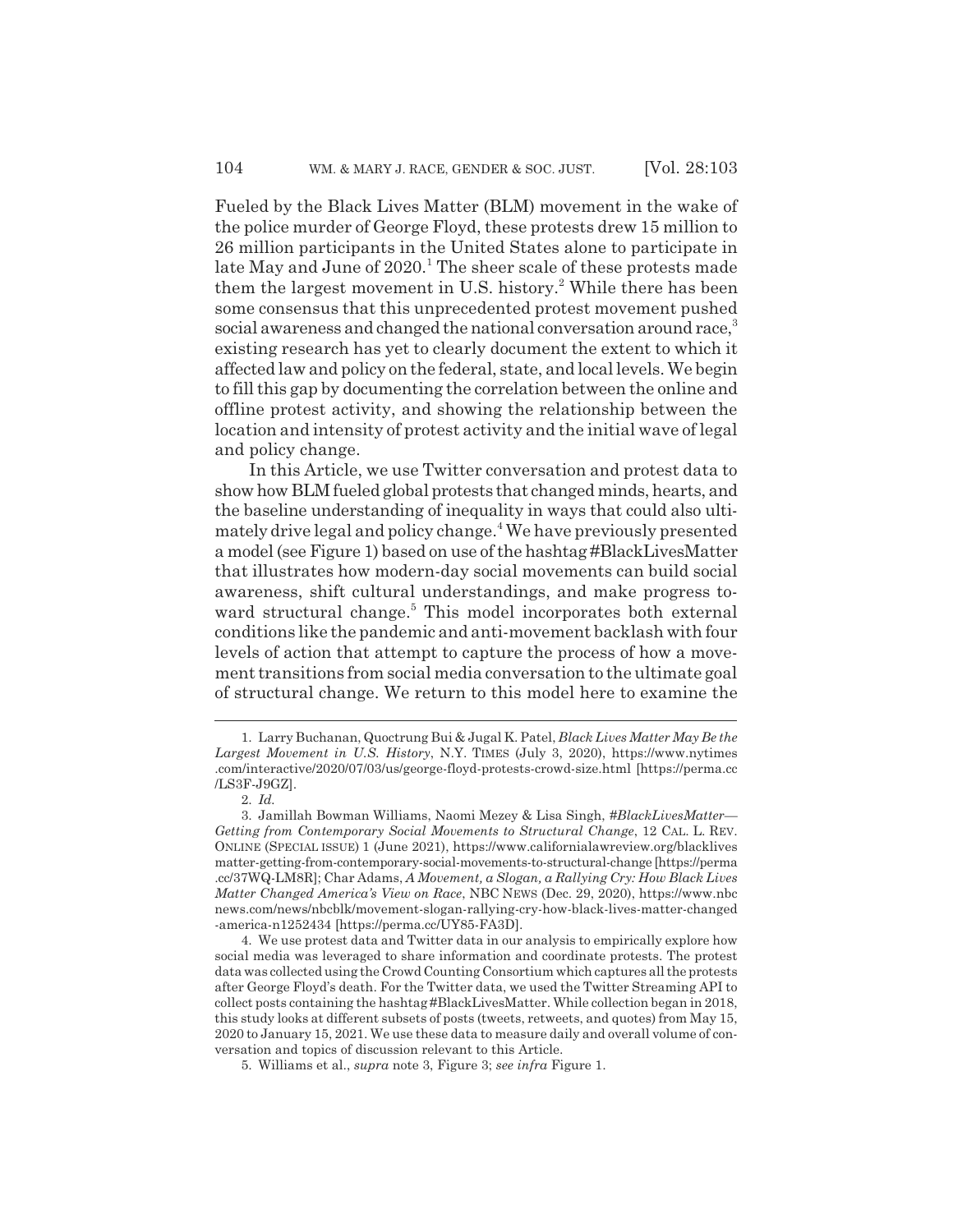link between the second (yellow) and fourth (blue) levels in particular, focusing on the relationship between protest and activism in the summer of 2020 and legal and policy changes occurring across states and cities over the following year. The model shows how protests and allied activism build social awareness and political pressure, which are necessary conditions for building support for more sustainable policy change.



Figure 1. The Anatomy of the Black Lives Matter Movement<sup>6</sup>

Social media movements tend not to have staying power and the window for the change they advocate is small.<sup>7</sup> BLM has already defied the odds of online movements with its ability to inspire a massive online discussion and then mobilize that social media conversation into significant activism offline.<sup>8</sup> As we noted previously, by linking social media sophistication and traditional organizing work, BLM built "a dynamic model of online and offline activism capable of structural

<sup>6.</sup> *Reprinted from* Williams et al., *supra* note 3. Figure 1 available in color at Jamillah Bowman Williams, Naomi Mezey & Lisa Singh, #BlackLivesMatter From Protest to Policy 3 (Dec. 7, 2021) (manuscript), https://papers.ssrn.com/sol3/papers.cfm? abstract\_id=3980106.

<sup>7.</sup> Edward Vargas, Loren Collingwood & Jason Morin, *Unfair Detention: How Protests Activated Group Empathy to Shift Attitudes on Child Detention* (Nov. 7, 2019) (Panel Paper at 41st Annual Fall Research Conference "Rising to the Challenge: Engaging Diverse Perspectives on Issues and Evidence") (unpublished manuscript) (on file with the authors).

<sup>8.</sup> Williams et al., *supra* note 3.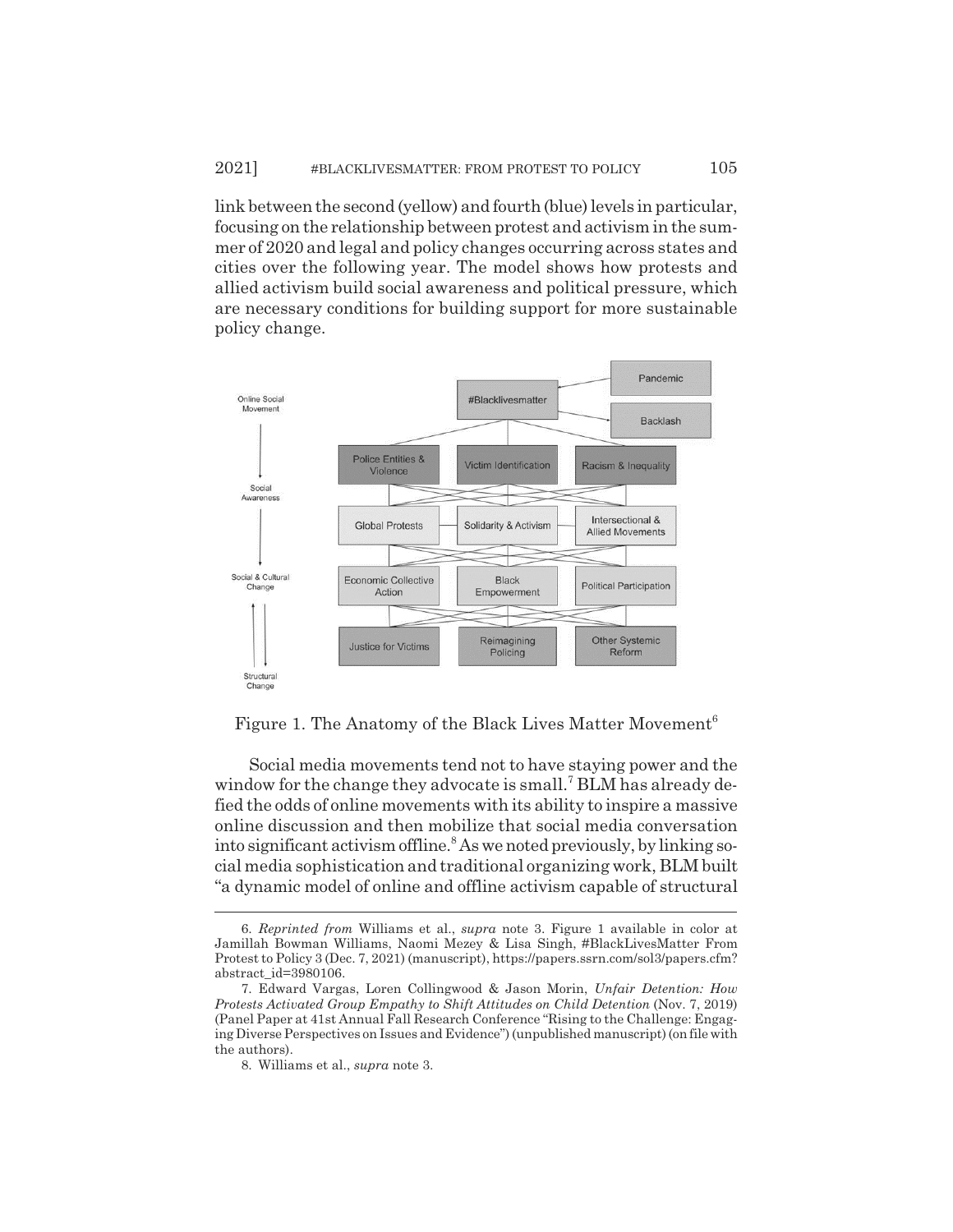change."9 But legal change and broader cultural change take time and tenacity, and empirical research has shown that while empathy shifts after protests and activism, attitudes are likely to revert back.<sup>10</sup> Douglas McAdam, professor emeritus at Stanford University and an expert on social movements, said at the time that the protests seemed to be "achieving what very few do: setting in motion a period of significant, sustained, and widespread social, political change . . . . We appear to be experiencing a social change tipping point—that is as rare in society as it is potentially consequential."<sup>11</sup>

We find that the protests of 2020 did indeed begin a paradigm shift in the social awareness of racialized police violence, and this important and significant social change has in turn already inspired political change and some degree of legal and policy change.<sup>12</sup> However, the movement remains in a precarious position and it is uncertain how enduring these changes will be. While many state legislators and local officials have responded to the protests with policy reforms, policy action at the federal level is mostly stalled. In addition, it is unclear whether the state and local policy changes will lead to the deeper and lasting structural changes sought by the movement. We are also observing substantial backlash policy that threatens to not only derail current racial justice efforts, but also exacerbate the underlying inequalities that the movement opposes.

In Part I, we offer an analysis of the 2020 protests, including the critical role of social media in building the protests themselves as well as the policy demands that the protests helped to broadcast. In Part II, we assess the policy activity occurring within the first year following this historic level of activism in the United States, looking specifically at where and when legislators responded to three different kinds of movement demands: individual accountability, institutional changes, and broader systemic reform.

#### I. BUILDING THE PROTESTS ONLINE AND ON THE GROUND

The yellow categories (level 2) in our model represent the onthe-ground responses to BLM organizing after George Floyd's killing and demonstrate the synergies between online conversation and offline actions. The scale of the 2020 protests were only possible because of the effective communication, energy, and activism that had

<sup>9.</sup> *Id.*

<sup>10.</sup> Loren Collingwood, Nazita Lajevardi & Kassra A. R. Oskooii, *A Change of Heart? Why Individual-Level Public Opinion Shifted Against Trump's "Muslim Ban*,*"* 40 POL. BEHAV. 1035, 1059 (2018).

<sup>11.</sup> Buchanan et al., *supra* note 1.

<sup>12.</sup> Williams et al., *supra* note 3.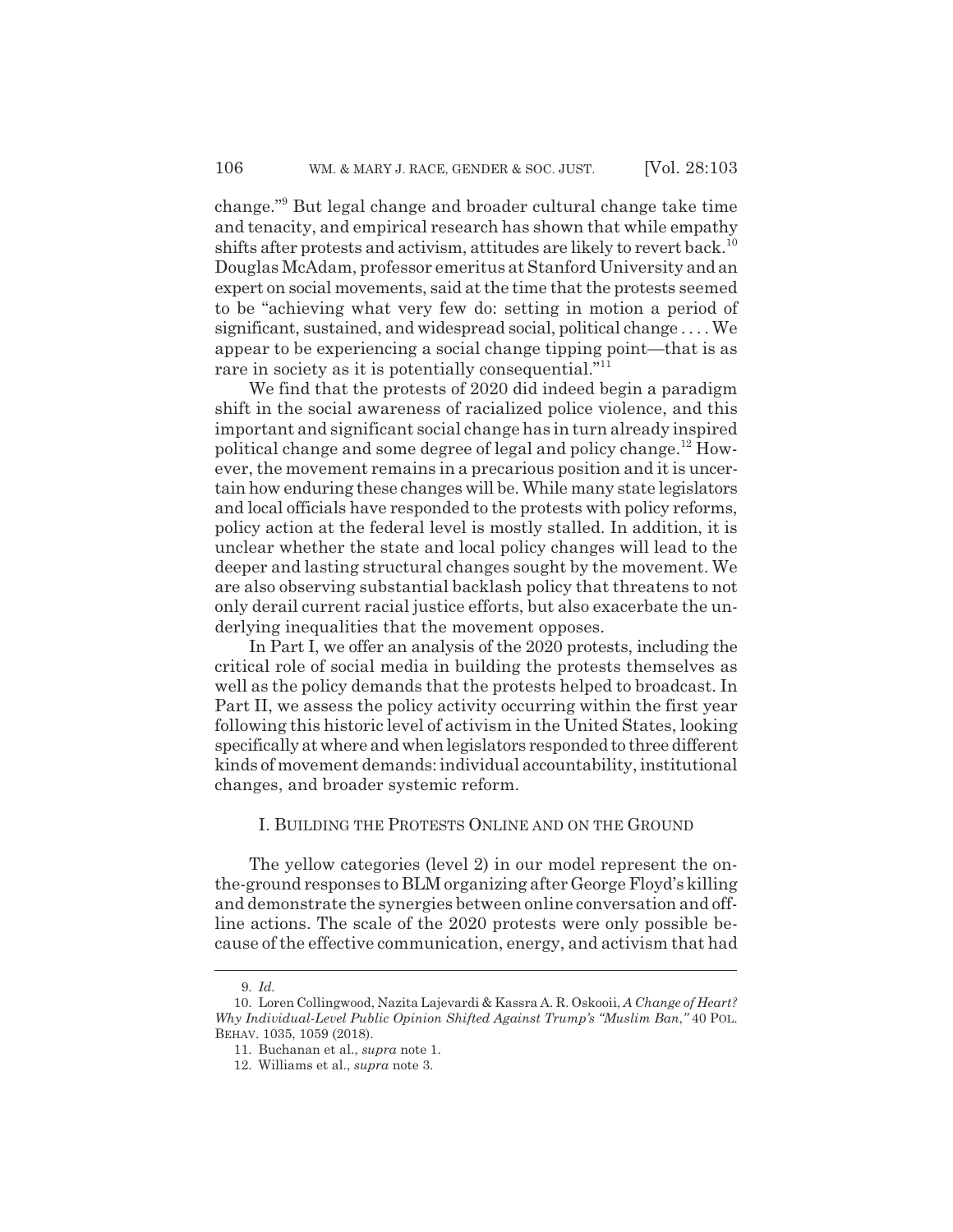already been generated online.<sup>13</sup> In this Part, we show the connection between the online and offline activism in the summer of 2020 by detailing what the Twitter conversation revealed about the protests, what the protests looked like on the ground, and the relationship between the online and offline activity.

### *A. Protests Online: The Twitter Conversation About Protests and Locations*

The coordination of the online conversation with offline activism created a synergy that enhanced the scope and persistence of the protests.14 Across the globe, individuals from all races, ages, and socioeconomic status took to social media and the streets to collectively express their outrage and solidarity.15 For example, between the beginning of May and the end of June 2020, there were over 12 million #BlackLivesMatter posts on Twitter that mentioned one or more protest-related hashtags, keywords, or locations.<sup>16</sup> BLM also found an expanded network of organizational allies in the LGBTQ rights movement, the women's rights movement, and in numerous advocacy organizations of other marginalized groups.17 Corporations, universities, Members of Congress, and other high-powered institutions also spoke out and pledged to do their part in dismantling systemic racial inequality. $18$  Social media facilitated the alliances, protests, and political activism, highlighting the breadth and depth of the growing community of supporters.<sup>19</sup>

An analysis of #BlackLivesMatter tweet volume and U.S. protest activity during the roughly one-month peak, from May 25 to June 30, 2020, shows how the Twitter conversation took off on May 26 and fueled and informed the protests that spread over the next few days. Figure 2 displays the volume of #BlackLivesMatter tweets related to a protest keyword, hashtag, or location (blue/light gray) and the number of people participating in protests (red/dark gray) on each day.20 During this time, there was a strong correlation between

18. *Id.*

<sup>13.</sup> *Id.*

<sup>14.</sup> *Id.*

<sup>15.</sup> *Id.*

<sup>16.</sup> To understand the online conversation related specifically to protests, we created a topic containing different words and hashtags that signify discussion about the protest topic. We began by identifying words that frequently co-occurred with #BlackLivesMatter. Experts on our team then selected the subset that indicated discussion of protests. We also added city locations where larger protests occurred using the Crowd Counting Consortia data. We then identified words that frequently occurred with the cities to ensure that no important words were excluded.

<sup>17.</sup> Williams et al., *supra* note 3.

<sup>19.</sup> *Id.*

<sup>20.</sup> *See infra* Figure 2 (based on Twitter analytics for #BlackLivesMatter posts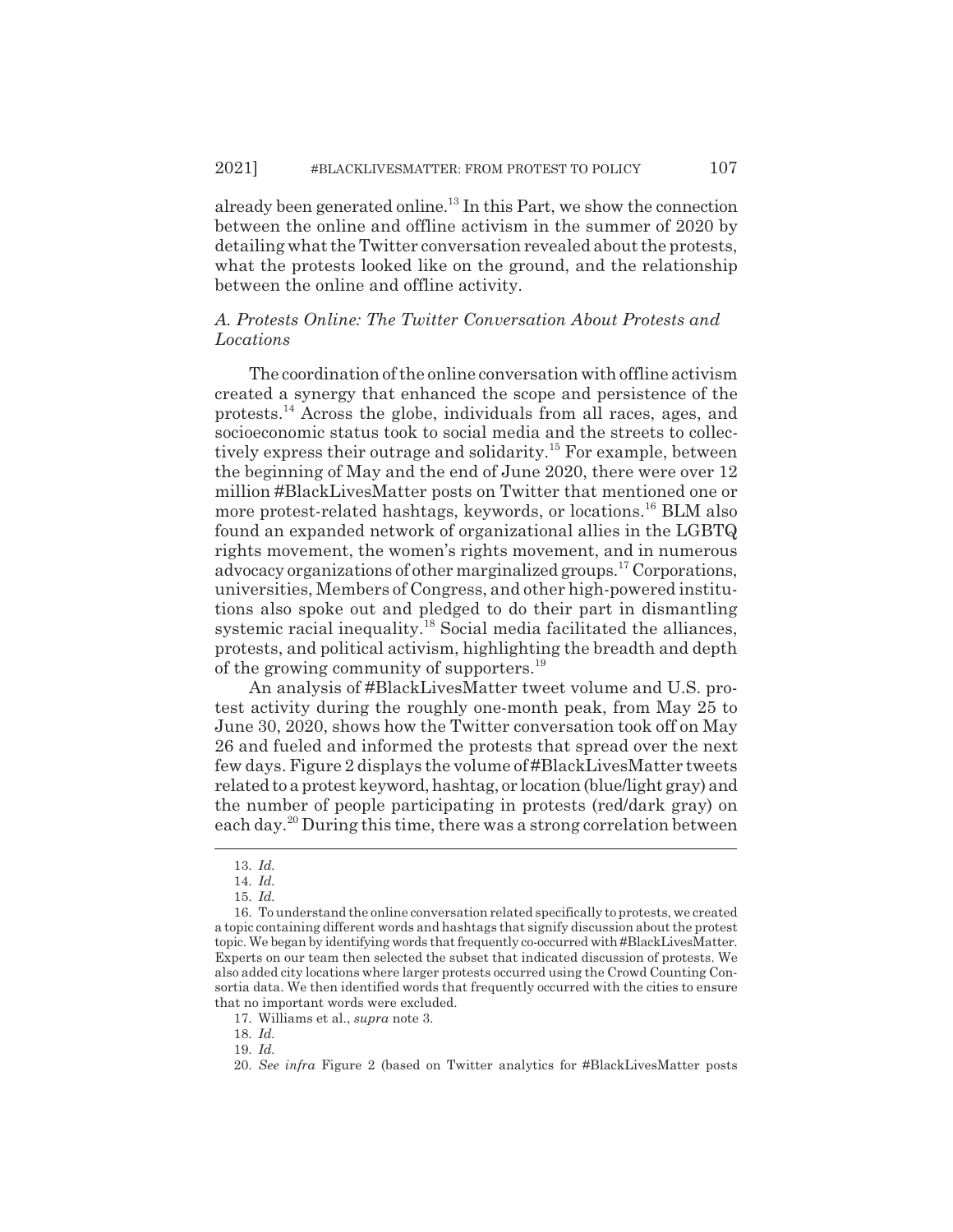tweet volume and number of protesters (Pearson correlation = 0.74). We see that the daily volume of protest-related tweets exceeded 100,000 on all but two days between May 26 and June  $30.^{21}$ 

The two largest volume days on Twitter were May 30 and June 6.22 May 30 was the day that protests took place in over 300 cities, demanding all the officers involved in the Floyd killing be arrested.<sup>23</sup> On June 6, protests took place in over 420 cities (with many of those cities hosting multiple protests at the same time in different parts of the city).<sup>24</sup> Cities where protests drew 10,000 or more participants included Philadelphia, Chicago, New York, Jacksonville, Providence, and Washington D.C.<sup>25</sup> What is notable about these two Twitter conversation peaks is that there was significant volume on both the day before and the day after each peak (over 600,000 on May 29 and over 700,000 on June 5), suggesting that protest planning was occurring online, as were conversations about the protests after they occurred.26 In this sense, social media not only plays an important role in information sharing, but also in reinforcing protest activity and messaging as well as in increasing awareness.



Figure 2. Daily Volume of Protest Participation and Protest Conversation on Twitter (United States)<sup>27</sup>

between May 25, 2020 to June 30, 2020).

23. *May 2020 Crowd Data*, CROWD COUNTING CONSORTIUM (2020), https://sites.google .com/view/crowdcountingconsortium/view-download-the-data [https://perma.cc/HMB7 -9LXP] (follow "View" hyperlink for "May 2020 Crowd Data").

24. *June 2020 Crowd Data*, CROWD COUNTING CONSORTIUM (2020), https://sites.google .com/view/crowdcountingconsortium/view-download-the-data [https://perma.cc/HMB7 -9LXP] (follow "View" hyperlink for "June 2020 Crowd Data").

25. *Id.*

26. *See infra* Figure 2.

27. Figure 2 available in color at Jamillah Bowman Williams, Naomi Mezey & Lisa

<sup>21.</sup> *Id.*

<sup>22.</sup> *Id.*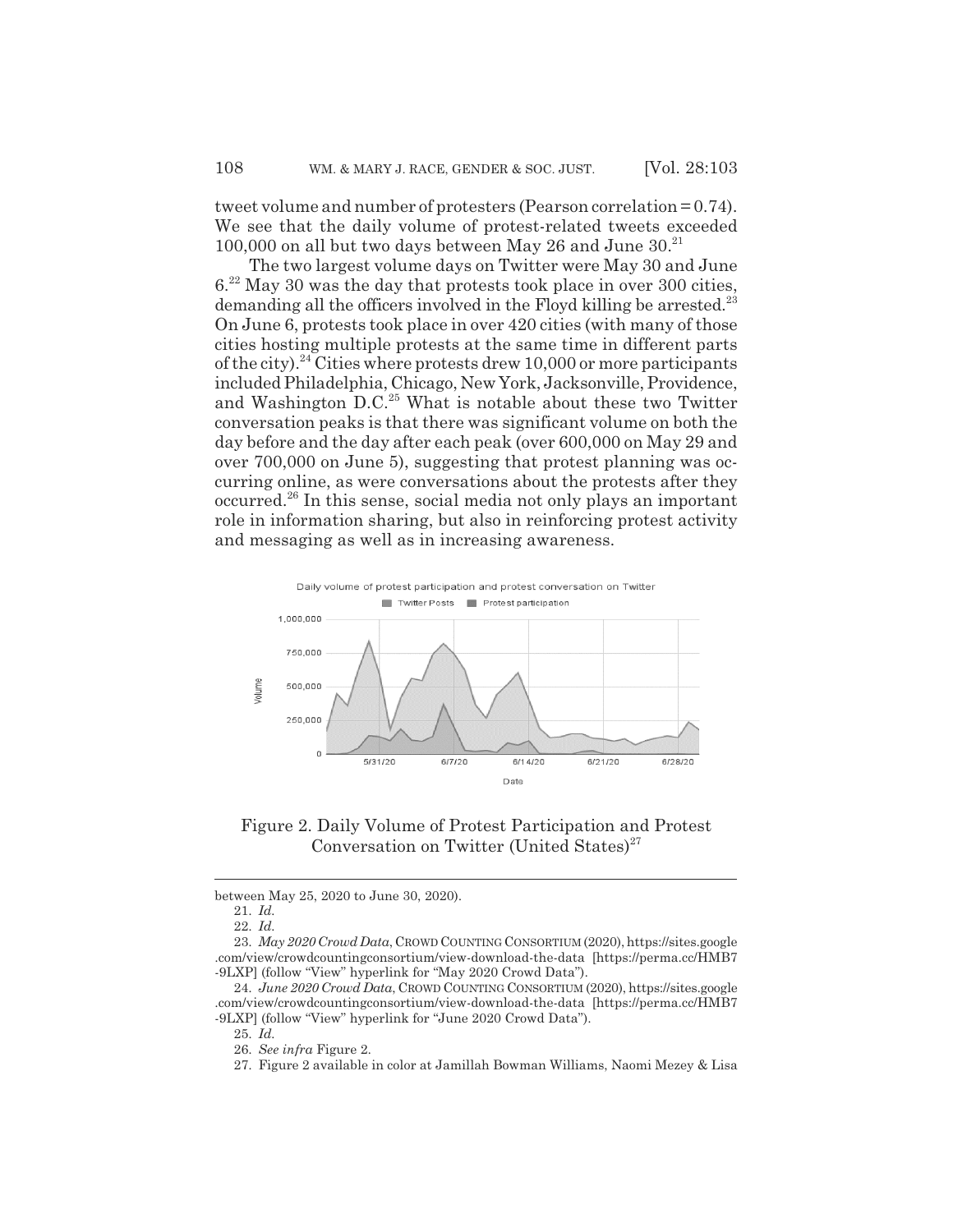In order to further explore the Twitter conversation about the BLM protests, we used over 700 words and hashtags as representative words for protests. Some words were related to logistics (today, tomorrow, meet, happening). Others were locations or meeting places (NYC, Oakland, park, square, street), and others focused on protest words themselves (march, vigil, protest, protester) and the atmosphere and details of the protests (peaceful, thousands). Figure 3 shows a word cloud of the words that were mentioned at least 100,000 times.<sup>28</sup> The most frequently used words were general protest words (protest, protesters, people, march) and logistics words (today, going, time).29 The high frequency words and hashtags help show the dynamic relationship between online and offline activism, with social media being used to organize protests locally, react in real time, and to further the impact of the protests by continuing the conversation and activism online.



### Figure 3. Protest Words that Occurred with #BlackLivesMatter at Least  $100,000$  Times<sup>30</sup>

#### *B. Protests on the Ground*

During the summer of 2020 there were multiple protests in every U.S. state, in hundreds of U.S. cities, and around the world.<sup>31</sup>

Singh, #BlackLivesMatter From Protest to Policy 6 (Dec. 7, 2021) (manuscript), https:// papers.ssrn.com/sol3/papers.cfm?abstract\_id=3980106.

<sup>28.</sup> *See infra* Figure 3.

<sup>29.</sup> *See id.*

<sup>30.</sup> Figure 3 available in color at Jamillah Bowman Williams, Naomi Mezey & Lisa Singh, #BlackLivesMatter From Protest to Policy 7 (Dec. 7, 2021) (manuscript), https:// papers.ssrn.com/sol3/papers.cfm?abstract\_id=3980106.

<sup>31.</sup> Derrick Bryson Taylor, *George Floyd Protests: A Timeline*, N.Y. TIMES (Mar. 28, 2021), https://www.nytimes.com/article/george-floyd-protests-timeline.html [https://perma .cc/J9Y8-TGVR]; Williams et al., *supra* note 3.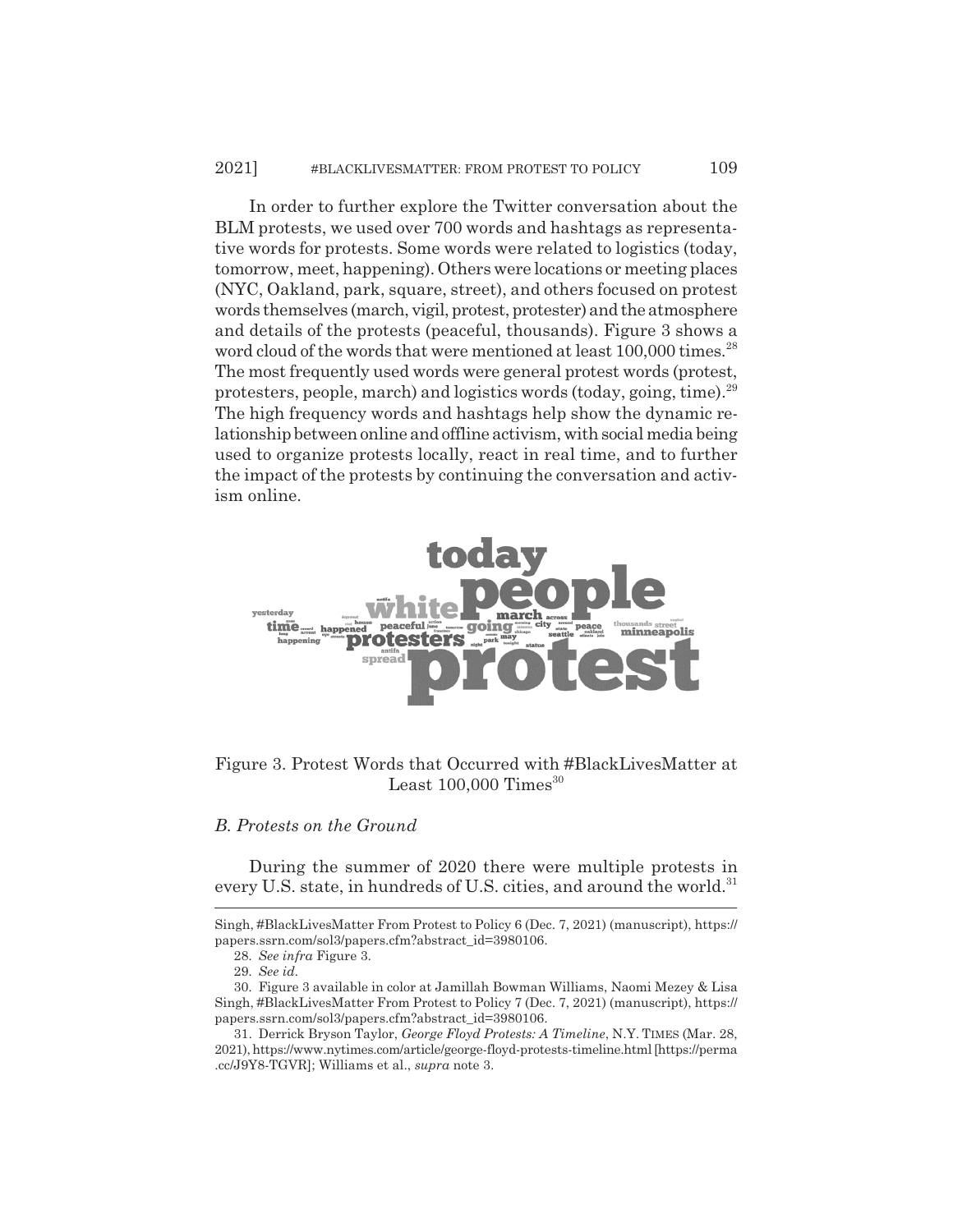According to polls taken during June 2020, there were protests in forty percent of U.S. counties and almost all of those counties were majority white.<sup>32</sup> In this section, we focus on what we know about the most significant protest activity on the ground, including the location and scale of the protests, the local activism they promoted, and the allies they brought together.<sup>33</sup>

#### *1. States*

Figure 4 shows three heatmaps of the protest data, aggregated by state.<sup>34</sup> In total, there were  $6,987$  protests for racial justice across the United States from late May through June 2020.<sup>35</sup> Figure 4A shows the number of people who attended the protests. Figure 4B shows the number of people adjusted based on the population of each state. This percentage represents the proportion of people in each state who attended the protests. Finally, Figure 4C shows the number of protests in each state. All fifty states had multiple protests during this one-month period, a clear indication of a widespread and urgent demand for action on and accountability for racial injustice at the individual, institutional, and systemic levels.<sup>36</sup> California had the most protests (914), followed by New York (750), Pennsylvania (483), Texas (289), and Florida (255).<sup>37</sup> In terms of participation, California also had the highest number of attendees (244,901), followed by New York (240,071), Pennsylvania (145,380), Washington (135,617), and Texas (123,756).<sup>38</sup> When we look at the participation adjusted for the population (Figure 4B), we see higher levels of participation in the northeast and the northwest, but we also see more clearly how significantly widespread protest participation was throughout the country.

<sup>32.</sup> Buchanan et al., *supra* note 1 (noting that, unlike prior racial justice protests, "nearly 95 percent of counties that had a protest recently are majority white, and nearly three-quarters of the counties are more than 75 percent white").

<sup>33.</sup> Except where noted, we use data from the Crowd Counting Consortium to assess the number of protests and the number of protesters in both U.S. states and cities. *See supra* note 23; *supra* note 24.

<sup>34.</sup> *See infra* Figure 4. Heat maps created using data from Crowd Counting Consortium.

<sup>35.</sup> *May 2020 Crowd Data*, *supra* note 23; *June 2020 Crowd Data*, *supra* note 24 [collectively, hereinafter *May & June 2020 Crowd Data*].

<sup>36.</sup> *June 2020 Crowd Data*, *supra* note 24.

<sup>37.</sup> *Id.*

<sup>38.</sup> *May & June 2020 Crowd Data*, *supra* note 35.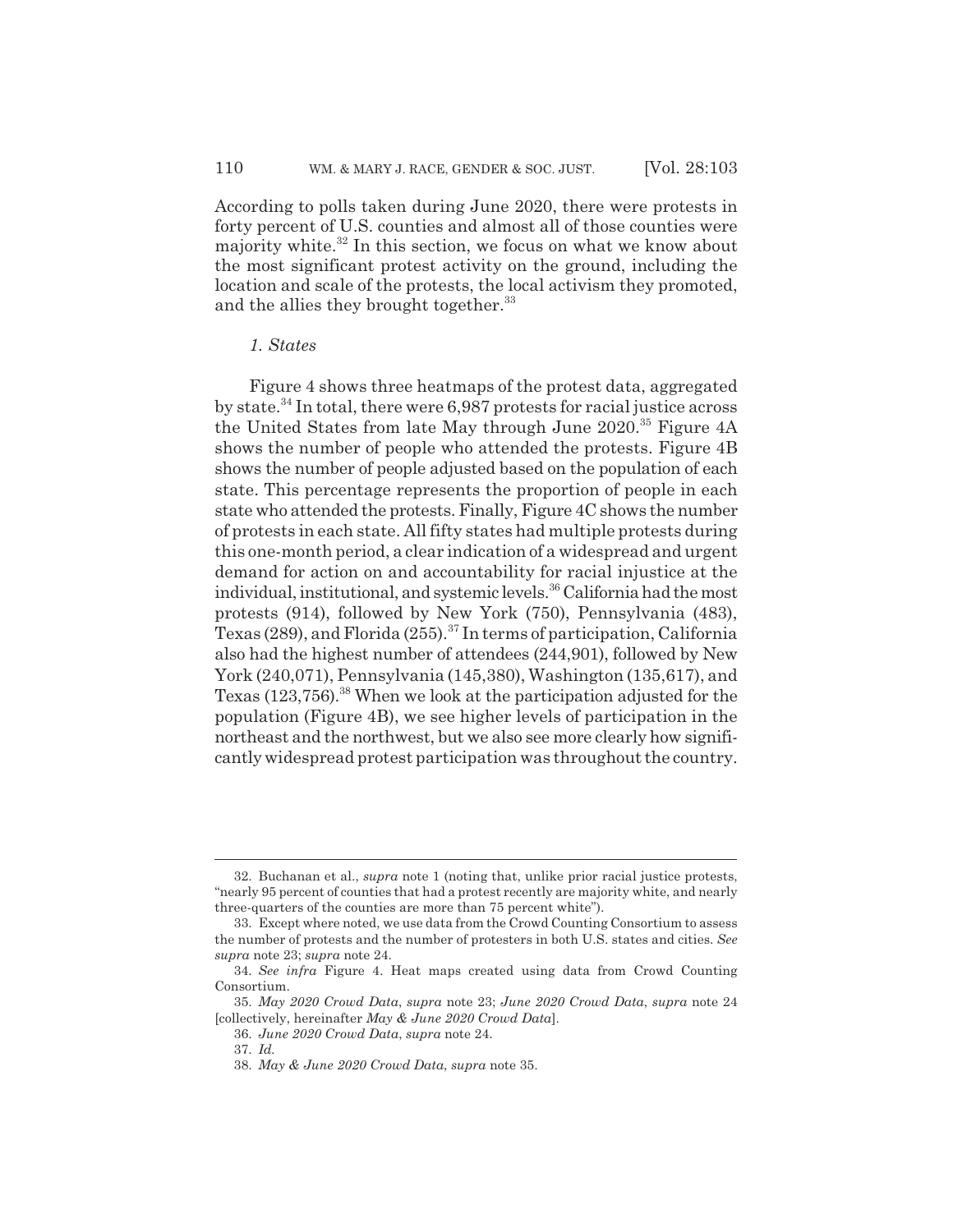

Figure 4. Heatmaps of the Number of Protests (4C), the Number of Protesters (4A), the Number of Protesters Adjusted by Population (4B) from May 26, 2020 through June 30, 2020. Darker colors indicate higher counts or proportions.<sup>39</sup>

*2. Cities*

Because in-person activity is always local, even in the context of a global movement, much of the Twitter conversation and the protests were focused on cities and towns.40 For that reason, we identified the top ten cities for protest attendance as well as a few "overperforming" cities where protest attendance was significant relative to their populations. The top ten cities by number of attendees were New York, Washington D.C.,41 Seattle, Philadelphia, Houston, Los Angeles, Portland, Chicago, Nashville, and Providence. New York City had over 150,000 protesters, Seattle and Washington D.C. had over 100,000 protesters, and Philadelphia, Houston, and L.A. had

<sup>39.</sup> Figure 4 available in color at Jamillah Bowman Williams, Naomi Mezey & Lisa Singh, #BlackLivesMatter From Protest to Policy 9 (Dec. 7, 2021) (manuscript), https:// papers.ssrn.com/sol3/papers.cfm?abstract\_id=3980106.

<sup>40.</sup> Based on authors' own Twitter data and analysis.

<sup>41.</sup> In general, we use the low estimate attendance number provided by the Crowd Counting Consortium as a conservative measure of the attendance. The one exception is Washington D.C. The median of the range between minimum and maximum attendance provided by the Crowd Counting Consortium across all the protests across all the cities was 100 and the average range was 1,120. That skew is a result of the attendance range for June 6, 2020 in Washington, D.C. The range for that date is 190,000. Therefore, for this Article, we use the average of the low and high estimate for D.C. on June 6, but the low estimate for the remaining days. Therefore, for this Article, the total attendance for D.C. is 114,600.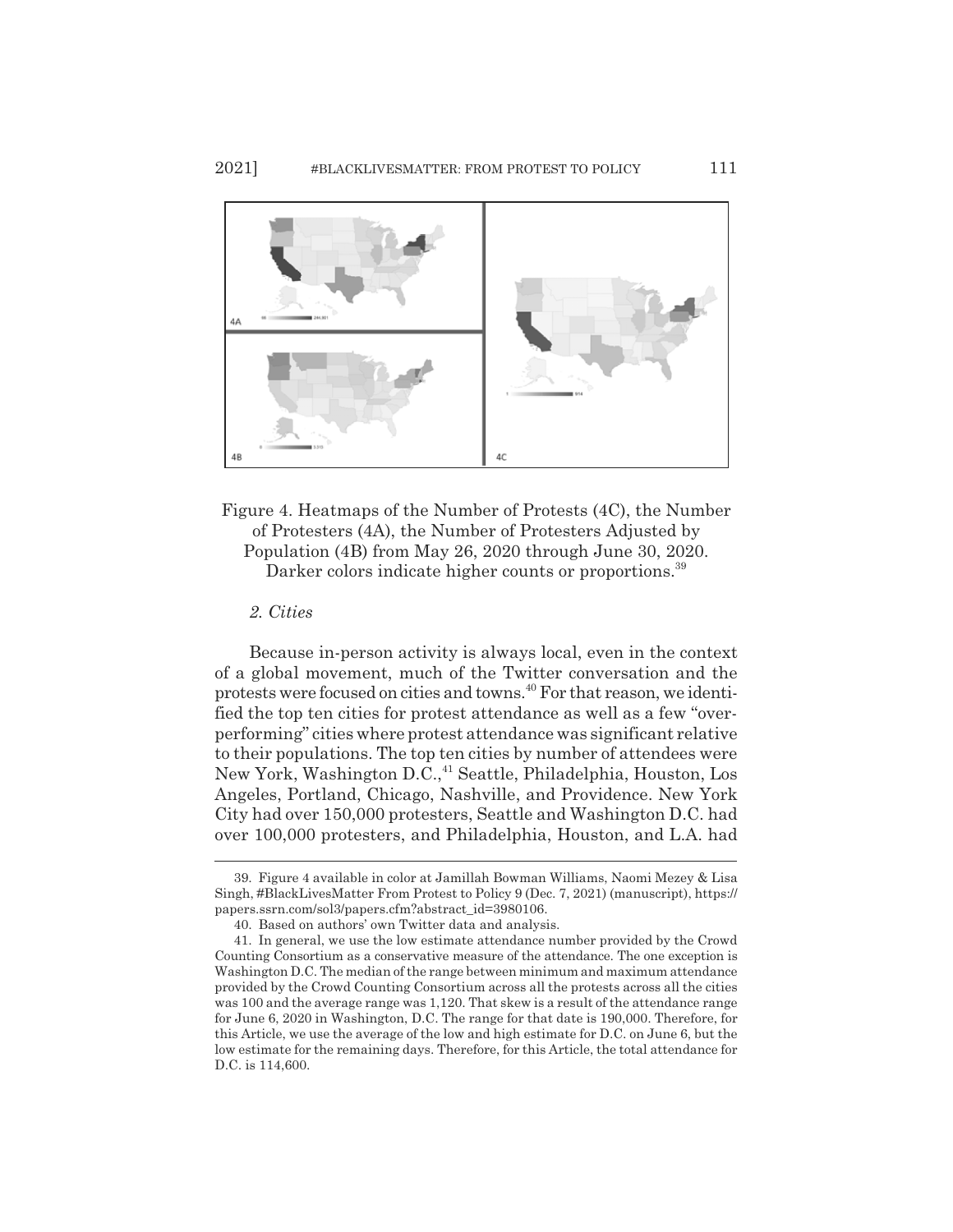between  $55,000-70,000$  protesters in attendance.<sup>42</sup> The most noteworthy over-performing cities were Washington D.C., Providence, and Minneapolis.<sup>43</sup>

The cities with the highest number of protesters all had multiple protests at multiple locations within each city.44 For example, New York City, where over 600 separate protests were held throughout the summer, saw about 470 protests before the end of June.<sup>45</sup> There were protests in every borough and on many days there were simultaneous protests in different locations, with notable gatherings and marches in Times Square, Union Square, Foley Square, Washington Square, Brooklyn's Borough Hall and Barclay's Center, the Brooklyn Bridge, the Bronx and Queens courthouses, and Conference House in Staten Island.<sup>46</sup>

Likewise, there were multiple daily protests in Washington D.C., which had about 100 separate protests, and Seattle, which had about 50.47 In both D.C. and Seattle, protests were spread across the city, but ultimately came to be consolidated in and popularly associated with one location.<sup>48</sup> In D.C. that was Black Lives Matter Plaza, where 16th Street meets Lafayette Square in front of the White House.<sup>49</sup> On June 1, 2020, Donald Trump used this site for his infamous Bible photo-op, for which the U.S. Park Police and the National Guard used tear gas and rubber bullets to forcibly clear the area so that Trump could walk to St. John's Church, hold up a Bible, and declare his control over the streets and his commitment to law and order.<sup>50</sup>

<sup>42.</sup> *May & June 2020 Crowd Data*, *supra* note 35.

<sup>43.</sup> Much smaller over-performing cities included Asbury Park, New Jersey; Troy, New York; Beverly Hills, California; Corvalis, Oregon; Montpelier, Vermont; Evanston, Illinois; and Bozeman, Montana.

<sup>44.</sup> *May & June 2020 Crowd Data*, *supra* note 35.

<sup>45.</sup> *Id.*

<sup>46.</sup> *Id.*

<sup>47.</sup> *Id.*

<sup>48.</sup> *See* Marcus Harrison Green, *What Really Happened in CHOP?*, SEATTLE MET (June 8, 2021), https://www.seattlemet.com/news-and-city-life/2021/06/history-of-chop -capitol-hill-protests-seattle [https://perma.cc/C22K-NAMK].

<sup>49.</sup> Aaron Rupar, *What the New IG Report About the Gassing of Protesters Around Lafayette Square Actually Says*, VOX (June 11, 2021), https://www.vox.com/2021/6/11/225 27796/ig-report-trump-bible-lafayette-square-protest [https://perma.cc/6ZB5-4QT7].

<sup>50.</sup> Tom Gjelten, *Peaceful Protesters Tear-Gassed to Clear Way for Trump Church Photo-Op*, NPR (June 1, 2020), https://www.npr.org/2020/06/01/867532070/trumps-un announced-church-visit-angers-church-officials [https://perma.cc/M5Q7-6HHD]. A year later, the Interior Department's Inspector General released a report claiming that the area was not cleared for Trump's photo but in order to install fencing. Dan Mangan, *Trump Bible Photo Op Not Reason Cops Violently Cleared George Floyd Protest Outside White House, Feds Claim*, CNBC (June 9, 2021), https://www.cnbc.com/2021/06/09/protes tors-cleared-outside-white-house-for-fence-not-trump-photo-op.html [https://perma.cc /963R-QELU].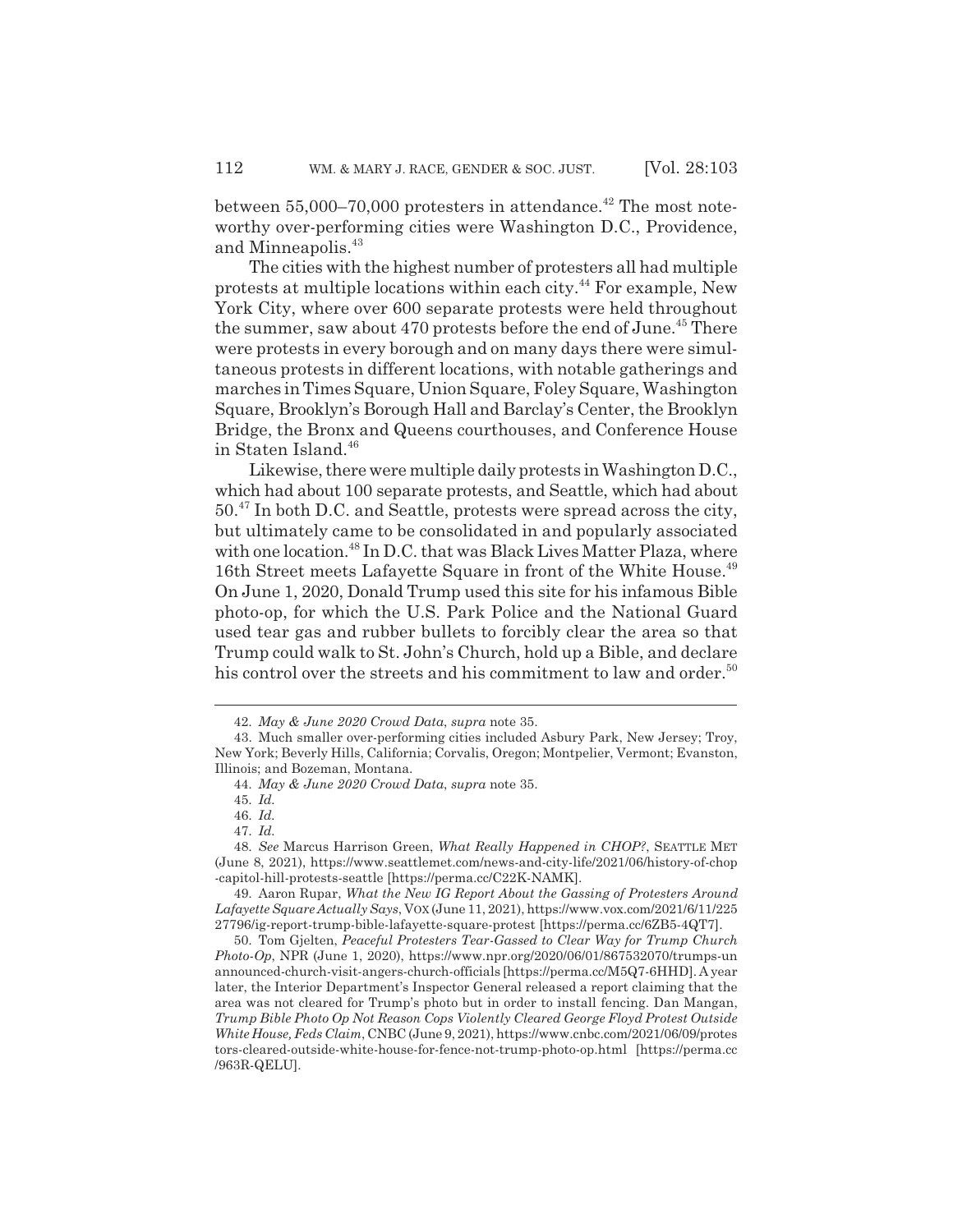The event was widely criticized,  $51$  and in response D.C. Mayor Muriel Bowser had the words "Black Lives Matter" painted over two blocks of 16th Street in yellow street paint.<sup>52</sup> Officially renamed "Black Lives Matter Plaza," the site has been added to the long list of tourist destinations in the nation's capital. $53$ 

Similarly, in Seattle, a six-block section of the Capitol Hill neighborhood around Cal Anderson Park was the focus of protests in the city.54 Known as CHOP (an acronym for the Capitol Hill Organized Protest or Capitol Hill Occupied Protest), the area is close to the Seattle Police Department's East Precinct headquarters where a series of clashes between protesters and police occurred during the first week of June 2020.<sup>55</sup> In response to the confrontations, Mayor Jenny Durkan ordered police to abandon the East Precinct in an attempt to de-escalate the situation.<sup>56</sup> Protesters moved in and occupied CHOP for the rest of June.<sup>57</sup>

#### *3. Activism & Allies*

Not only are protests and marches always local, but even in the context of a national and global movement for racial justice, such as BLM, some of the activism at these protests were clearly about local politics and local police.<sup>58</sup> In fact, in some prominent cases they became battles between mayors and President Trump over public

<sup>51.</sup> *See* Matt Flegenheimer, *What Democracy Scholars Thought of Trump's Bible Photo Op*, N.Y. TIMES (June 2, 2020), https://www.nytimes.com/2020/06/02/us/politics /trump-holds-bible-photo.html [https://perma.cc/D2PD-5QZW]; Garrett Epps, *Trump's Grotesque Violation of the First Amendment*, ATLANTIC (June 2, 2020), https://www.theat lantic.com/ideas/archive/2020/06/trumps-grotesque-violation-first-amendment/612532 [https://perma.cc/M74E-DHJ5]; Rebecca Shabad, Geoff Bennett, Monica Alba & Shannon Pettypiece, *'The Bible Is Not a Prop': Religious Leaders, Lawmakers Outraged Over Trump Church Visit*, NBC NEWS (June 2, 2020), https://www.nbcnews.com/politics/poli tics-news/religious-leaders-lawmakers-outraged-over-trump-church-visit-n1221876 [https://perma.cc/T8NV-YE9U].

<sup>52.</sup> Adam K. Raymond, *Huge 'Black Lives Matter' Mural Painted on Street Leading to White House*, N.Y.MAG. (June 5, 2020), https://nymag.com/intelligencer/2020/06/black -lives-matter-mural-painted-on-street-to-white-house.html [https://perma.cc/S9TB-FX9Z].

<sup>53.</sup> *Guide to Black Lives Matter Plaza*, WASH. DC, https://washington.org/visit-dc /black-lives-matter-plaza [https://perma.cc/UB6D-G4UN] (last visited Nov. 4, 2021).

<sup>54.</sup> Green, *supra* note 48.

<sup>55.</sup> *Id.*

<sup>56.</sup> *Id.*

<sup>57.</sup> *Id.* (local activists, participants, and reporters noted the cleanliness of the area and the communal living, with tents dedicated to a kitchen, medical assistance, mutual aid, political education, art and programming, and to those who were already in the park and unhoused).

<sup>58.</sup> *See, e.g.*, *id.*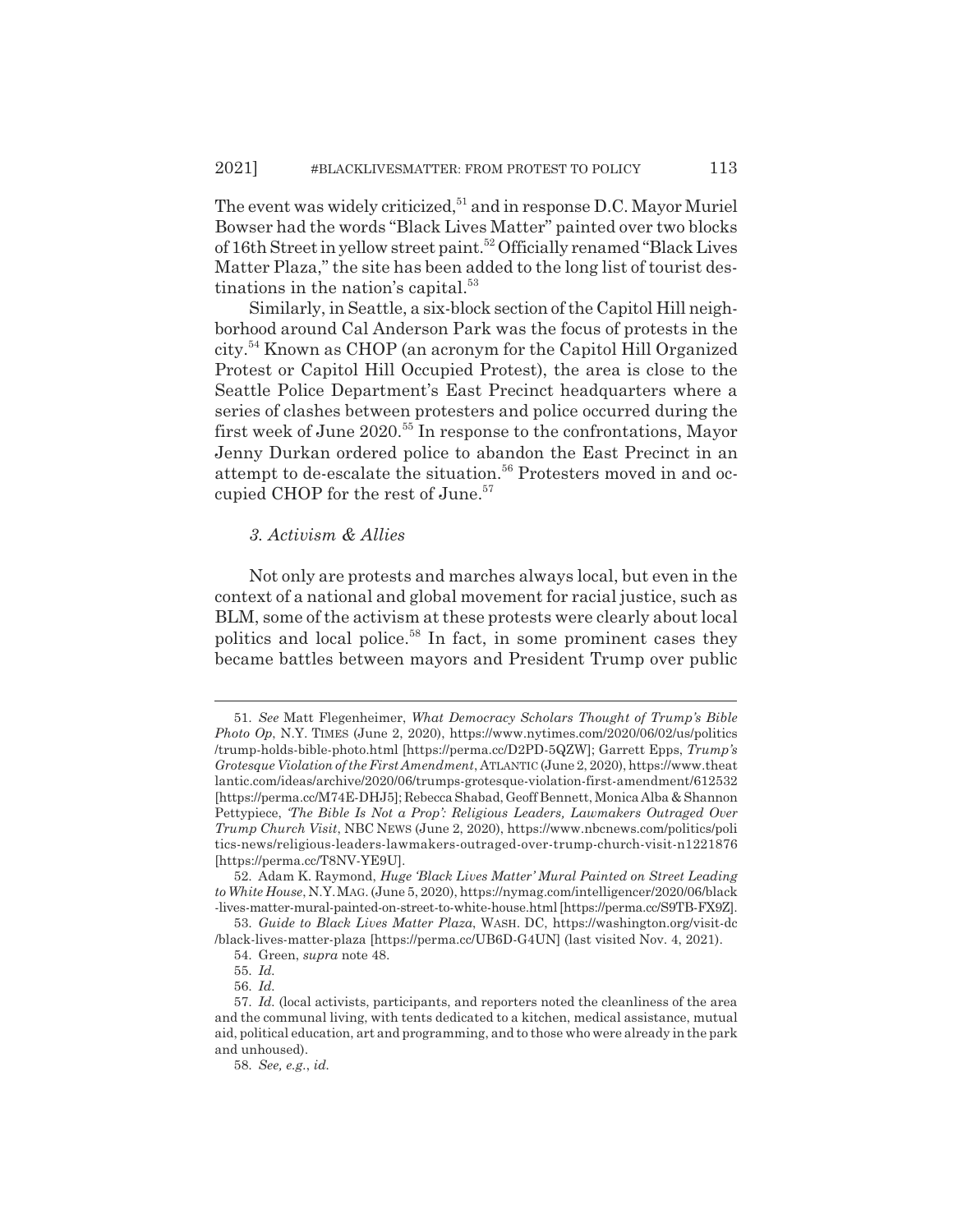safety.59 As an example, CHOP, which also became known in national and social media as the Capitol Hill Autonomous Zone (CHAZ), joined a long tradition of populist political occupations, of which Occupy Wall Street in New York City is one of the more recent examples.<sup>60</sup> As such, the protesters at CHOP used the occupation as an opportunity to make political demands. Among other things, they demanded a fifty percent defunding of the city police department and a redistribution of those funds to other community services; also, more broadly, they demanded reparations to victims of police violence.<sup>61</sup> Although much of the focus in Seattle was on the local police budget and policing tactics, the online conversation and media coverage amplified these issues so that they contributed to the national debate over reimagining policing as an institution. According to the Washington Post, "The mostly peaceful occupation became a flash point in the national debate over police brutality and the funding of police departments."62

Seattle and CHOP, along with Washington D.C., became part of a debate about localism and the political power of cities.<sup>63</sup> These debates often played out in the national media as the pugilistic president sought to belittle and threaten Democratic mayors.<sup>64</sup> Mayors in turn fought back. Black Lives Matter Plaza was one such response, with Mayor Bowser's chief of staff tweeting: "There was a dispute this week about whose street this is. Mayor Bowser wanted to make it abundantly clear that this is D.C.'s street and to honor demonstrators who (were) peacefully protesting."65 Likewise, a couple of

<sup>59.</sup> *See, e.g.*, *id.*

<sup>60.</sup> *Understanding Autonomous Zones, Starting with Seattle's CHOP*, WASH. POST (July 14, 2020) [hereinafter *Understanding Autonomous Zones*], https://www.washing tonpost.com/video/national/understanding-autonomous-zones-starting-with-seattles -chop/2020/07/14/00cb6659-6407-442d-aaf0-27a084aeb748\_video.html [https://perma.cc /2LB2-DFTC].

<sup>61.</sup> *Id.*

<sup>62.</sup> *Id.*

<sup>63.</sup> *Id.*

<sup>64.</sup> *See, e.g.*, Zolan Kanno-Youngs, Jennifer Steinhauer & Kenneth P. Vogel, *D.C.'s Mayor Fights for Control of Her City at Trump's Front Door*, N.Y. TIMES (June 5, 2020), https://www.nytimes.com/2020/06/05/us/politics/muriel-bowser-trump.html [https://perma .cc/AB3C-DFCT].

<sup>65.</sup> Raymond, *supra* note 52 (quoting Bowser's chief of staff John Falcicchio); *see also* Green, *supra* note 48 (Trump tweeted at Durkan, "Take back your city NOW. If you don't do it, I will."). In one early example, after three days of chaotic protests in Minneapolis, Trump Tweeted:

I can't stand back & watch this happen to a great American City. A total lack of leadership. Either the very weak Radical Left Mayor, Jacob Frey, get his act together and bring the City under control, or I will send in the National

Guard & get the job done right.

Taylor, *supra* note 31.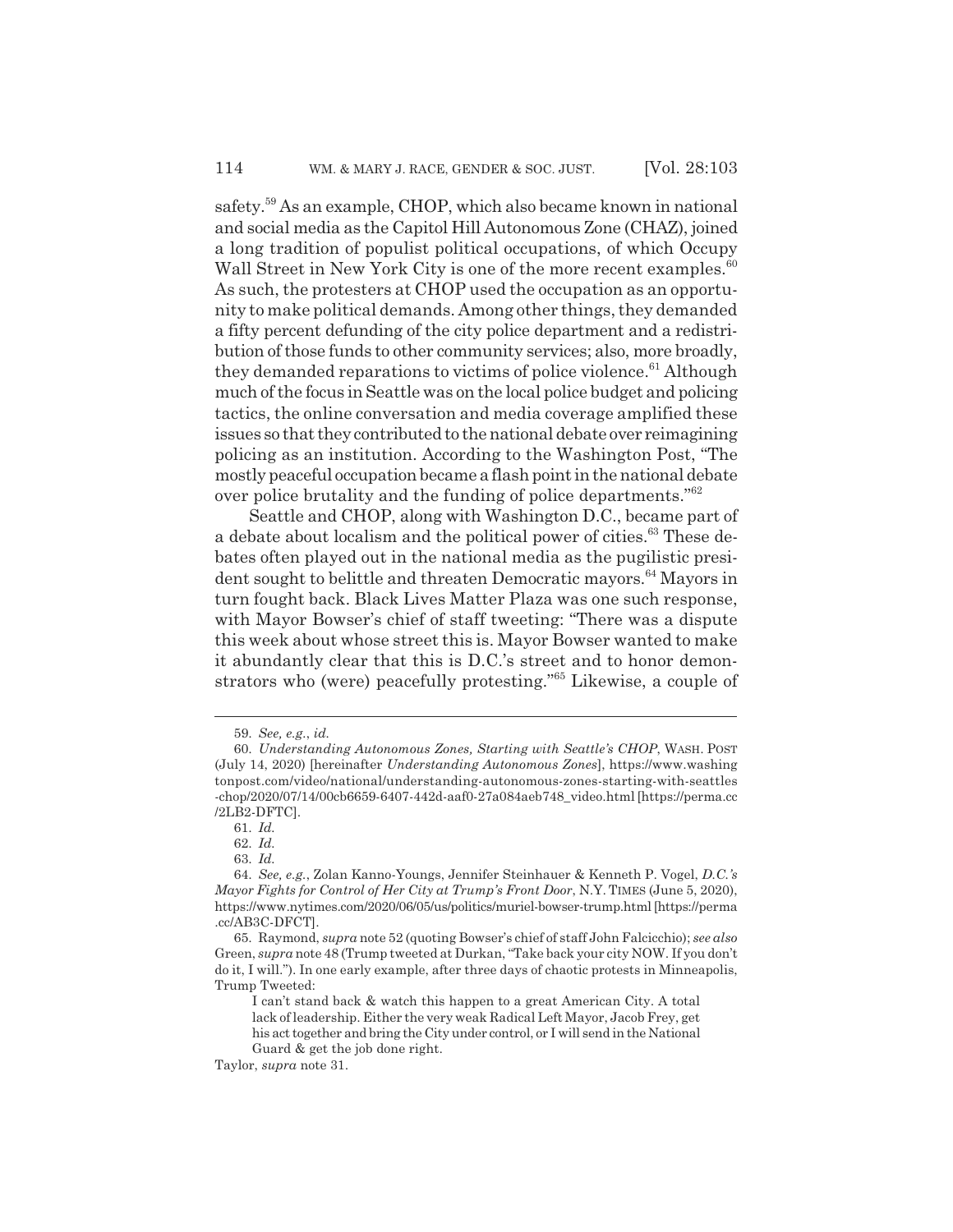shootings near CHOP generated debate about the control over public safety, spurring disputes about whether the National Guard, local police, or protesters themselves could best keep neighborhoods and protests safe.66 Six mayors, including Bowser and Durkan, sent a letter to Congress in July 2020 seeking its assistance in preventing the Trump administration from "sending 'unidentified federal agents to operate with impunity' in cities" without local consent. $67$ 

At the same time that mayors, and sometimes governors, were being targeted by Trump or managing federal intervention, they were also facing criticism from local activists who challenged police practices during the protests as well as police budgets and policies more broadly.68 In this sense mayors and governors were often caught in the political cross-hairs. It is not surprising then that both "mayor" and "governor" show up as frequently used words in discussions of policy change on Twitter.69

The protests throughout the summer of 2020 resulted not only from the organizing power of BLM, but through the efforts of numerous organizations and the coming together of many allies.<sup>70</sup> A few prominent national organizations were involved in almost all of the top ten cities through the presence and work of their local chapters, with BLM being the most widespread.<sup>71</sup> In addition, protests in the top cities benefited from an abundance of smaller local organizations pitching in.<sup>72</sup> In all, more than 150 local entities were

<sup>66.</sup> *See Understanding Autonomous Zones*, *supra* note 60.

<sup>67.</sup> Alana Wise, *Mayors Demand Congress Block Trump From Deploying Federal Agents to Cities*, NPR (July 27, 2020), https://www.npr.org/sections/live-updates-protests -for-racial-justice/2020/07/27/895904023/mayors-demand-congress-block-trump-from-de ploying-federal-agents-to-cities [https://perma.cc/D8T9-RWZX].

<sup>68.</sup> *See* Samantha Schmidt, Jessica Contrera, Rebecca Tan, Hannah Natanson & John Woodrow Cox, *Protesters Throng D.C., Vowing to Be Heard after George Floyd's Death*, WASH.POST (June 7, 2020), https://www.washingtonpost.com/local/protesters-gather -for-massive-day-of-rallies-in-dc/2020/06/06/92cd6838-a6cb-11ea-bb20-ebf0921f3bbd \_story.html [https://perma.cc/W4RT-DMPF] (focusing on the experience of Mayor Bowser in D.C.).

<sup>69.</sup> See *infra* Figure 6.

<sup>70.</sup> *May & June 2020 Crowd Data*, *supra* note 35.

<sup>71.</sup> *See, e.g.*, *May 2020 Crowd Data*, *supra* note 23.

<sup>72.</sup> *See, e.g.*, Monica Morales, *Brooklyn Community Organizer Inspiring a New Generation to Attend Rallies and Protests*, PIX11 (June 15, 2020), https://pix11.com/news /local-news/brooklyn/brooklyn-community-organizer-inspiring-a-new-generation-to-at tend-rallies-and-protests [https://perma.cc/9X8J-ETW2] (reporting on organizing efforts of Black Liberated Queens and Kings); Callie Craighead, *Juneteenth Marches, Rallies Planned Across Seattle*, SEATTLE P-I (June 18, 2020), https://www.seattlepi.com/local /seattlenews/article/Juneteenth-marches-rallies-planned-across-Seattle-15349607.php [https://perma.cc/QT5Z-D6QA] (reporting on protest organized by Not This Time).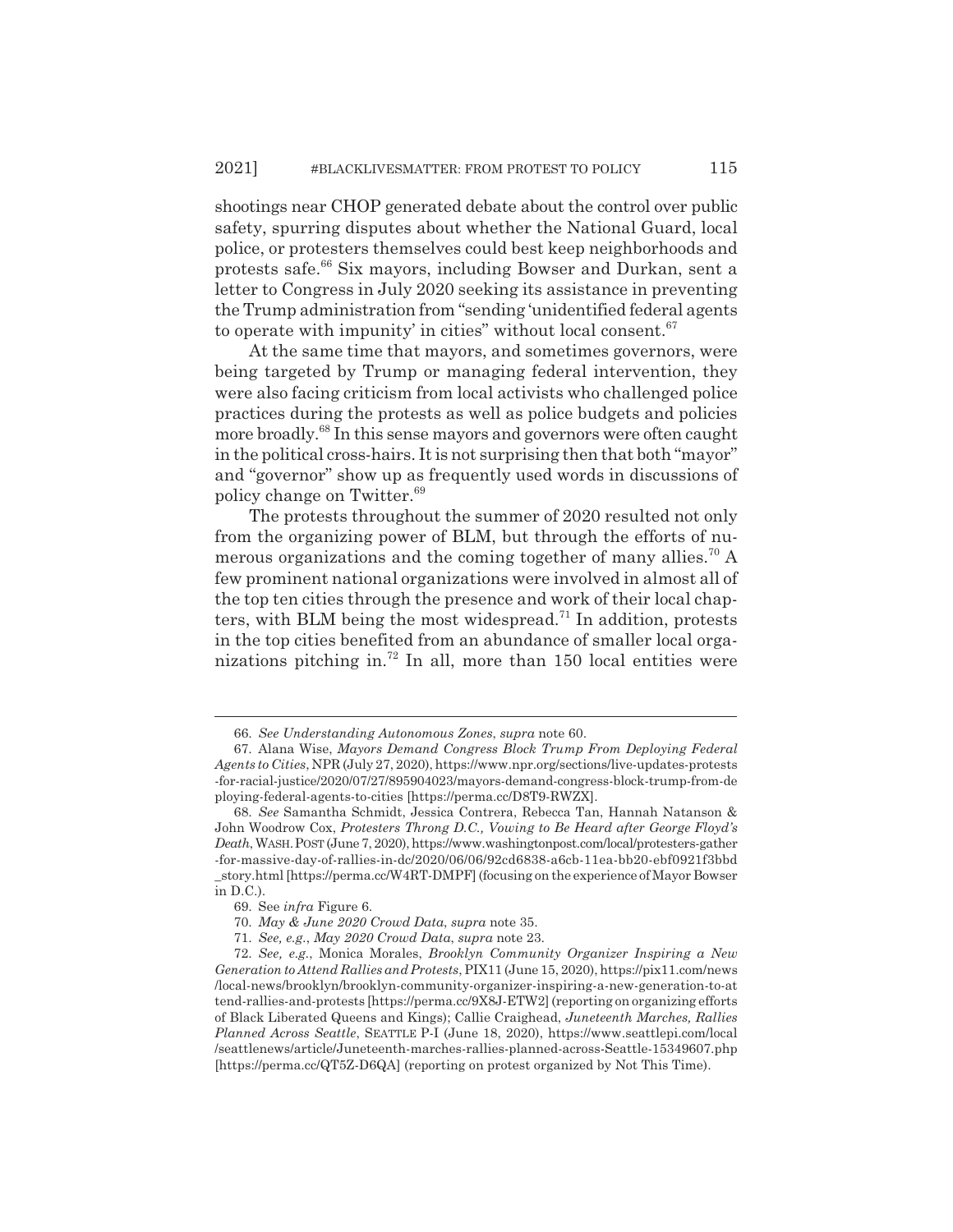involved in protest organizing.<sup>73</sup> These groups were usually specific to each city, but often included Black clergy members,  $74$  the NAACP and the Hispanic Federation,<sup>75</sup> local healthcare workers,<sup>76</sup> and even local cyclists.<sup>77</sup> Many local organizations were ideological in nature, and included smaller alternative political parties, state and local socialist organizations, and a few Communist Party groups.<sup>78</sup> Notably, the many smaller organizations tended to contribute by organizing their members to hold smaller protests, whereas the larger protests usually had some BLM involvement, but largely consisted of unaffiliated protestors.<sup>79</sup>

### *C. Relationship Between Online Protest Conversation and on-the-Ground Protests*

While both the online conversation and the on-the-ground protests were independently significant, this section shows that a temporal relationship existed between the two. We began by considering the temporal discussion about protests on Twitter in cities with large protest participation.

<sup>73.</sup> This analysis is based on data provided by the Crowd Counting Consortium. *See* CROWDCOUNTINGCONSORTIUM, https://sites.google.com/view/crowdcountingconsortium /view-download-the-data [https://perma.cc/GY6G-BFQA] (last visited Nov. 4, 2021).

<sup>74.</sup> *See, e.g.*, Michelle Boorstein & Michael Laris, *Thousands Join in Sunday Prayer and Protest in Front of the White House*, TELEGRAPH (June 14, 2020), https://www.thetele graph.com/news/article/Thousands-join-in-Sunday-prayer-and-protest-in-15339099.php [https://perma.cc/S3HT-8B7H].

<sup>75.</sup> *See, e.g.*, Jane Recker, *Here's What You Need to Know About Al Sharpton's March on Washington*, WASHINGTONIAN (Aug. 18, 2020), https://www.washingtonian.com/2020 /08/18/heres-what-you-need-to-know-about-al-sharptons-march-on-washington [https:// perma.cc/7LM4-KMKV].

<sup>76.</sup> *See, e.g.*, *Black Lives Matter Protest Focuses on Youth and Medicine*, ABC6 (June 14, 2020), https://www.abc6.com/thousands-gather-for-youth-organized-protest-at-state-house [https://perma.cc/495H-TZE2].

<sup>77.</sup> *See, e.g.*, Luz Lazo, *New Yorkers Are Biking For Lives—And to End Disparities in Cycling*, WASH. POST (Aug. 26, 2021), https://www.washingtonpost.com/local/traffic andcommuting/bike-to-dc/2020/08/26/7ebb1aee-e60d-11ea-97e0-94d2e46e759b\_story .html [https://perma.cc/868V-E2ZQ].

<sup>78.</sup> *See, e.g.*, New York Community Action Project, La Lucha for Socialism & International Action Center, *Stop Police Crimes! Withdraw Federal Troops! Community Control NOW!*, FACEBOOK (Sept. 19, 2020), https://www.facebook.com/events/union-sq-s-new -york-ny-10003-united-states/stop-police-crimes-withdraw-federal-troops-community-con trol-now/3262056190581447 [https://perma.cc/LHE4-C79T].

<sup>79.</sup> *See, e.g.*, Sanya Mansoor, *From Donating to Volunteering: Here's How to Support Black Lives Matter, Protesters and Equality Initiatives*, TIME (Aug. 26, 2021), https:// time.com/5849721/how-to-help-black-lives-matter-protests [https://perma.cc/F9GP-XXUW].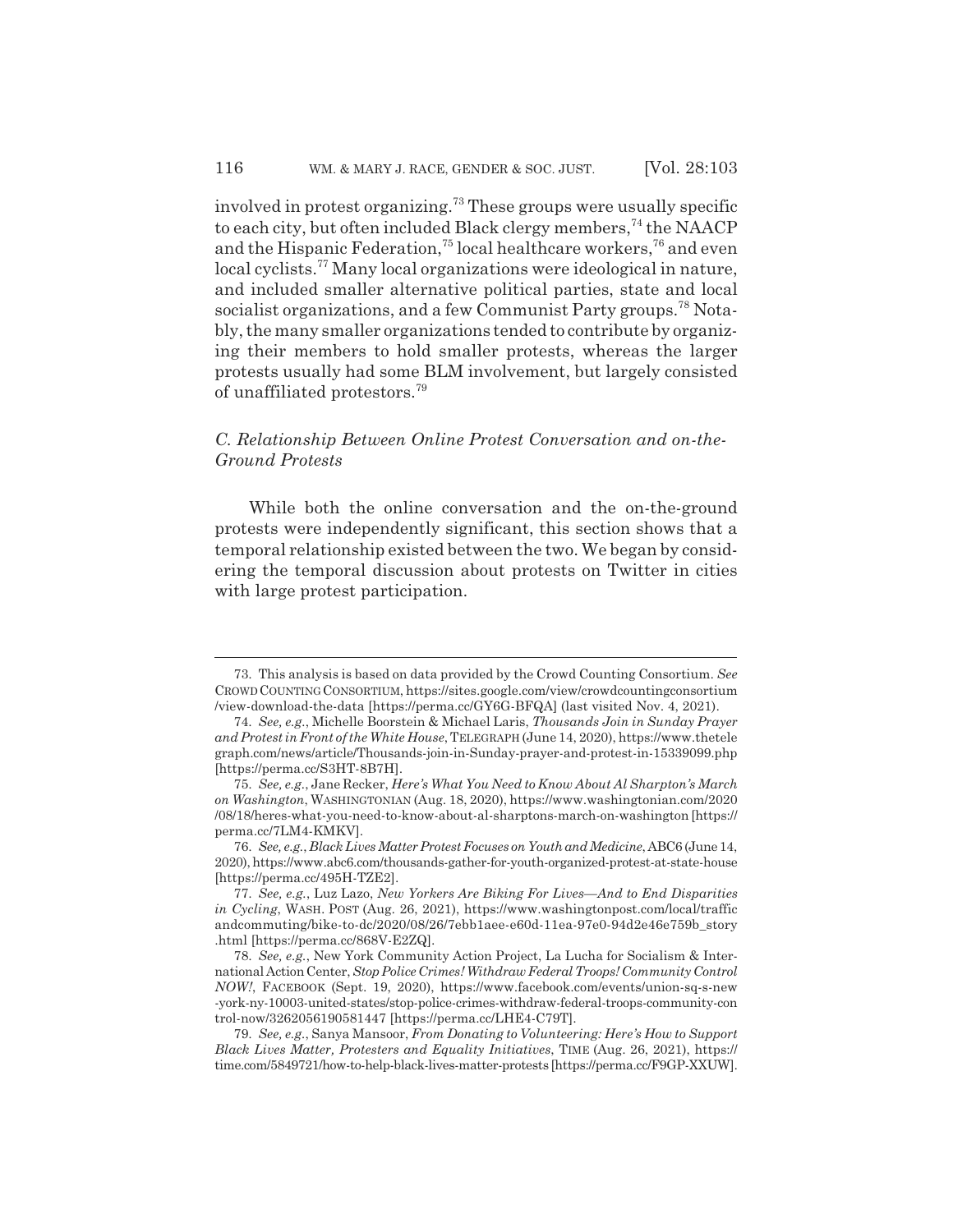

Figure 5. Tweet volume in cities with large protest volume<sup>80</sup>

Figure 5 shows the tweet volume for the cities with the largest protest turnout and Minneapolis, where George Floyd was killed.<sup>81</sup> The x-axis shows the date and the y-axis shows the tweet volume. Each line and corresponding area show the volume of tweets for each city from May 24, 2020, through June 30, 2020. We see that different cities have different conversation trends. Cities like New York (yellow) have a more stable, constant level of discussion about protests. This is likely because of the large number of protests in the city over the time period. On the other hand, some other cities like Minneapolis (blue), Washington (green), and Seattle (red), have more concentrated peaks of conversation around the dates of the larger protests.

To better understand this variation, we conducted a correlation study to determine whether or not a relationship existed between protest participation and the volume of tweets in ten cities with a particular focus on *leads* and *lags.* A *lead* refers to tweets occurring before protests. For example, a three-day lead means that we map a city's tweet volume on a specific day to the number of protesters in the city three days later. A *lag* refers to an increase in the number of protesters gathering before an increase in the tweet volume. For example, a one-day lag means that we map the number of protesters on a specific day to the number of protest tweets one day later. We computed the cross correlation between time series of tweets discussing a particular location and #BlackLivesMatter and protest numbers with different leads and lags to determine (1) if a relationship existed between these two time series, and (2) if one of the time

<sup>80.</sup> Figure 5 available in color at Jamillah Bowman Williams, Naomi Mezey & Lisa Singh, #BlackLivesMatter From Protest to Policy 14 (Dec. 7, 2021) (manuscript), https:// papers.ssrn.com/sol3/papers.cfm?abstract\_id=3980106.

<sup>81.</sup> *See supra* Figure 5.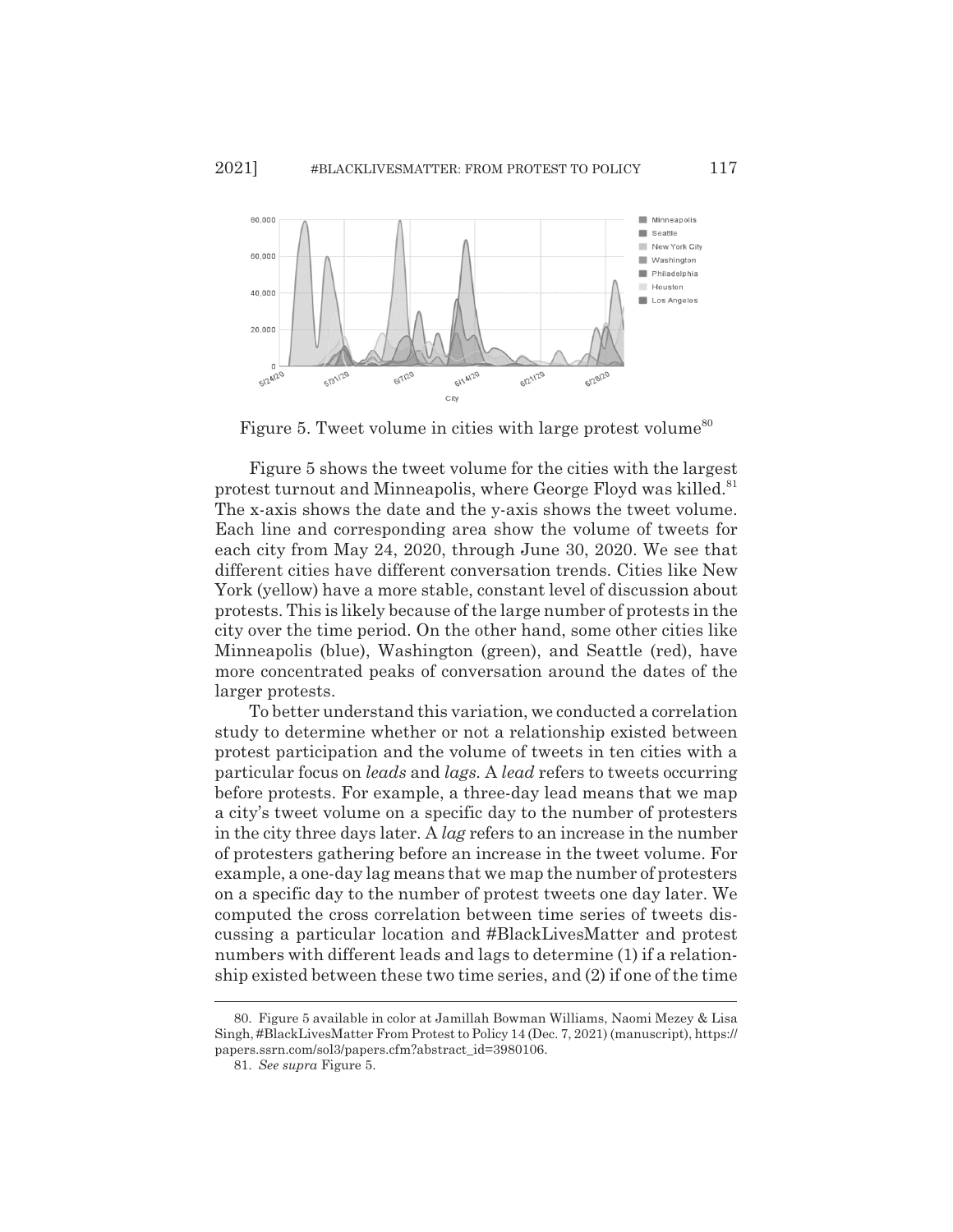series happened before or after the other. We hypothesized that social media communications would lead protests in areas where organizers were trying to galvanize more participation or plan future protests; that they would have no lead or lag when those participating were sharing their experience (and incidents taking place) with others online in real time; and that tweet volume would lag when protestors and others recalled and discussed the protests after the fact.

Table 1 shows the correlation analysis for seven cities which include the six cities with the highest number of people protesting as well as Minneapolis, which was where the protests began, and which over-performed in terms of population. $82$  We computed the Pearson correlation for different leads and lags. The numbers presented show the highest correlation for each city. *None* indicates that the correlation was computed without a lead or a lag, meaning the tweet volume and protester count are for the same day.

We find that Twitter conversation about protests led on-theground protest participation in Houston, Minneapolis, Washington D.C., and New York City. All of these correlations are statistically significant. In other words, tweet volume increased before protest volume in these cities, indicating that protest organizers were using social media as a tool to increase activism and participation in protests. Seattle, Philadelphia, and Los Angeles have weaker correlations that are not statistically significant. For these three cities the conversation online sometimes led the protests, but sometimes lagged the protests. In other words, people were discussing the protest before it happened, while it was happening, and after it was over.

| City            | Lead/Lag                       | <b>Pearson Correlation</b> |
|-----------------|--------------------------------|----------------------------|
| Houston         | Lead $=$ 3 days                | 0.982                      |
| Minneapolis     | Lead = $4 \text{ days}$        | 0.473                      |
| Washington D.C. | Lead $= 1$ day                 | 0.420                      |
| New York City   | $\text{Lead} = 3 \text{ days}$ | 0.343                      |
| Seattle         | none                           | 0.247                      |

TABLE 1. CORRELATION BETWEEN PROTEST CONVERSATION ON SOCIAL MEDIA AND PROTEST ATTENDANCE IN DIFFERENT CITIES

<sup>82.</sup> *See infra* Table 1.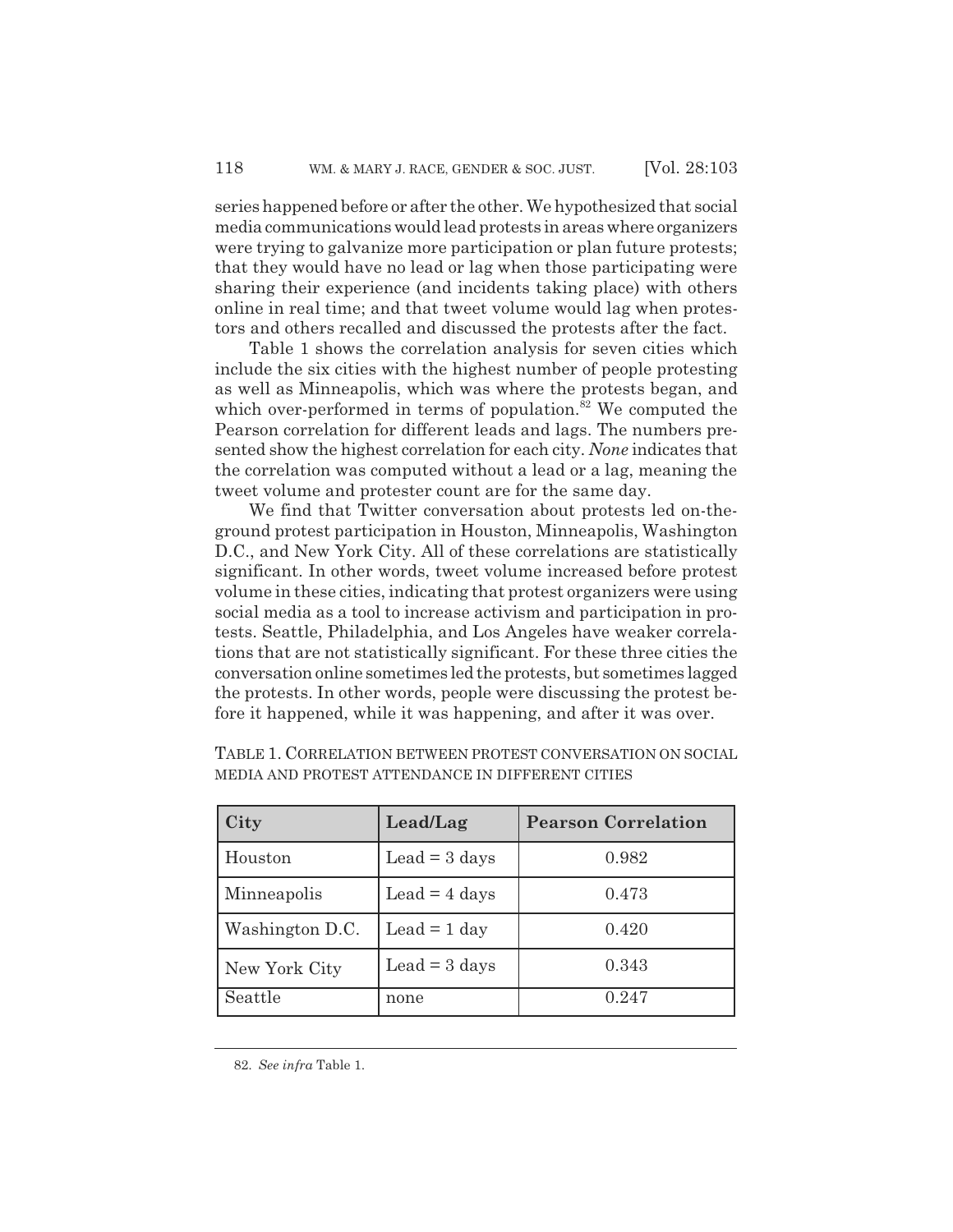| $\int$ City  | Lead/Lag                     | <b>Pearson Correlation</b> |
|--------------|------------------------------|----------------------------|
| Philadelphia | $\text{Lag} = 1 \text{ day}$ | 0.242                      |
| Los Angeles  | Lead = $2$ days              | 0.140                      |

Part I begins to demonstrate the strong relationship between online and offline activity that fueled the protests and generated unprecedented attention to racial inequality and the particular vulnerability of Black lives. In Part II we look more closely at the content of the protesters grievances and demands and chart the initial policy responses to those demands. In both contexts, protests and social media served to sustain the conversation about #BlackLivesMatter, transform baseline understandings of systemic racism, and inspire some legal and policy change.

#### II. PROTESTS AS CATALYSTS FOR LEGAL AND POLICY CHANGE

The activism following the death of George Floyd brought renewed attention to racial justice policy and other legal changes aimed at valuing and preserving Black life.<sup>83</sup> Beyond the common demands such as #stopkillingblackpeople and #endpolicebrutality, activists have pushed a range of legal, policy, and political changes.<sup>84</sup> The group empathy and attitude shifts fosters by the widespread protests have provided some reason for hope and optimism.<sup>85</sup> In the two weeks following George Floyd's death, sixty-seven percent of Americans expressed support for the #BlackLivesMatter movement, rising from forty-three percent in 2016.<sup>86</sup> Sixty-nine percent of Americans had conversations with their family or friends about racial equality.<sup>87</sup> Many also credit the movement for historic political mobilization, particularly among Black and young voters, who turned out in record

<sup>83.</sup> *See, e.g.*, Rachel Hatzipanagos, Marian Liu & Kanyakrit Vongkiatkajorn, *The Impact of George Floyd And Black Lives Matter Protests a Year Later*, WASH.POST(Aug. 26, 2021), https://www.washingtonpost.com/nation/interactive/2021/george-floyd-protests -blm-impact [https://perma.cc/MC3B-MKDS].

<sup>84.</sup> Based on authors' own Twitter data and analysis.

<sup>85.</sup> Based on authors' own Twitter data and analysis.

<sup>86.</sup> Kim Parker, Juliana Menasce Horowitz & Monica Anderson, *Amid Protests, Majorities Across Racial, Ethnic Groups Express Support for the Black Lives Matter Movement*, PEW RSCH. CTR.'S SOC.&DEMOGRAPHIC TRENDS PROJECT (June 12, 2020), https://www.pewresearch.org/social-trends/2020/06/12/amid-protests-majorities-across -racial-and-ethnic-groups-express-support-for-the-black-lives-matter-movement [https:// perma.cc/UM3E-GLHJ].

<sup>87.</sup> *Id.*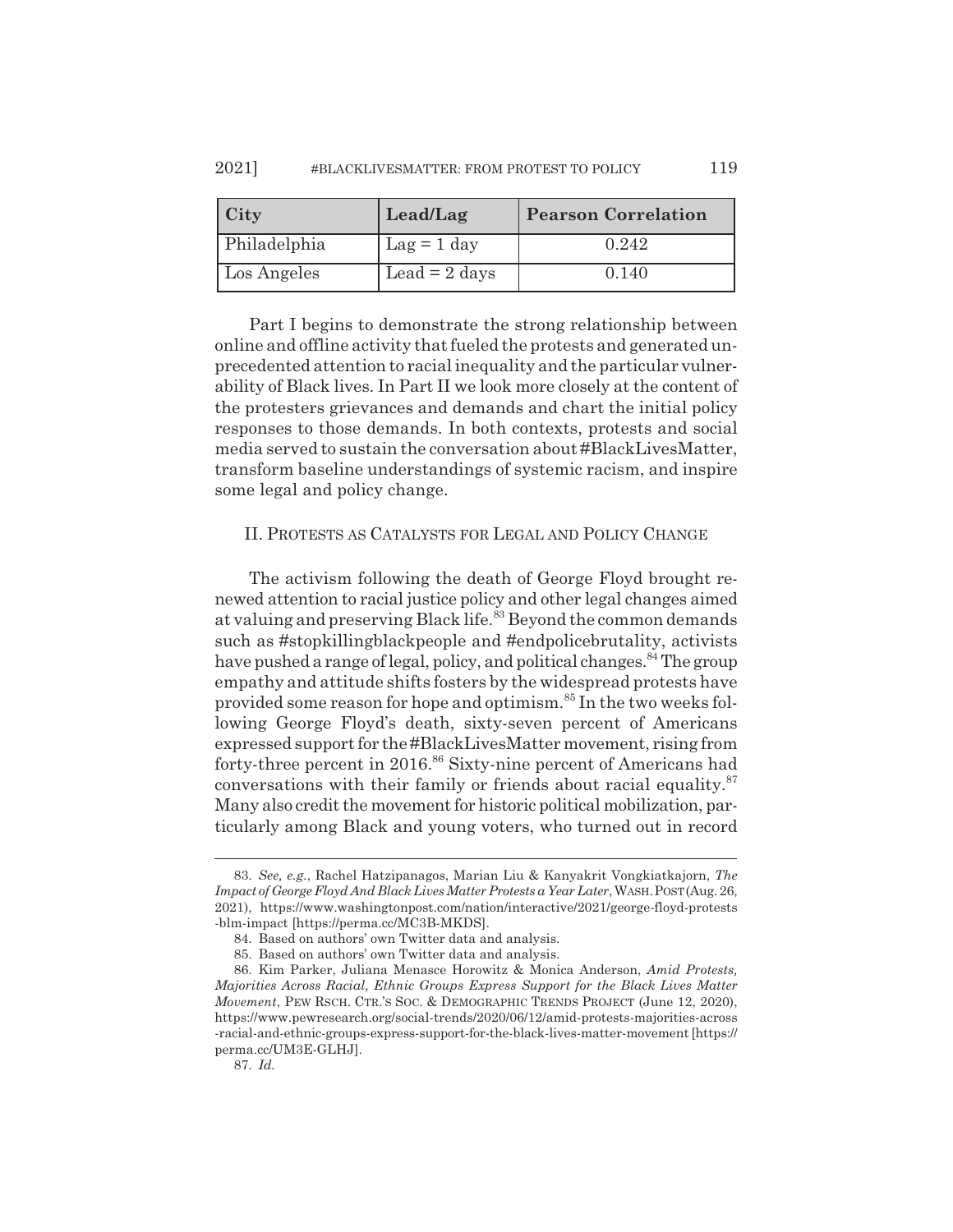numbers in November 2020.<sup>88</sup> This political empowerment is a key link between protest and policy change as illustrated by the green boxes(level 3) in Figure 1.89

We have already seen evidence that this heightened political engagement led to increased pressure on lawmakers.<sup>90</sup> Officials at all levels (mayors, governors, congressional representatives, and presidential candidates) were called out on social media.<sup>91</sup> For example, every U.S. Senator and House member was mentioned in at least one post containing #BlackLivesMatter, and in total they were mentioned over 112,000 times between May 15, 2020, and January 15, 2021.<sup>92</sup> A number of policymakers made headlines for participating in protests and for other statements of solidarity, including tweeting #BlackLivesMatter themselves.<sup>93</sup> But protest participation and statements of support are fleeting. The question remains: how long will the reckoning for racial justice command the attention of both the public and policymakers, and will the shift in empathy and awareness generated by the movement lead to concrete and enduring legal and policy change?

In this Part we examine the legal and policy changes that activists have proposed, discussed, and advocated for in protests and online activism. Our analysis of themes that emerged in the Twitter conversation led us to categorize these policy changes into three primary levels of change: demands for individual accountability, institutional changes, and broader systemic changes.<sup>94</sup> In doing so, however, we do not mean to suggest that these categories are clean or mutually exclusive. Indeed, there is substantial overlap between them. Figure 6 represents a more realistic image of the multilevel,

<sup>88.</sup> *See* Charlotte Alter, *How Black Lives Matter Could Reshape the 2020 Elections*, TIME (June 17, 2020), https://time.com/5852534/black-lives-matter-2020-elections-voting [https://perma.cc/R6TM-LKYM].

<sup>89.</sup> *See supra* Figure 1.

<sup>90.</sup> Based on authors' own Twitter data and analysis.

<sup>91.</sup> *Id.*

<sup>92.</sup> *Id.*

<sup>93.</sup> Mitt Romney (@MittRomney), TWITTER (June 7, 2020, 6:30 PM), https://twitter .com/MittRomney/status/1269758561720156160 [https://perma.cc/GU6P-ARL6] (Mitt Romney marched with protestors in Washington D.C., making him the first Senate Republican to do so); Muriel Bowser (@MurielBowser), TWITTER (June 5, 2020, 10:42 AM), https://twitter.com/MurielBowser/status/1268916115809488896 [https://perma.cc/PW4P -W38P]; Kamala Harris (@KamalaHarris), TWITTER (May 30, 2020, 5:10 PM), https://twit ter.com/KamalaHarris/status/1266839402724163584 [https://perma.cc/44UD-ZVKH]; Alicia Lee, *Congressional Democrats Criticized for Wearing Kente Cloth at Event Honoring George Floyd*, CNN (June 8, 2020), https://www.cnn.com/2020/06/08/politics/democrats -criticized-kente-cloth-trnd/index.html [https://perma.cc/6HY4-WVUR].

<sup>94.</sup> *See supra* Figure 1. The categories of legal and policy outcomes we use are illustrated in blue (level 4) at the bottom of Figure 1.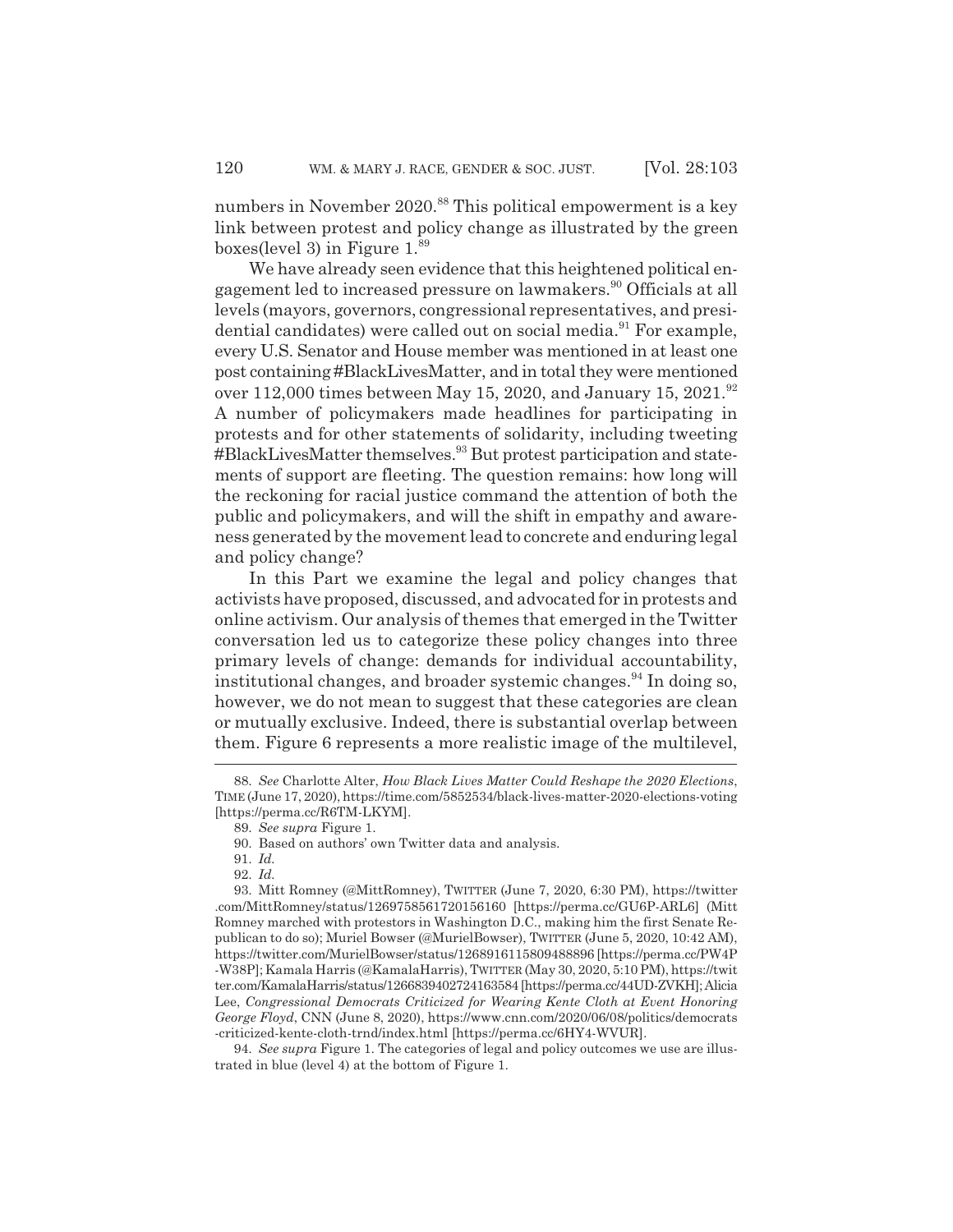interlocking, and overlapping policy changes that could address demands for racial justice.<sup>95</sup>



Figure 6. Multilevel Policy Demands for Racial Justice<sup>96</sup>

All three categories target the long-standing problem of racialized policing. Individual level accountability focuses on justice and legal remedies for the families of victims of police brutality, such as George Floyd and Breonna Taylor. These remedies often include legal accountability of the individual police officers responsible for the deaths. Institutional change focuses on reforming police practices and procedures through federal, state, and local level policy change, as well as the Black Lives Matter movement's central call to defund the police, one department at a time. And lastly, systemic change seeks

<sup>95.</sup> *See infra* Figure 6.

<sup>96.</sup> Figure 6 available in color at Jamillah Bowman Williams, Naomi Mezey & Lisa Singh, #BlackLivesMatter From Protest to Policy 18 (Dec. 7, 2021) (manuscript), https:// papers.ssrn.com/sol3/papers.cfm?abstract\_id=3980106.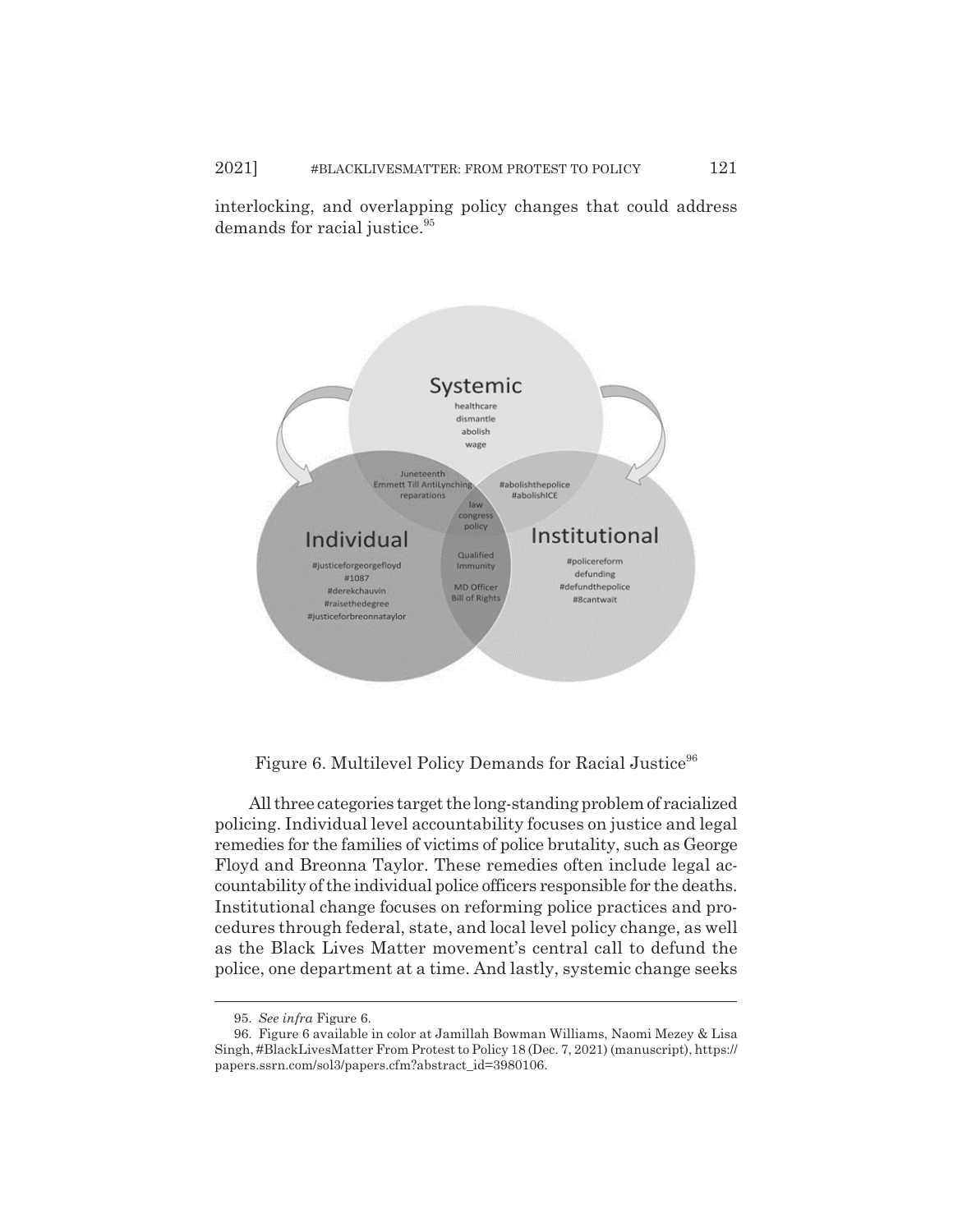to get at the root of policing injustices, such as economic reform, reparations, and abolishing the police altogether.

To better understand and group these policy demands, we reviewed the words and hashtags activists used online alongside the hashtag #BlackLivesMatter. This allowed us to analyze the online conversations that were specific to legal and policy change, focusing on the period between May 1, 2020, and January 15, 2021. Overall, over 1 million tweets discussed different types of legal and policy change during this time period.<sup>97</sup> Figure 7 illustrates how we coded the online conversation. The hashtags and words are colored by the level of change and accountability demanded: individual (red), institutional (blue), and systemic (yellow). Each circle represents the volume of tweets containing both the #BlackLivesMatter hashtag and a specific keyword or hashtag that indicates conversation about the specific level of policy change.<sup>98</sup> The size of the circle is proportional to the number of tweets containing the word or hashtag.

Individual justice was the most prominent category on social media, with a pronounced focus on justice for George Floyd (#justice forgeorgefloyd, #georgefloydwasmurdered, #raisethedegree) and Breonna Taylor (#justiceforbreonnataylor). With respect to institutional change, the most frequently used hashtags and keywords related to defunding the police (#defundthepolice, defunding) and to law and policy more broadly. The most frequently used keywords and hashtags specific to systemic change included those related to abolishing police departments (#abolishthepolice) and ICE (#abolishice). Reparations, healthcare reform, and wage/economic equity were topics of conversation, but were not discussed as extensively.

As Figure 6 shows, these categories often overlap so our coding is meant to highlight the variety of legal and policy approaches to racial justice. For example, government leaders (mayors, governors, representatives, congress) and general policy terms (law, policy) made up a significant part of the discussion. While these terms could apply to each of the categories we use, our analysis suggests that they were most often directed at institutional level change.

<sup>97.</sup> *See infra* Figure 7.

<sup>98.</sup> Experts on the team manually curated a list of words and hashtags that were clear indicators of structural change. This curated list was developed using a list of highvolume words and phrases that co-occurred with #BlackLivesMatter, as well as traditional words that would be associated with each structural level.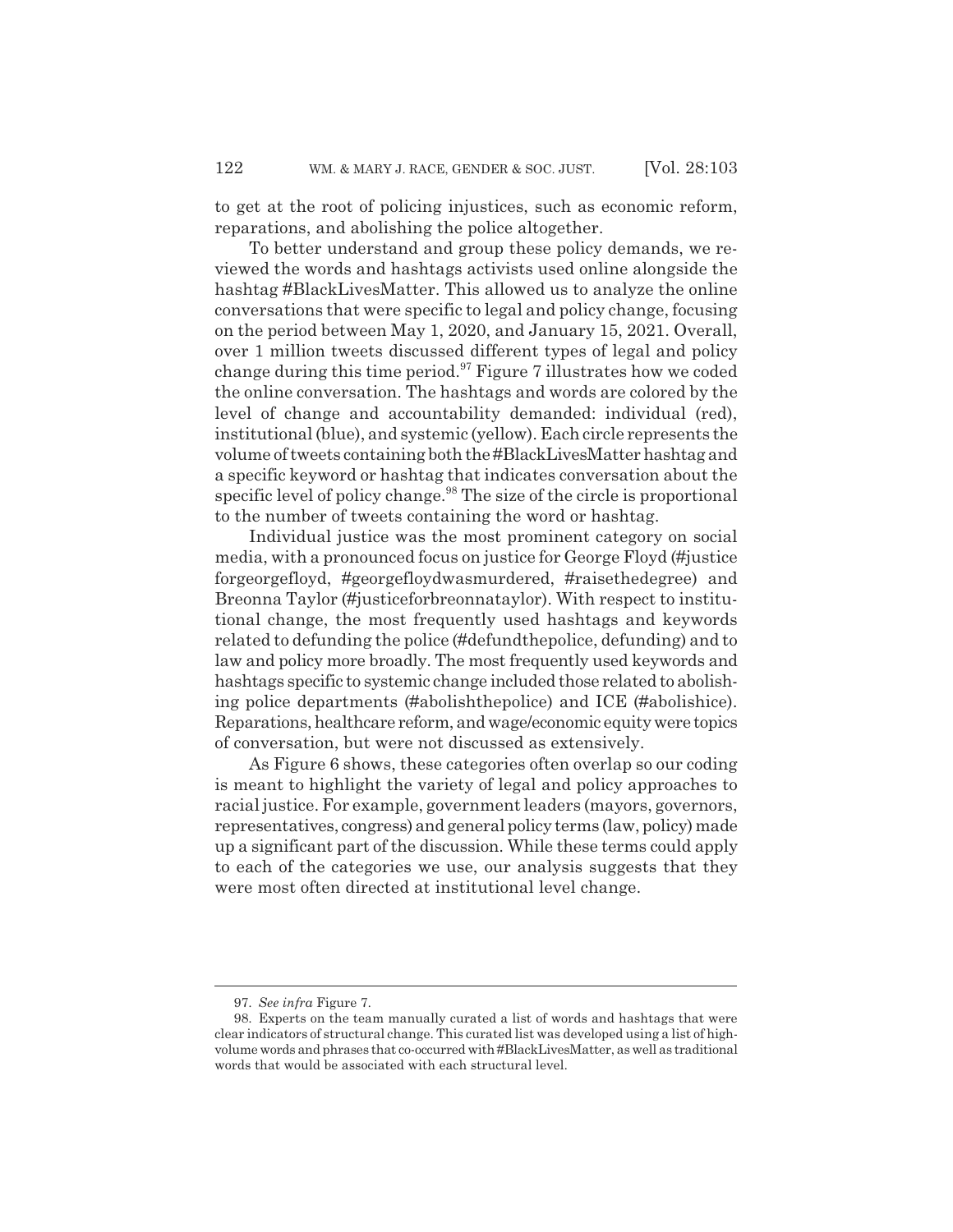

Figure 7. Hashtags and Keywords Used When Discussing Policy Change on Twitter<sup>99</sup>

The emphasis on these various types of policy change shifted over the months following the murder of George Floyd.<sup>100</sup> Figure 8 illustrates the temporal dynamics of the conversation about different levels of change. Using the same dataset as for Figure 7, the relative proportion of each category of posts is shown for the eight months following Floyd's death: individual (red/dark gray), institutional (blue/medium gray), and systemic (yellow/light gray). The online conversations in the first month following Floyd's death were mainly focused on individual level demands (76%), such as arresting Derek Chauvin and obtaining justice for George Floyd and other victims. After the first month, the demands for change shifted to focus more centrally on institutional level policy, such as reforming

<sup>99.</sup> Figure 7 available in color at Jamillah Bowman Williams, Naomi Mezey & Lisa Singh, #BlackLivesMatter From Protest to Policy 20 (Dec. 7, 2021) (manuscript), https:// papers.ssrn.com/sol3/papers.cfm?abstract\_id=3980106.

<sup>100.</sup> *See infra* Figure 8.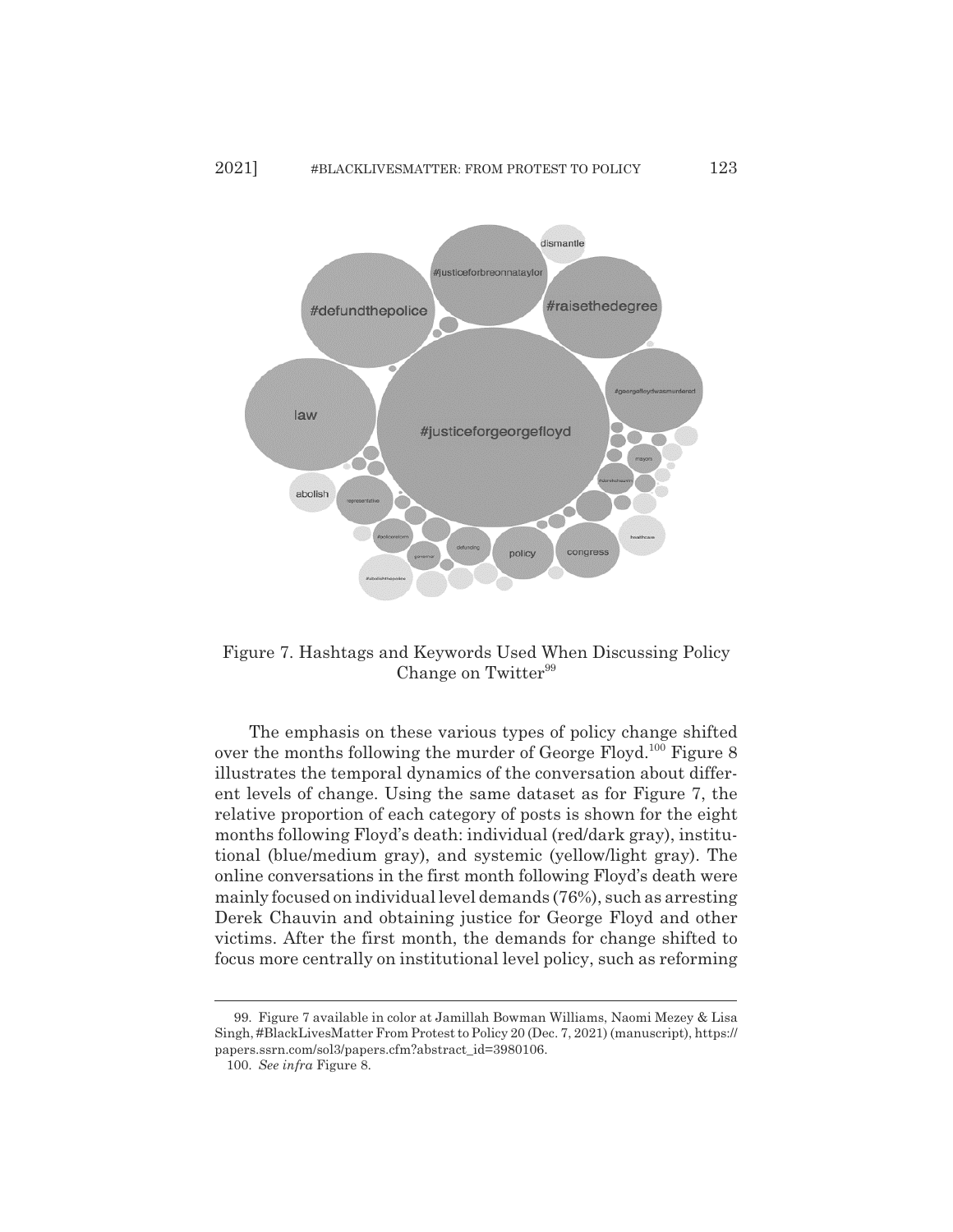and defunding police departments.<sup>101</sup> For example, from July 15 to August 15, 2020, sixty-seven percent of the discussion about legal and policy change was at the institutional level.<sup>102</sup> These calls for institutional change reached a high point in the months leading up to major political events, such as the 2020 election, and in January 2021, which included both the swearing in of new lawmakers and the attack on the U.S. Capitol on January 6, 2021. Broader systemic solutions began as a small fraction of the online demands for change, but then increased over time, reaching approximately twenty-five percent of the online discussion of Black Lives Matter and policy change in the month following the U.S. Presidential election.



### Figure 8. The Relative Proportion of Demands for Legal and Policy Change on Twitter<sup>103</sup>

#### *A. Individual Accountability: Justice for Victims*

The most prominent demands for individual accountability are those which call for police officers to face prosecution and other forms

<sup>101.</sup> Based on authors' own Twitter data and analysis.

<sup>102.</sup> We note that the largest volume of discussion was during the first month. The focus of Figure 8 is not the counts, but rather the proportions of different types of change conversations during and after the main period of protest.

<sup>103.</sup> Figure 8 available in color at Jamillah Bowman Williams, Naomi Mezey & Lisa Singh, #BlackLivesMatter From Protest to Policy 21 (Dec. 7, 2021) (manuscript), https:// papers.ssrn.com/sol3/papers.cfm?abstract\_id=3980106.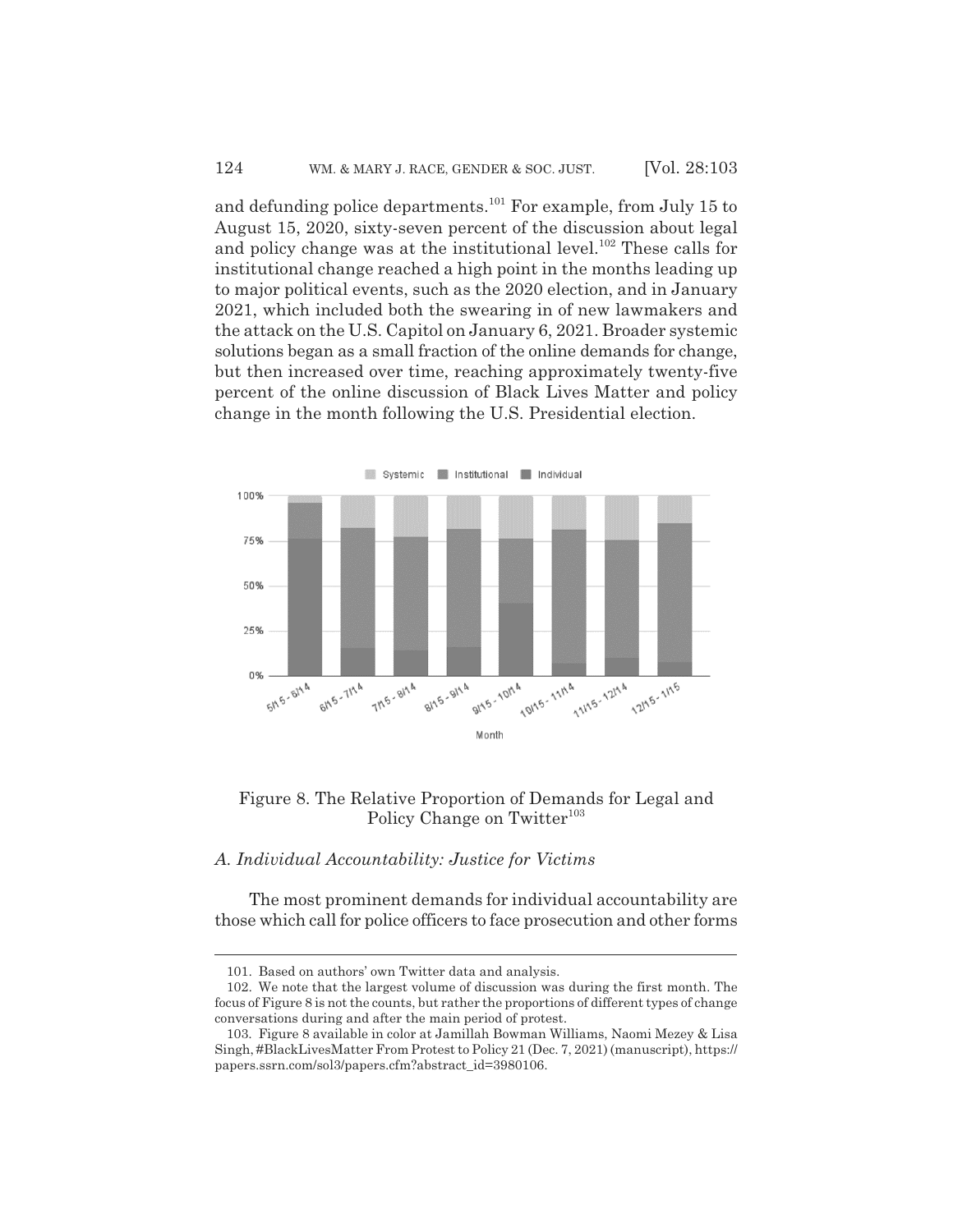of accountability for police brutality and misconduct. These forms of accountability also bring justice for the families of victims and are often implicit in more general demands for justice for specific victims. For example, the hashtag #justiceforgeorgefloyd was used to push for charging and convicting Derek Chauvin and the other officers involved in Floyd's killing. This hashtag and similar ones were also commonly used to circulate petitions to add collective power to the individual demands on Twitter. The #justiceforgeorgefloyd hashtag helped to garner over 19 million signatures for a change.org petition on behalf of George Floyd by the end of 2020, while a similar petition for Breonna Taylor gathered over 11 million signatures in that time frame.<sup>104</sup>

In fact, the #justiceforgeorgefloyd change.org petition—demanding Mayor Jacob Frey and County Attorney Mike Freeman both fire and charge the officers responsible for killing Floyd—was the most signed petition of all time on the platform.<sup>105</sup> The petition was started by a fifteen-year-old boy named Kellen S. and highlights the true grassroots nature of the Black Lives Matter movement's social media presence.106 While we are not offering causal evidence in this analysis, our data suggests a strong relationship between the largest protests in American history, the conversation online, and Chauvin's charges, indictment, and eventual conviction.<sup>107</sup>

Arguably the largest influence of the protests on the trial was a subtle one that arose in the context of jury selection. As our prior research suggests, the BLM movement had a dramatic effect on social awareness of racial injustice,<sup>108</sup> and social awareness informs both judge and jury understandings of the cases which they hear. Sonali Chakravarti, a professor at Wesleyan University who studies juries, has argued that the protest culture surrounding the trial forever altered the baseline for racial awareness permitted, and even expected, of juries.<sup>109</sup> Chakravarti points out that while jurors were

<sup>104.</sup> Kellen S., *Justice for George Floyd*, CHANGE.ORG, https://www.change.org/p/mayor -jacob-frey-justice-for-george-floyd [https://perma.cc/PY4F-ZMB6] (last visited Nov. 4, 2021); Loralei Ho-Jay, *Justice for Breonna Taylor*, CHANGE.ORG, https://www.change .org/p/andy-beshear-justice-for-breonna-taylor [https://perma.cc/S573-WYJ2] (last visited Nov. 4, 2021).

<sup>105.</sup> *Id.*

<sup>106.</sup> *Id.*

<sup>107.</sup> *See also* Jeannie Suk Gersen, *How the Charges Against Derek Chauvin Fit Into a Vision of Criminal-Justice Reform*, NEW YORKER (June 17, 2020), https://www.new yorker.com/news/our-columnists/how-the-charges-against-derek-chauvin-fit-into-a-vi sion-of-criminal-justice-reform [https://perma.cc/HXW5-XJG6]; *Protesters Hail Charges Against Police but Seek Broader Change*, N.Y.TIMES(June 3, 2020), https://www.nytimes .com/2020/06/03/us/live-george-floyd-protests-today.html [https://perma.cc/2YC2-Y6Z7].

<sup>108.</sup> Williams et al., *supra* note 3.

<sup>109.</sup> Sonali Chakravarti, *How BLM Is Subtly Shaping the Chauvin Trial*, THENATION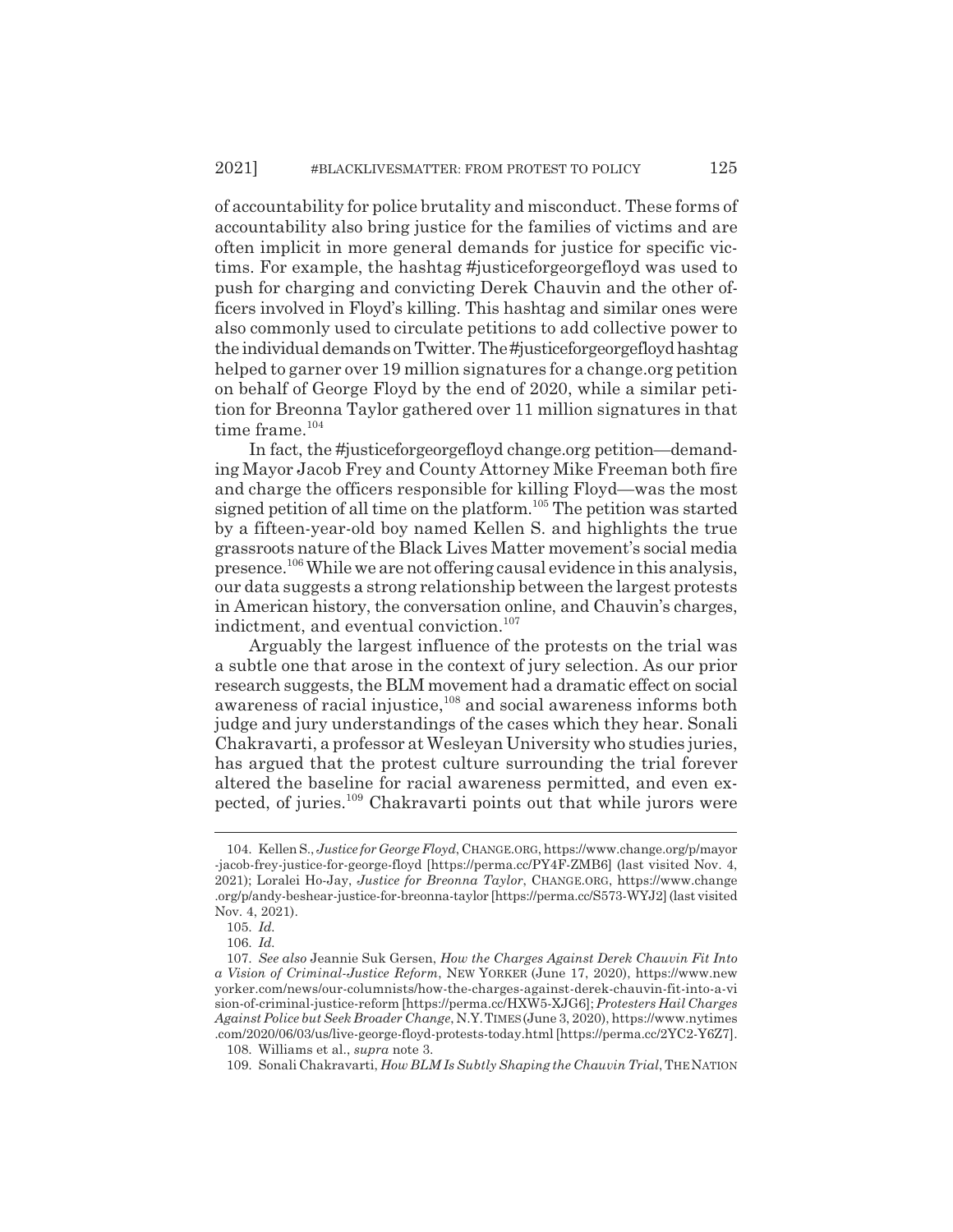asked about their support for Black Lives Matter, Blue Lives Matter, and their contact with police, what was notably different in the Chauvin trial was that Judge Peter Cahill declined to dismiss jurors who stated plainly that they believed Black people were treated less fairly than white people under law, ruling that these answers were not at odds with the "fair and impartial" requirement.<sup>110</sup>

While the online and offline demands for justice in George Floyd's case likely influenced Chauvin's conviction and sentencing, this outcome is a rare one.111 In the vast majority of cases, police violence against Black men, women, and children goes unpunished.<sup>112</sup> There has been no justice or legal accountability for the family of Breonna Taylor, for example.<sup>113</sup> There are countless other cases of infamous police violence captured on video that failed to bring about accountability, most notably in the beating of Rodney King, or the shootings of Alton Sterling and Philando Castile.<sup>114</sup> To the extent that the demands for justice for George Floyd were only realized in Chauvin's conviction after global protests (which were the product of a perfect storm of pandemic lockdown, economic turmoil, and the gruesome video), a rise in empathy, and heightened solidarity, it is not the least surprising that activists continue to call for broader accountability that reaches beyond the case of George Floyd.

Ending qualified immunity, which protects police officers from liability in certain circumstances,  $^{115}$  is a policy effort that would both

115. Qualified immunity is a legal principle that protects certain state and local officials,

<sup>(</sup>Apr. 16, 2021), https://www.thenation.com/article/society/chauvin-george-floyd-trial [https://perma.cc/5UCU-5F9U].

<sup>110.</sup> *Id.* Chakravarti noted that Judge Cahill's approach is very new and opposed to other recent cases, such as California's 2020 *People v. Silas*, No. A150512 (Cal. Ct. App. 2021) (pending), in which BLM was condemned as an extremist group that condoned the destruction of property, and Connecticut's 2019 *State v. Holmes,* 221 A.3d 407, 443 (Conn. 2019), in which a juror who worried about patterns of police violence was found to be biased. In contrast, Cahill determined that support for Black Lives Matter was not "an ideological position at odds with the responsibilities of being a juror." *Id.*

<sup>111.</sup> *See* Shaila Dewan, *Few Police Officers Who Cause Deaths Are Charged or Convicted*, N.Y.TIMES, https://www.nytimes.com/2020/09/24/us/police-killings-prosecution-charges .html [https://perma.cc/BGJ5-PDAY]; Tucker Higgins & John Schoen, *These Four Charts Describe Police Violence in America*, CNBC, https://www.cnbc.com/2020/06/01/george -floyd-death-police-violence-in-the-us-in-4-charts.html [https://perma.cc/3GYU-URP9]. 112. *See id.*

<sup>113.</sup> Brakkton Booker & Rachel Treisman, *A Year After Breonna Taylor's Killing, Family Says There's 'No Accountability*,*'* NPR, https://www.npr.org/2021/03/13/9739839 47/a-year-after-breonna-taylors-killing-family-says-theres-no-accountability [https:// perma.cc/TN9D-8G2Y].

<sup>114.</sup> *See* Sam Levin, *Rodney King: Thirty Years After Brutal Beating, Activists Say LAPD 'Still Corrupt and Violent*,*'*GUARDIAN, https://www.theguardian.com/us-news/2021 /mar/02/rodney-king-lapd-police-30-years-later [https://perma.cc/JS3R-W8J9]; Jason Hanna, *No Charges Against Officers in Alton Sterling Death; Other Videos Are Coming*, CNN, https://www.cnn.com/2018/03/27/us/alton-sterling-investigation/index.html [https:// perma.cc/YT8V-3583].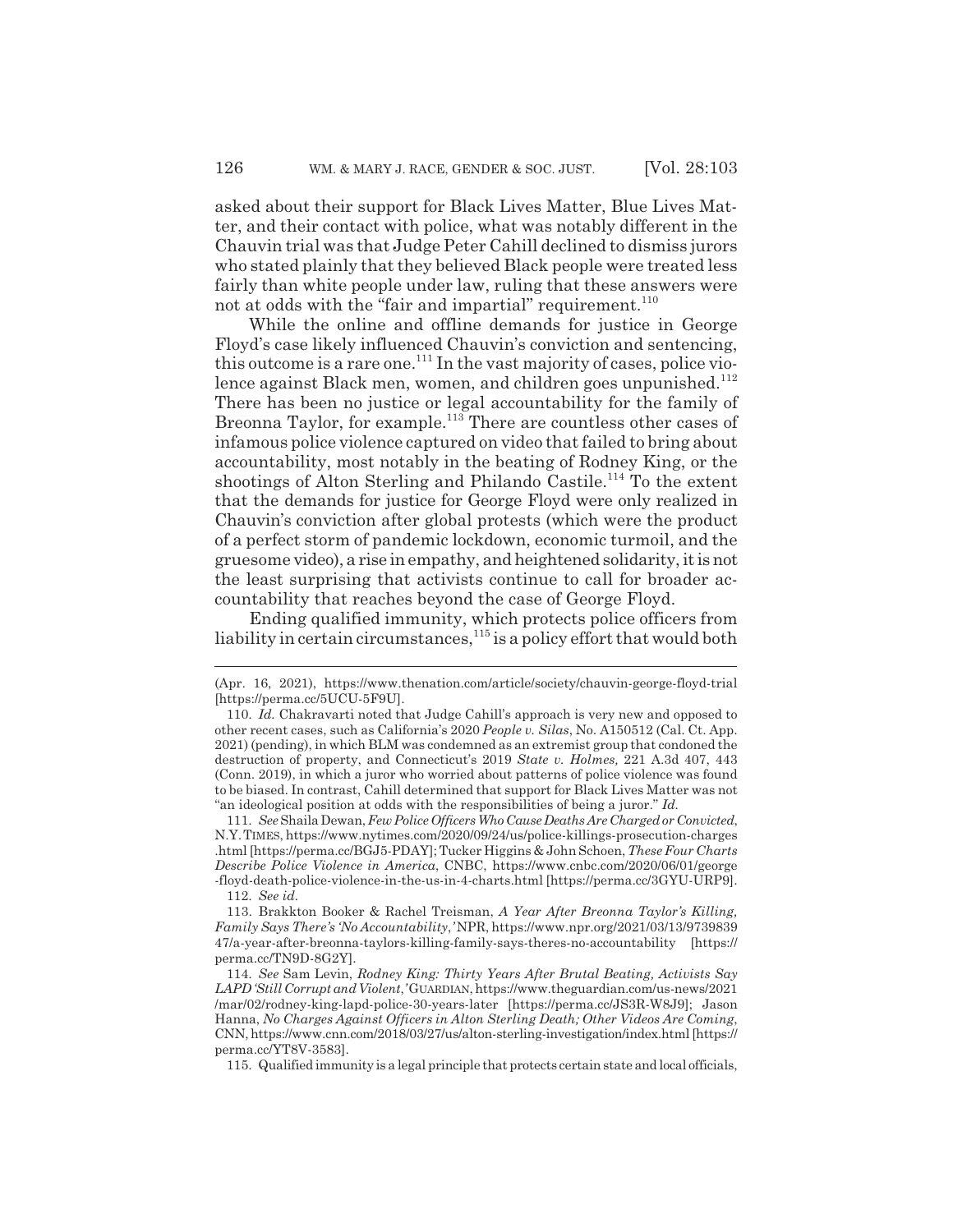allow for greater individual accountability and could also be characterized as institutional change. The hashtag #endqualifiedimmunity trended on social media, calling for an end to the special legal protections afforded to the police officers responsible for violence against unarmed Black people. In response to such demands, politicians have drafted policy responses like the Ending Qualified Immunity Act, which was introduced by Congresswoman Ayanna Pressley and Congressman Justin Amash, with Amash explicitly tying the bill to George Floyd's murder in a tweet.<sup>116</sup> At one point, the bill had sixty-six cosponsors, $117$  but since its reintroduction in the Spring of 2021, the number of cosponsors has dropped to forty and there has been no further action.<sup>118</sup>

Although it is unlikely that the current Congress will adopt the Ending Qualified Immunity Act, some state lawmakers are taking strides toward filling this gap by restricting the qualified immunity defense.119 This issue remains highly controversial as police associations and other opponents argue that removing qualified immunity would "prompt police to quit in droves and put all blame on individual officers for any wrongdoing, even if officers were following policies enacted at the city level."120 For example, Kevin Lawrence, who leads the Texas Municipal Police Association, said some legislation has already prompted officers to leave the law enforcement profession and made it harder to recruit and retain police officers.<sup>121</sup>

117. Justin Amash, *Cosponsors—H.R. 7085—116th Congress (2019*–*2020): Ending Qualified Immunity Act*, CONGRESS.GOV (June 4, 2020), https://www.congress.gov/bill /116th-congress/house-bill/7085/cosponsors [https://perma.cc/MF5M-LBPK].

118. Ayanna Pressley, *Cosponsors—H.R.1470—117th Congress (2021*–*2022): Ending Qualified Immunity Act*, https://www.congress.gov/bill/117th-congress/house-bill/1470/co sponsors [https://perma.cc/UBH8-39LV] (last visited Nov. 4, 2021).

119. Fuchs, *supra* note 115; Emma Tucker, *States Tackling "Qualified Immunity" for Police as Congress Squabbles Over the Issue*, CNN (Apr. 23, 2021), https://www.cnn .com/2021/04/23/politics/qualified-immunity-police-reform/index.html [https://perma.cc /75CH-7KZ9].

121. *Id.*

including police officers, from civil liability unless the plaintiff can show that the official violated "clearly established statutory or constitutional rights of which a reasonable person would have known." Harlow v. Fitzgerald, 457 U.S. 800, 818 (1982). The Supreme Court developed qualified immunity during the 1960s Civil Rights era to protect government officials who acted in good faith. Hailey Fuchs, *Qualified Immunity Protection for Police Emerges as Flash Point Amid Protests*, N.Y. TIMES (June 23, 2020), https://www.nytimes .com/2020/06/23/us/politics/qualified-immunity.html [https://perma.cc/4MLS-UW5Q].

<sup>116.</sup> Ending Qualified Immunity Act, H.R. 7085, 116th Cong., 2d Sess. (2020); Justin Amash (@justinamash), TWITTER (May 31, 2020, 9:30 PM), https://twitter.com/justin amash/status/1267267250475675651 [https://perma.cc/SHK6-MFR7].

<sup>120.</sup> Jolie McCullough, *Texas' George Floyd Act Seeks to Reform Violent Police Behavior. But a Sticking Point Centers on Protecting Officers from Lawsuits*, TEX. TRIB. (Mar. 26, 2021), https://www.texastribune.org/2021/03/25/texas-george-floyd-act-police-protections [https://perma.cc/BNG3-VCET].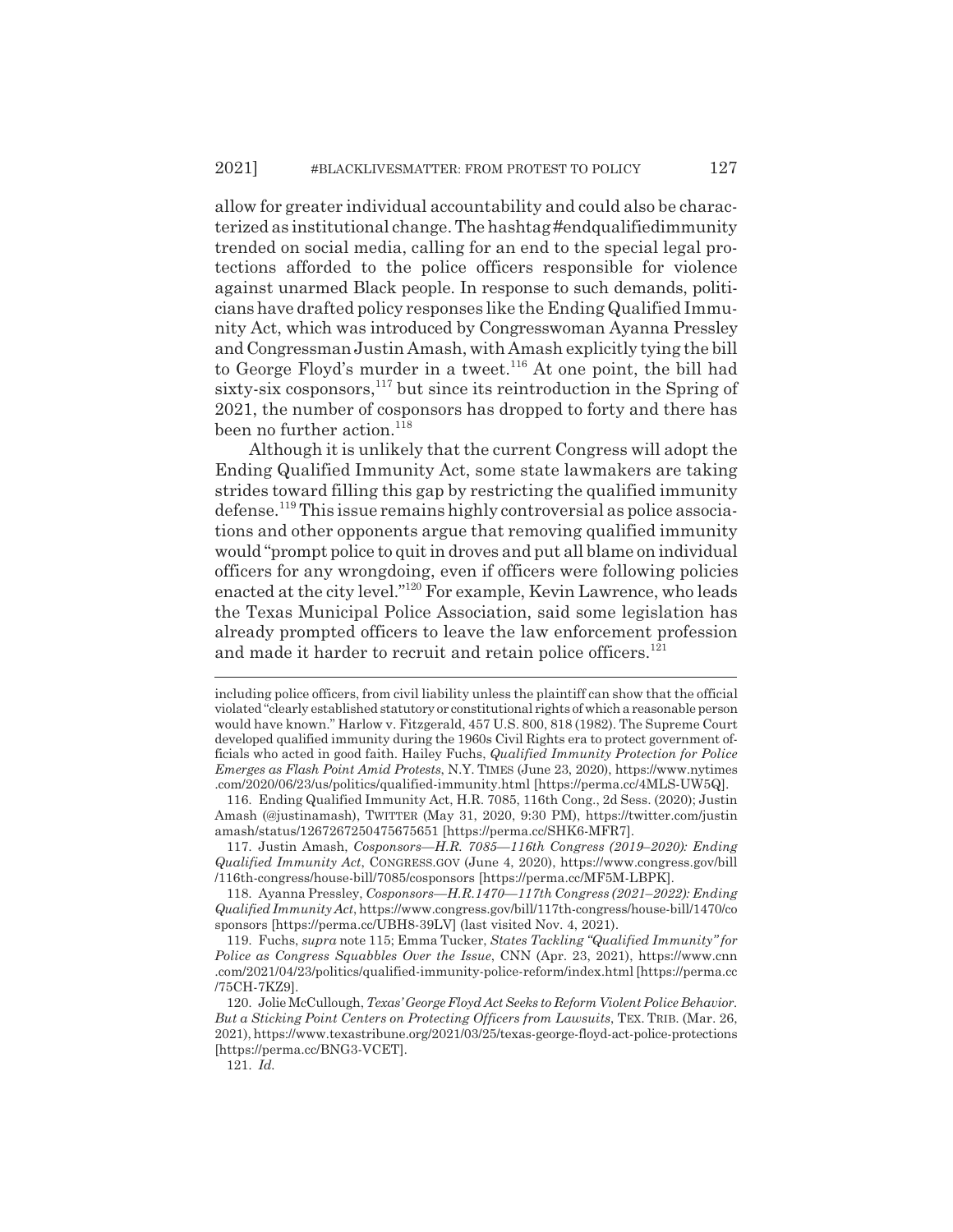In Democrat-heavy Maryland, where many residents participated in the Washington D.C. protests in addition to those in their home state,<sup>122</sup> lawmakers voted to override Republican Governor Larry Hogan's vetoes of three bills aimed at increasing public trust and police accountability.<sup>123</sup> One of the measures repeals job protections in the police disciplinary process that prevent officers from facing accountability.124 Maryland first approved its Law Enforcement Officers Bill of Rights (LEBOR) in 1974, and approximately twenty other states followed by adopting similar bills guiding investigative procedures involving police misconduct.125 These bills afforded officers an extra layer of due process, giving them expansive rights and shielding them from discipline and legal consequences, such as investigation and prosecution as a result of on-the-job conduct.<sup>126</sup> In 2021, Maryland was the first state to repeal their LEBOR, replacing it with new procedures that give civilians a role in the police disciplinary process, which could bring greater transparency as well as vital accountability for the individual officers who engage in police brutality. $127$ 

#### *B. Institutional Change: Reimagining Policing*

In addition to demands for officer accountability and justice for victims, protesters overwhelmingly called for institutional changes in police departments through federal, state, and local policy.<sup>128</sup> These demands primarily called for either police reform or defunding the police.129 Police reform is the most mainstream response to police violence.130 Reform-oriented policy proposals typically focus on internal police practices and procedures and incremental changes designed to limit officers' use of force. For example, the hashtag #8CantWait was shared widely on social media to raise awareness and advocate for eight specific police reforms such as banning chokeholds, creating

<sup>122.</sup> Mikaela Lefrak, *Suburbanites Take to the Streets for Vigils, Car Rallies and Marches Across D.C. Region*, DCIST (June 3, 2020), https://dcist.com/story/20/06/03/dc -suburbs-md-va-george-floyd-protests-police-violence [https://perma.cc/3W6L-TU24].

<sup>123.</sup> *Maryland Lawmakers Override Vetoes on Sweeping Police Reform*, NPR (Apr. 10, 2021) [hereinafter *Maryland Lawmakers*], https://www.npr.org/2021/04/10/986159466/mary land-lawmakers-override-vetoes-on-sweeping-police-reform [https://perma.cc/54Y6-BBVZ].

<sup>124.</sup> *Id.*

<sup>125.</sup> *Id.*

<sup>126.</sup> Eli Hager, *Blue Shield*, MARSHALL PROJECT (Apr. 27, 2015), https://www.themar shallproject.org/2015/04/27/blue-shield [https://perma.cc/2CCD-WRZA].

<sup>127.</sup> *Maryland Lawmakers*, *supra* note 123.

<sup>128.</sup> Based on authors' own Twitter data and analysis.

<sup>129.</sup> *Id.*

<sup>130.</sup> Ben Kesslen, *Calls to Reform, Defund, Dismantle and Abolish the Police, Explained*, NBCNEWS (June 8, 2020), https://www.nbcnews.com/news/us-news/calls-reform-defund -dismantle-abolish-police-explained-n1227676 [https://perma.cc/EA4Q-J8NB].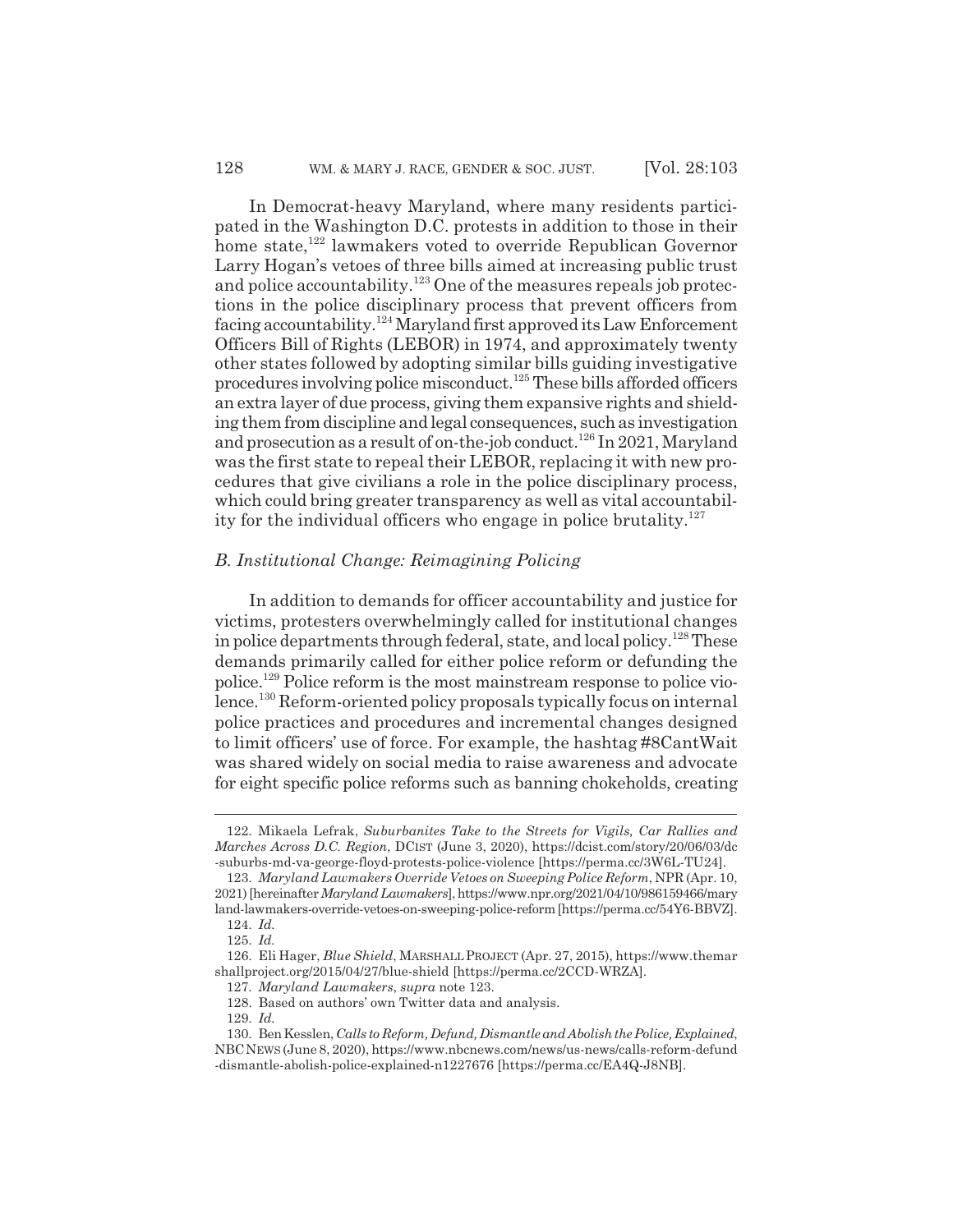a duty to intervene, requiring de-escalation, and requiring the use of force to be reported.131 Other common police reforms include increased police training and the use of body cameras.132 The philosophy behind police reform emphasizes gradual change to policing practices and an increase in community-based policing, which encourages police to get to know and partner with the communities in which they operate.<sup>133</sup>

While these reforms have received the most legislative attention. most of the online and offline advocacy for racial justice has argued for moving beyond police reforms on the grounds that they do not go far enough. Many activists argue that these police reforms typically involve investing significantly more funding and resources into police departments.134 Instead, calls to "defund the police" were core demands at BLM protests and were a significant part of the online conversation more broadly.135 For example, in the month following the murder of George Floyd, there were almost 170,000 tweets containing hashtags about defunding the police, as opposed to less than 1,000 discussing police reform more generally, including #8cantwait. The philosophy behind the defund advocacy emphasizes a divest/invest model of policing, where police budgets are cut and those savings are used to invest in other forms of community protection and services.136 For example, the defunding model would support redirecting police resources to violence prevention programs, public housing, health care, mental health services, as well as better support systems in schools that obviate the need for armed guards. $137$ 

#### *1. Police Reform*

Although police reform was not the most discussed institutional policy goal of the 2020 protests, it nonetheless has commonly been

<sup>131.</sup> Matthew Yglesias, *8 Can't Wait, Explained*, VOX (June 5, 2020), https://www.vox .com/2020/6/5/21280402/8-cant-wait-explained-policing-reforms [https://perma.cc/R6FC -4TXC]; Kesslen, *supra* note 130.

<sup>132.</sup> *Id.*; *see* Rafael Mangual, *MI Responds: Five Ideas for a More Sensible Approach to Police Reform*, MANHATTANINST., https://www.manhattan-institute.org/responds-five-ideas -sensible-approach-police-reform [https://perma.cc/EPU7-K7JG] (last visited Nov. 4, 2021).

<sup>133.</sup> *See, e.g.*, Steve Eder, Michael Keller & Blacki Migliozzi, *As New Police Reform Laws Sweep Across the U.S., Some Ask: Are They Enough?*, N.Y. TIMES (Apr. 18, 2021), https://www.nytimes.com/2021/04/18/us/police-reform-bills.html [https://perma.cc/BC5H -8TQW].

<sup>134.</sup> Leila Fadel, *Protestors Call For Police to Be Defunded. But What Does That Mean?*, NPR (June 22, 2020), https://www.npr.org/2020/06/22/881559687/protesters-call-for-po lice-to-be-defunded-but-what-does-that-mean [https://perma.cc/6M6N-22BB].

<sup>135.</sup> Based on authors' own Twitter data and analysis.

<sup>136.</sup> Scottie Andrew, *There's A Growing Call to Defund the Police. Here's What It Means*, CNN (June 17, 2020), https://www.cnn.com/2020/06/06/us/what-is-defund-police -trnd/index.html [https://perma.cc/6ZRU-BSQL].

<sup>137.</sup> *Id.*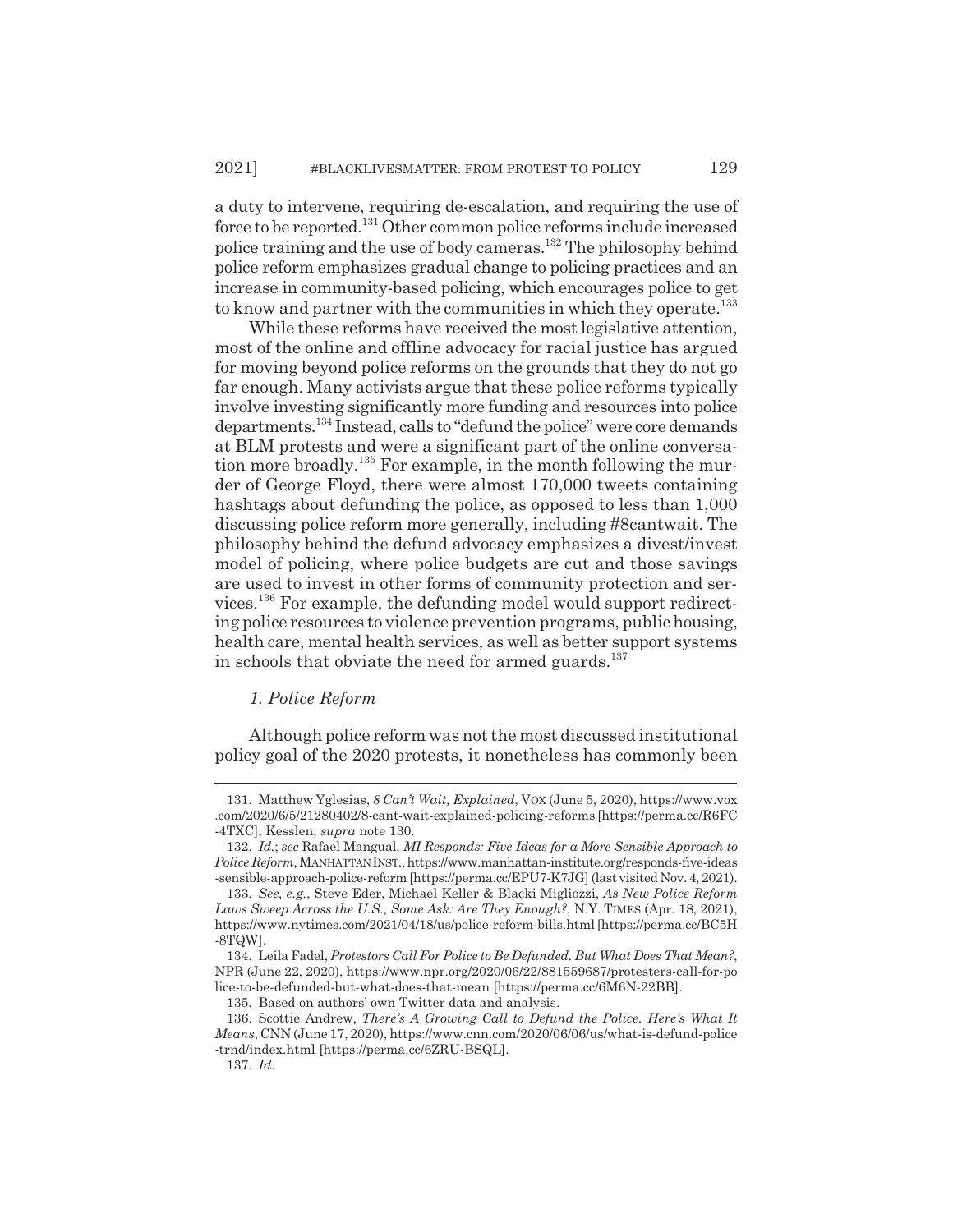taken on by politicians and political candidates. For example, the George Floyd Justice in Policing Act was passed by the United States House of Representatives on March 3, 2021 and is also supported by the Biden-Harris Administration.<sup>138</sup> The bill would ban the use of no-knock warrants and chokeholds, and increase accountability for misconduct.139 Although this type of policy proposal can be seen as an incremental step in the right direction, these reforms have also been criticized as too little, too late. From this perspective, common reforms proposed and passed within the year following the death of George Floyd may simply be a less controversial way for policymakers to respond to protests by doing *something*, but without authentically engaging the divest/invest model or broader systemic changes that may be better positioned to alter the lives of Black people for the better. This section discusses the police reform trends at the federal, state, and local levels in the year following the 2020 protests.

While House Democrats in Congress twice passed the George Floyd Justice in Policing Act following the BLM protests, the bill has been continually blocked by Senate Republicans.<sup>140</sup> On the other side, Senate Republicans proposed the Just and Unifying Solutions to Invigorate Communities Everywhere Act of 2020, or the Justice Act.<sup>141</sup> While it may seem promising that social and cultural pressures growing out of the BLM movement have led to police reform bills initiated by both parties in the Senate and the House of Representatives, passage of any bill will inevitably face an uphill battle given the current partisan gridlock in Congress.142 This federal intractability highlights the importance of state and local policy efforts, as well as the broader goal of increasing voter mobilization and political engagement to bring about policy change at the federal level.

<sup>138.</sup> Phil Helsel, *House Passes Police Reform Act Named for George Floyd*, NBCNEWS (Mar. 3, 2021, 11:48 PM), https://www.nbcnews.com/politics/congress/house-passes-po lice-reform-act-named-george-floyd-n1259548 [https://perma.cc/J5S8-DQWX].

<sup>139.</sup> George Floyd Justice in Policing Act of 2020, H.R. 7120, 116th Cong. (2020); George Floyd Justice in Policing Act of 2021, H.R. 1280, 117th Cong. (2021).

<sup>140.</sup> Chloee Weiner, *House Approves Police Reform Bill Named After George Floyd*, NPR (Mar. 3, 2021), https://www.npr.org/2021/03/03/973111306/house-approves-police-re form-bill-named-after-george-floyd [https://perma.cc/BG9W-9CXZ]. Like prior reform efforts, the bill aims to increase accountability and transparency for police misconduct and includes several important measures to address longstanding concerns about excessive police power and violence against Black and brown communities. For example, the bill seeks to ban chokeholds and impose reforms on federal law enforcement, such as ending qualified immunity, and would condition federal funding for state and local agencies on their adopting the same policies. Despite pressure from constituents, including on social media, this federal effort to enact broader policing reform nationally has remained stalled.

<sup>141.</sup> Just and Unifying Solutions to Invigorate Communities Everywhere Act, S. 3985, 116th Cong. (2020).

<sup>142.</sup> *See* Weiner, *supra* note 140.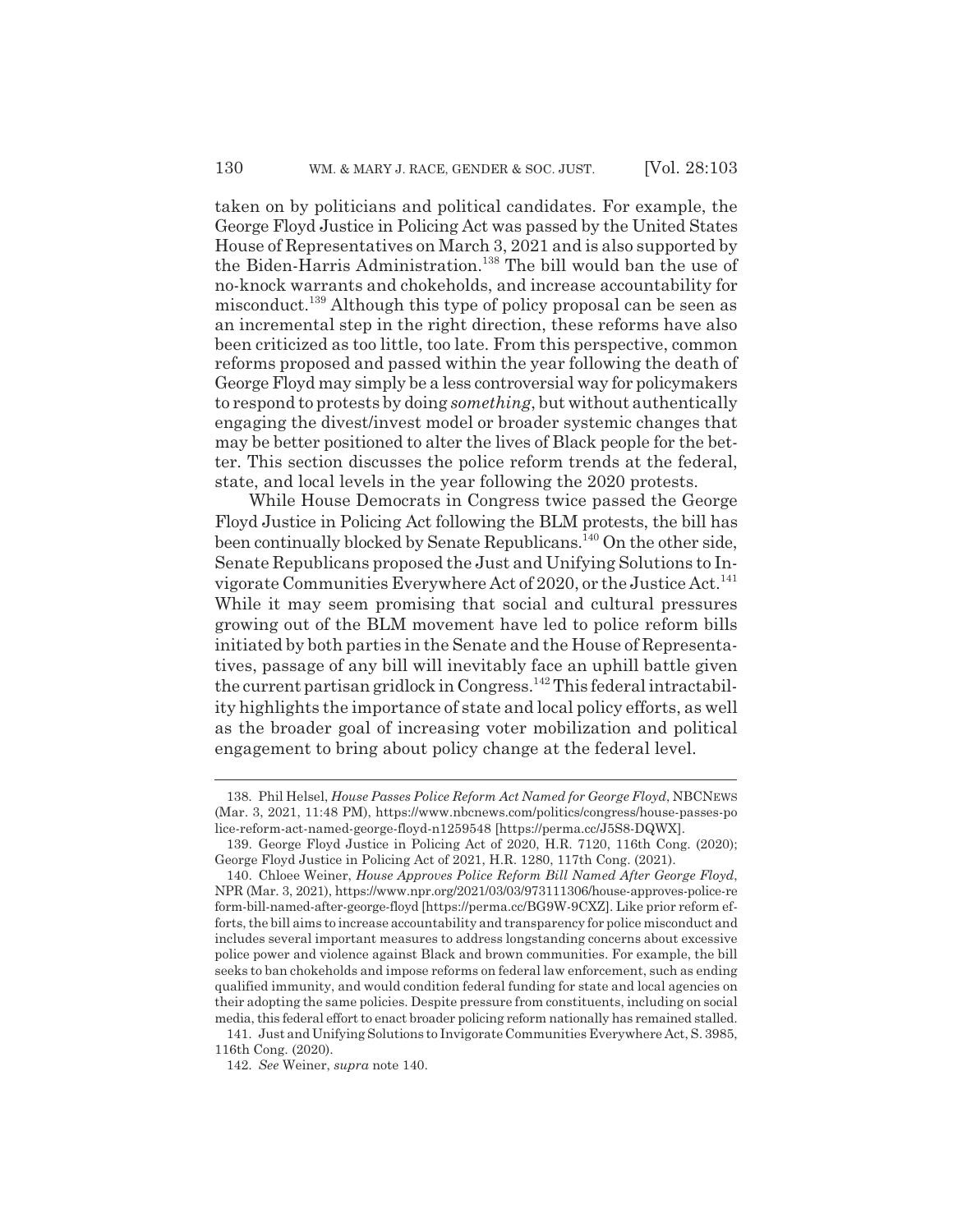State and local governments have been more likely to pass police reform legislation in the one year following Summer  $2020$ <sup>143</sup> These policies have been large in number and scope, with strong signals that the changes were driven by the protest activity and related activism surrounding the murder of George Floyd.<sup>144</sup> For example, as of July 1, 2021:

- Sixteen states have passed laws banning use of neck restraints (chokeholds), a demand of the BLM movement after the police murder of George Floyd.<sup>145</sup>
- Five states have passed restrictions on no-knock warrants, a police tactic used in the murder of Breonna Taylor.<sup>146</sup>
- Ten states have mandated funding for body cameras.<sup>147</sup>
- Four states have banned or weakened qualified immunity, which shields officers from legal liability for many actions while on duty.148
- Nine states have enacted duty-to-intervene laws, which some also believe could have saved George Floyd's life.<sup>149</sup>

<sup>143.</sup> *One Year After George Floyd: The Changing Landscape of Policing*, NAACP LEGAL DEF. FUND, https://www.naacpldf.org/george-floyd-anniversary [https://perma.cc/E4L5 -ZRZY] (last visited Nov. 4, 2021).

<sup>144.</sup> According to an index of policing legislation compiled by the NAACP Legal Defense Fund, 3,000 policing related bills were introduced in response to the protests in state legislatures alone. *Id.*; *see, e.g.*,*Pathways to Reform, Transformation, and Reconciliation: 2020*–*2021 Year-End Review*, CITY OF PHILA. (June 2021), https://www.phila.gov/media /20210614214637/Pathways-to-Reform2021-061521.pdf [https://perma.cc/8PQ5-ULDM]; *An Ordinance Relating to the Seattle Police Department; Prohibiting the Use of Chokeholds by Officers, C.B. 119804*, SEATTLE CITY COUNCIL (June 15, 2020) [hereinafter *C.B.119804*], https://seattle.legistar.com/LegislationDetail.aspx?ID=4564635&GUID= C24883AC-5654-4500-AEB6-587DD1026742&Options=ID%7cText%7c&Search=choke holds [https://perma.cc/4V3Z-J7DJ].

<sup>145.</sup> *Id.* (finding the following states have passed such laws: Vermont, New Hampshire, Massachusetts, Connecticut, New York, Delaware, Virginia, Indiana, Illinois, Iowa, Minnesota, Colorado, Utah, Nevada, California, and Oregon).

<sup>146.</sup> *Id.* (finding the following states have passed such laws: Massachusetts, Maryland, Virginia, Kentucky, and Illinois).

<sup>147.</sup> *Id.* (finding the following states have passed such laws: Vermont, Connecticut, New York, New Jersey, Maryland, Virginia, Kentucky, Illinois, Colorado, and New Mexico). 148. *Id.* (finding the following states have passed such laws: Massachusetts, Connecticut,

Colorado and Minnesota).

<sup>149.</sup> *Legal Duties and Liabilities Database*, NAT'L CONF. OF STATE LEGISLATURES, https://app.powerbi.com/view?r=eyJrIjoiMDgzMGFhOTgtYmUzZC00MWMyLWE5MDAtY TkyN2ViOGZiZWRiIiwidCI6IjM4MmZiOGIwLTRkYzMtNDEwNy04MGJkLTM1OTViMj QzMmZhZSIsImMiOjZ9 [https://perma.cc/6TQK-9PD9] (last visited Nov. 4, 2021) (finding the following states have passed such laws: California, Colorado, Connecticut, Minnesota, Nevada, New Mexico, New York, Oregon, and Vermont).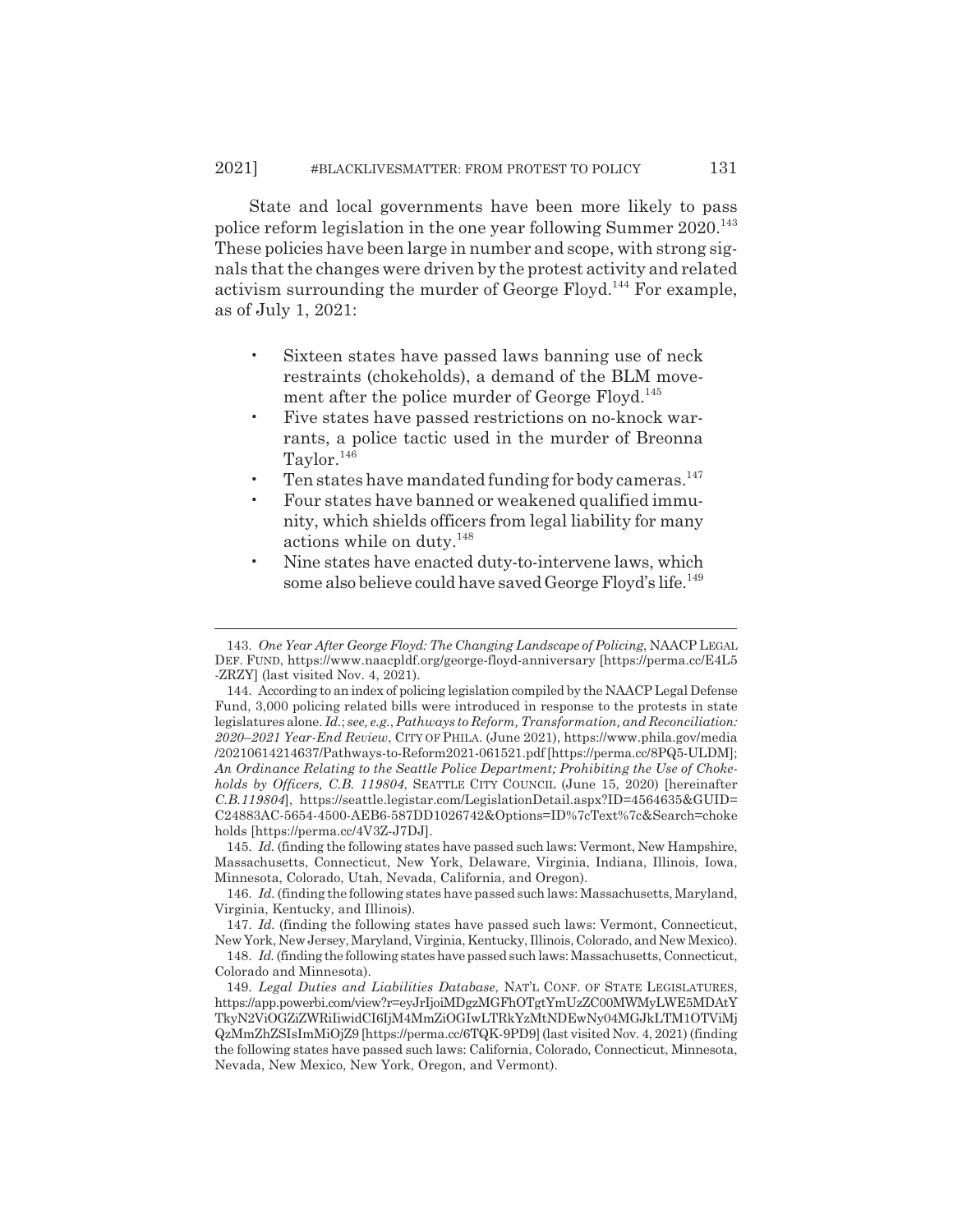Although Republican-led states have passed some police reform measures, states led by Democrats have not only passed more reform bills, they have passed more comprehensive bills as well.<sup>150</sup>

Even lawmakers in the most supposedly "pro-police" areas have adopted some of the less controversial demands such as banning chokeholds.151 This finding is consistent with Figure 4B which shows how pervasive protests were when they are adjusted for population.<sup>152</sup>

However, most of the state policy action has occurred in states with high protest density and where highly visible events resulted in intense scrutiny and negative publicity for the police and state and local governments.153 For example, in April 2021, Kentucky became only the third state to enact a law limiting the use of no-knock raids of the kind that killed Breonna Taylor.154 This bill came a year after the police killing of Breonna Taylor fueled protests around the country. However, the Kentucky law is not a complete ban on no-knock warrants, and thus may be largely symbolic.<sup>155</sup> Two cities in Kentucky took this legislation a step further and voted to completely ban noknock warrants.<sup>156</sup>

156. *Kentucky's Second-Largest City Bans 'No-Knock' Warrants*, AP NEWS (June 25,

<sup>150.</sup> Paul J. Weber & Farnoush Amiri, *Floyd Killing Has Prompted State Reforms, but Not Everywhere*, U.S.NEWS&WORLDREP.(Apr. 22, 2021), http://www.usnews.com/news /politics/articles/2021-04-21/floyd-killing-has-prompted-state-reforms-but-not-every where [https://perma.cc/K3Q8-83LF]. Some examples of reform bills that have passed in Republican-led states include a bill in Utah requiring officers to report any use of force and when they point a weapon, an Ohio bill that boosts police oversight, and a Nebraska bill requiring greater accountability and training for law enforcement officers. *Id.* Of the seventeen new laws banning chokeholds, two were signed by Republican governors, in Vermont and Massachusetts, and three passed in fully Republican-controlled states, including Iowa, Indiana, and Utah. *Id.* It is worth noting that although Vermont and Massachusetts had Republican governors, they are overwhelmingly Democratic states. *See id.* Moreover, the fact that reform measures passed in Republican states does not say anything about how effective or robust the measures were. It is easy to pass mostly symbolic legislation, and as critics contend, "reform" bills can still be a vehicle for decreasing officer accountability and increasing police budgets.

<sup>151.</sup> Although it is difficult to pinpoint state-by-state opinions about police, polling differences between Democrats and Republicans on the issue of policing suggest that a state's partisanship can be used as a proxy for police support. For example, a March 2021 Ipsos poll found that 73% of Democrats support reforming the police as opposed to 33% of Republicans. Mallory Newall & Kate Silverstein, *Americans' Trust in Law Enforcement, Desire to Protect Law and Order on the Rise*, IPSOS (Mar. 4, 2021), https://www.ipsos.com /en-us/americans-trust-law-enforcement-desire-protect-law-and-order-rise [https://perma .cc/JNP3-AS7J].

<sup>152.</sup> *Compare id. with supra* Figure 4B.

<sup>153.</sup> *See* Weber & Amiri, *supra* note 150.

<sup>154. 2021</sup> KY. ACTS 202.

<sup>155.</sup> *See id.* Under the law, no-knock warrants are permitted when there is "clear and convincing evidence" that the crime under investigation "would qualify a person, if convicted, as a violent offender." Additionally, no warrants may be executed between 10 p.m. and 6 a.m. and an emergency medical technician must be on site for the execution of the warrant.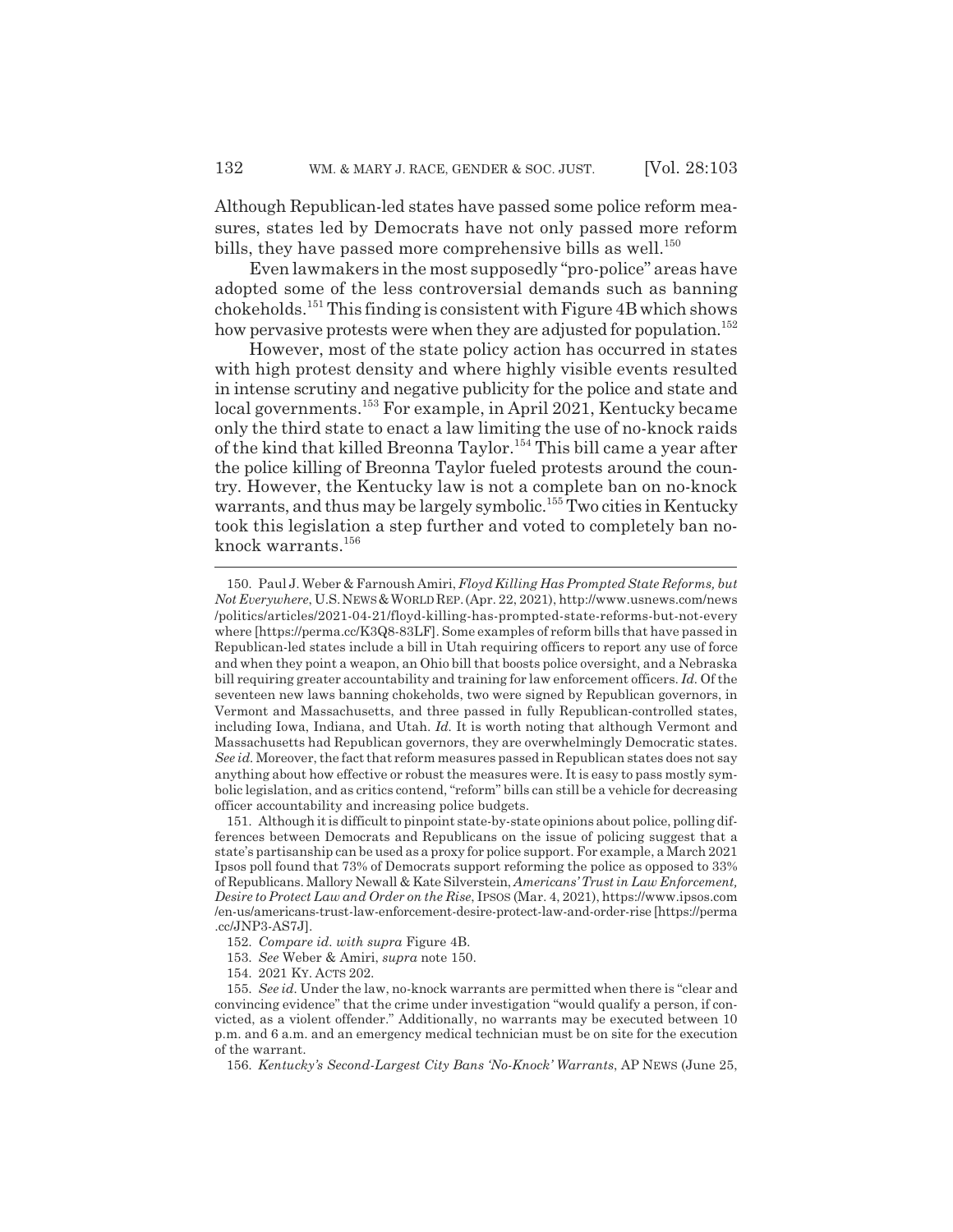Washington State, where some of the largest and most discussed protests occurred, passed a number of new laws in reaction to the increased activism that taken together are relatively comprehensive.<sup>157</sup> Collectively these laws prohibit police officers from using chokeholds, prohibit some types of military equipment, prohibit no-knock warrants, restrict the use of tear gas and similar weapons,<sup>158</sup> limit the use of deadly force as a last resort,<sup>159</sup> and require police intervention and reporting after observing a fellow officer's use of excessive force.<sup>160</sup> Washington also tackled institutional change by introducing bills addressing departmental data collection, accountability, police culture, officer liability, and notification of misconduct.<sup>161</sup> In Appendix A, we provide additional detail on the key police reform legislation enacted in the states with the highest protest turnout, including California, Florida, New York, Pennsylvania, and Texas. This includes laws passed between June 2020 and August 2021.

While more promising policy change occurred in states with high protest turnout like California,162 other states, such as Connecticut,

161. Bill 5259 establishes an advisory group to make recommendations for statewide data collection programs, reporting, and publication of use of force data. 2021 Wash. Adv. Legis. Serv, 326. Bill 1267 establishes the Office of Independent Investigations for the purpose of investigating deadly force incidents involving peaceful officers. 2021 Wash. Adv. Legis. Serv. 318. Bill 5051 seeks to change the police culture by modifying the Criminal Training Commission, expanding the background check, and expanding the conduct for revoking officer certification. 2021 Wash. Adv. Legis. Serv. 323. Bill 1089 authorizes the state auditor's office to audit the procedures and process of any deadly force investigation and to ensure that law enforcement is in compliance with laws and policies. 2021 Wash. Adv. Legis. Serv. 319. Bill 5263 limits the felony bar affirmative defense in civil actions. 2021 Wash. Adv. Legis. Serv. 325. Bill 1088 requires notification to prosecutors of any misconduct in an officer's duty. 2021 Wash. Adv. Legis. Serv. 322.

162. California Assembly Bill No. 127 "Requires a magistrate, before issuing an arrest warrant, to examine the declaration of probable cause made by a peace officer, or an employee of a public prosecutor's office when the subject of the arrest warrant is a peace officer." 2021 Cal. Stat. 20. California Senate Bill No. 480 "Prohibits, with certain exceptions, a law enforcement agency from authorizing or allowing its employees to wear a uniform that is substantially similar to a uniform of the United States Armed Forces." 2020 Cal. Stat. 336. California Assembly Bill No. 846 requires evaluations of officers to include implicit bias against certain groups. It also requires every department or agency that employs peace officers to make changes that de-emphasize the paramilitary aspects of the job and place more emphasis on community interaction and collaborative problem solving. 2020 Cal. Stat. 322. California Assembly Bill No. 1185 authorizes a county to establish a Sheriff Oversight Board with subpoena authority. 2020 Cal. Stat. 342. California Assembly Bill No. 1196 bans the use of most choke holds. 2020 Cal. Stat. 324. California

<sup>2021),</sup> https://apnews.com/article/kentucky-75c32df10d23956362fef52f3a073a6b [https:// perma.cc/D2US-XZFB]. In the summer of 2021, the city of Lexington joined Louisville, which had voted to ban the practice a year earlier in the wake of Breonna Taylor's killing.

<sup>157.</sup> *See* Austin Jenkins, *With 12 New Laws, Washington State Joins Movement to Overhaul Policing*, NPR (May 18, 2021), https://www.npr.org/2021/05/18/997974519/a-dozen -police-reform-bills-signed-into-law-in-washington-state [https://perma.cc/MT4J-UGJX].

<sup>158. 2021</sup> Wash. Adv. Legis. Serv. 320.

<sup>159. 2021</sup> Wash. Adv. Legis. Serv. 324.

<sup>160. 2021</sup> Wash. Adv. Legis. Serv. 321.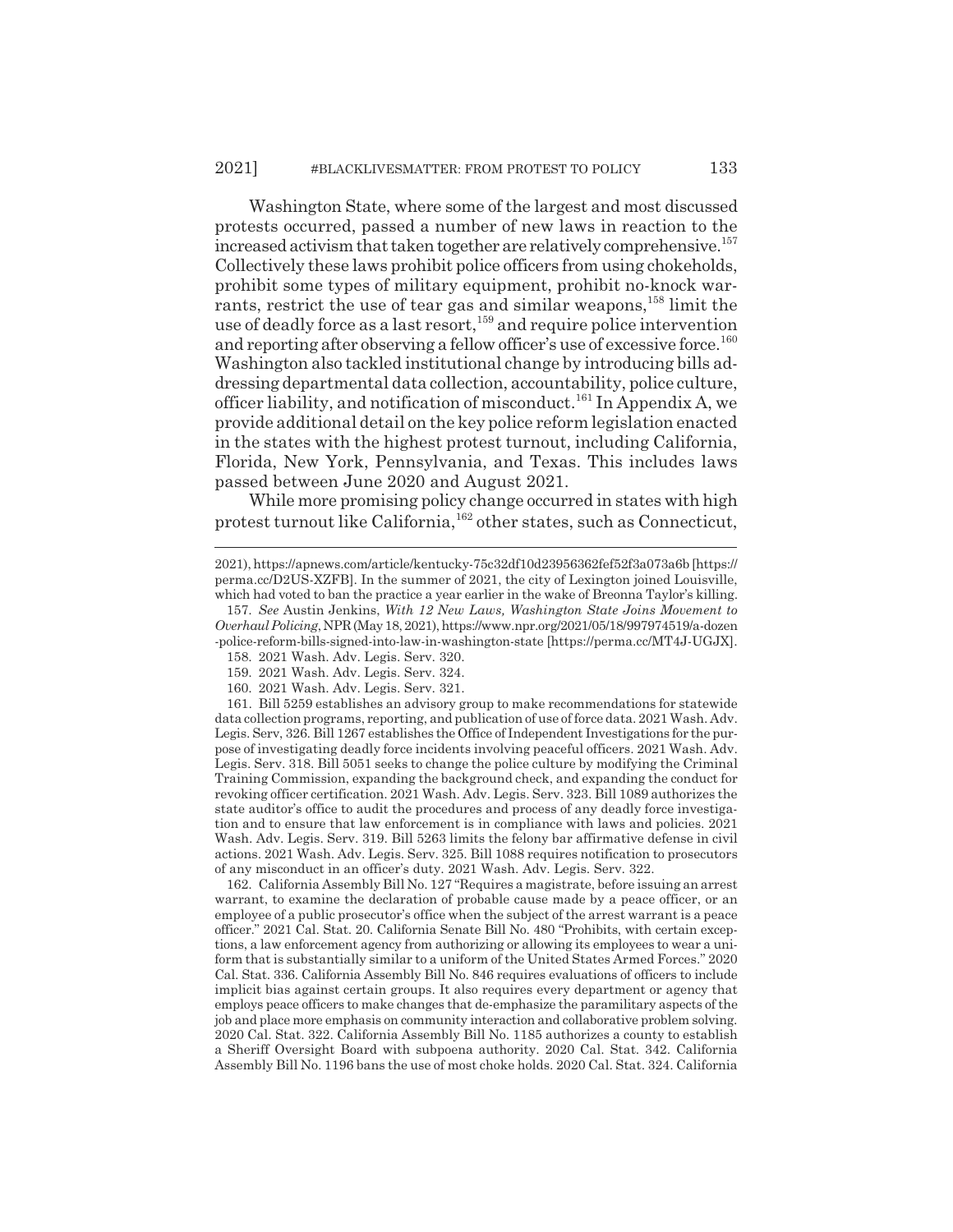Florida, and New York have taken a more minimalist approach by passing legislation banning the use of chokeholds and requiring officers to wear and turn on their body cameras.<sup>163</sup> However, in many states, even these minimalist proposals have repeatedly failed to gain traction, both before and after the murder of George Floyd.<sup>164</sup>

A number of cities have also tackled institutional level reform like the measures recommended by advocates of #8cantwait. Since the killing of George Floyd, an additional 31 of the country's largest 100 cities have passed policies restricting the use of chokeholds, joining 31 others that already had such policies in place.<sup>165</sup> Cities like Detroit, Buffalo, Dallas, and Charlotte also enacted and strengthened duty-to-intervene policies, requiring officers to intervene when they observe other officers using excessive force.166 Washington, D.C. moved quickly on institutional reform, helping make D.C. Mayor Muriel Bowser the most mentioned government official in the Twitter conversation about Black Lives Matter and related protests. Her Twitter handle was tagged 59,595 times with the hashtag #BlackLivesMatter between May 15, 2020, and January 15,  $2021$ .<sup>167</sup>

In June of 2020, just weeks after mass demonstrations began in Washington, D.C., the D.C. City Council passed an emergency package of police reforms that included bans on certain types of deadly force

Assembly Bill No. 1506 requires a state prosecutor to investigate incidents of an officer involved shooting resulting in the death of an unarmed civilian; makes the Attorney General the state prosecutor unless otherwise specified or named; authorizes the state prosecutor to prepare a written report and to post any reports made on a public internet website; and requires the Attorney General to operate a Police Practices Division to review the use of deadly force policies of a requesting law enforcement agency. 2020 Cal. Stat. 326. There are currently 31 pending pieces of legislation having to do with policing in California, almost all of which are reform efforts. *Legislative Responses for Policing— State Bill Tracking Database*, NAT'L CONF. STATE LEGISLATURES, https://www.ncsl.org /research/civil-and-criminal-justice/legislative-responses-for-policing.aspx [https://perma .cc/HJT6-M3KN] (last visited Nov. 4, 2021).

<sup>163.</sup> Orion Rummler, *The Major Police Reforms Enacted Since George Floyd's Death*, AXIOS (Oct. 1, 2020), https://www.axios.com/police-reform-george-floyd-protest-2150b2dd -a6dc-4a0c-a1fb-62c2e999a03a.html [https://perma.cc/6U64-YKWE].

<sup>164.</sup> *See, e.g.*, Jamiles Lartey & Simone Weichselbaum, *Before George Floyd's Death, Minneapolis Police Failed to Adopt Reforms, Remove Bad Officers*, MARSHALL PROJECT (May 28, 2020), https://www.themarshallproject.org/2020/05/28/before-george-floyd-s -death-minneapolis-police-failed-to-adopt-reforms-remove-bad-officers [https://perma.cc /K7QN-WNHV].

<sup>165.</sup> Ian Prasad Philbrick & Sanam Yar, *What Has Changed Since George Floyd*, N.Y. TIMES (Aug. 3, 2020), https://www.nytimes.com/2020/08/03/briefing/coronavirus-vaccine -tropical-storm-isaias-tiktok-your-monday-briefing.html [https://perma.cc/PE4H-6MTG].

<sup>166.</sup> Jackie Menjivar, *Black Lives Matter Protests: What's Been Achieved So Far*, DO SOMETHING (Aug. 13, 2020), https://www.dosomething.org/us/articles/black-lives-matter -protests-whats-been-achieved-so-far [https://perma.cc/U6DH-UL7N].

<sup>167.</sup> Based on Twitter analytics for #BlackLivesMatter posts and the Twitter account of Mayor Muriel Bowser between May 15, 2020 and Jan. 15, 2021.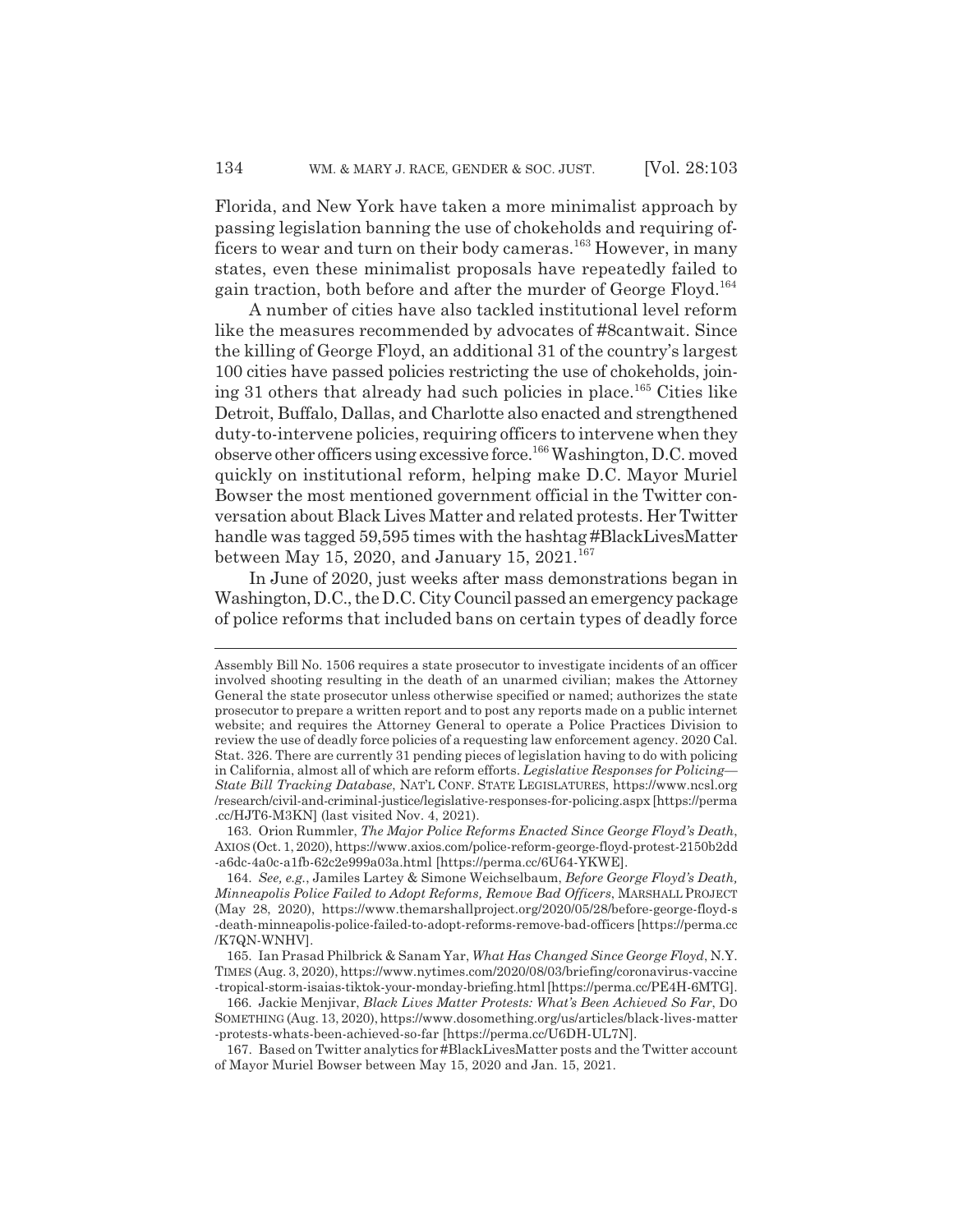an officer can use, limits on police union bargaining power, as well as restrictions on the use of military-style equipment purchased from the federal government.<sup>168</sup> Washington D.C. also worked to establish a twenty-person police reform commission tasked with exploring and proposing further changes to the City's police department.169 After the commission released its final recommendations in April of 2021, Mayor Bowser announced the start of a citywide pilot program to send certain types of unarmed behavioral health experts to the scene of some mental health situations.<sup>170</sup> Although Mayor Bowser has proposed a \$37 million decrease in funding for the Metropolitan Police Department, she intends to increase the hiring of police officers throughout the City as well as to reject some of the commission's proposals, including the removal of officers from schools.<sup>171</sup>

Seattle also began to reform its police department as early as June 2020 when the City Council passed an ordinance prohibiting the use of chokeholds by officers and Mayor Jenny Durkan issued an executive order requiring officers to record body-worn video during protests.172 The City Council passed additional ordinances related to policing procedures in 2020, including measures that aimed to limit police questioning of minors and to increase the use of traffic safety cameras throughout the city.<sup>173</sup> Alongside the Mayor's increased investments in BIPOC communities, the City also created a new Community Safety and Communications Center to incorporate civilian and community-led dispatch alternatives.174

<sup>168.</sup> *Council Unanimously Passes Emergency Police and Justice Reform Measure*, DC COUNCIL(June 10, 2020), https://dccouncil.us/council-unanimously-passes-emergency-po lice-and-justice-reform-measure [https://perma.cc/3SBT-A8TK].

<sup>169.</sup> Martin Austermuhle, *D.C. Council Passes Emergency Police-Reform Bill, But Delays Shrinking Size of MPD*, DCIST(June 9, 2020), https://dcist.com/story/20/06/09/d-c -council-passes-emergency-police-reform-bill-but-delays-shrinking-size-of-mpd [https:// perma.cc/3VV3-89HW].

<sup>170.</sup> *Id.*

<sup>171.</sup> *Id.*

<sup>172.</sup> *C.B. 119804*, *supra* note144; Anthony Derrick, *Mayor Durkan Signs Executive Order to Activate Body-Worn Camera Recording During Demonstration*, SEATTLE.GOV (June 10, 2020), https://durkan.seattle.gov/2020/06/mayor-durkan-signs-executive-order -to-activate-body-worn-camera-recording-during-demonstrations [https://perma.cc/28BR -Y8H5].

<sup>173.</sup> Joseph O'Sullivan, *Seattle City Council Votes to Require Youths Have Legal Advice Before Being Questioned by Police*, SEATTLE TIMES (Aug. 17, 2020), https://www.seattle times.com/seattle-news/politics/seattle-city-council-votes-to-require-youths-have-legal -advice-before-being-questioned-by-police [https://perma.cc/VNA9-PVXT].

<sup>174.</sup> Jake Goldstein-Street, *Downsize SPD? Seattle Debates New Community Safety and Communications Center to Move 911 and Parking Enforcement Operations out of Seattle Police*, CAPITOLHILLSEATTLE (May 11, 2021), https://www.capitolhillseattle.com /2021/05/downsize-spd-seattle-debates-new-community-safety-and-communications -cen ter-to-move-911-and-parkin%E2%80%A6 [https://perma.cc/5X9U-FZAH].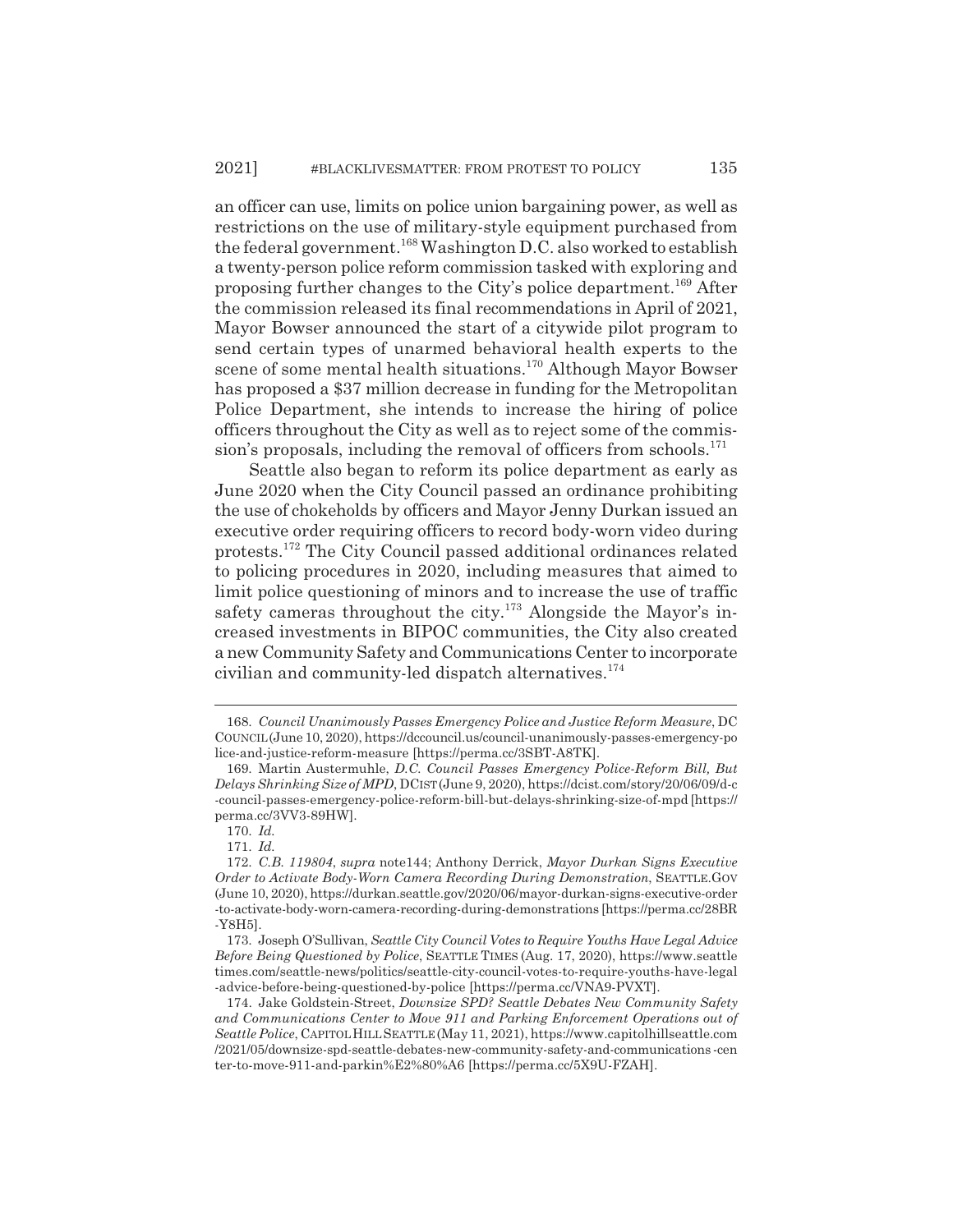In June 2020, the Minneapolis City Council responded to the widespread protests and outrage over the murder of George Floyd by pledging to defund and dismantle the City's police department.<sup>175</sup> However, Mayor Frey soon changed gears and scaled down the commitment to instead focus on reforming the department from within, a strategy he favored over defunding.176 The reforms Mayor Frey implemented over the year following the murder of George Floyd include requiring clearer documentation of use-of-force and de-escalation efforts, prohibiting officers from reviewing or disabling body camera footage, prohibiting officers from shooting at moving vehicles, and restricting the use of no-knock raids.177 From an institutional standpoint, the City refocused its officer recruitment to attract candidates with city residency and social service experience and involved the city attorney's office in the officer complaint and disciplinary process.178 While some argue that these police reforms will only scrape the surface of solving police brutality and racial injustice, others argue that this incremental progress is better than the many states and cities choosing to abandon police reform proposals and do nothing. In Appendix B, we provide additional detail on the reforms passed in the cities with the highest protest attendance, including New York, Washington D.C., Seattle, Philadelphia, Houston, Los Angeles, and the focal city of Minneapolis. This includes laws passed between June 2020 and August 2021.

#### *2. Defunding the Police*

As noted above, the call to "defund the police" has been the most prominent policy demand coming out of the 2020 protests and the broader Black Lives Matter movement.179 Defunding advocates reject institutional level police reforms because they do not go far enough or are ineffective in the hands of current police departments.<sup>180</sup> They demand instead that cities defund the police and direct funds to

<sup>175.</sup> Matt Sepic, *A Year After George Floyd's Death, Plans for Minneapolis Police Reform Have Softened*, NPR(May 25, 2021), https://www.npr.org/2021/05/25/1000298293 /a-year-after-george-floyds-death-plans-for-minneapolis-police-reform-have-soften [https://perma.cc/6A6K-WTQB].

<sup>176.</sup> *Id.*

<sup>177.</sup> Becky Z. Dernbach, *No One Has More Power to Change the Minneapolis Police Department than Mayor Jacob Frey. We Asked Him What He's Accomplished*, SAHAN J. (May 3, 2021), https://sahanjournal.com/police/minneapolis-mayor-frey-police-reform [https://perma.cc/ME9S-4553].

<sup>178.</sup> *Id.*

<sup>179.</sup> Based on authors' own Twitter data and analysis; *see also* Kesslen, *supra* note 130. 180. *Id.*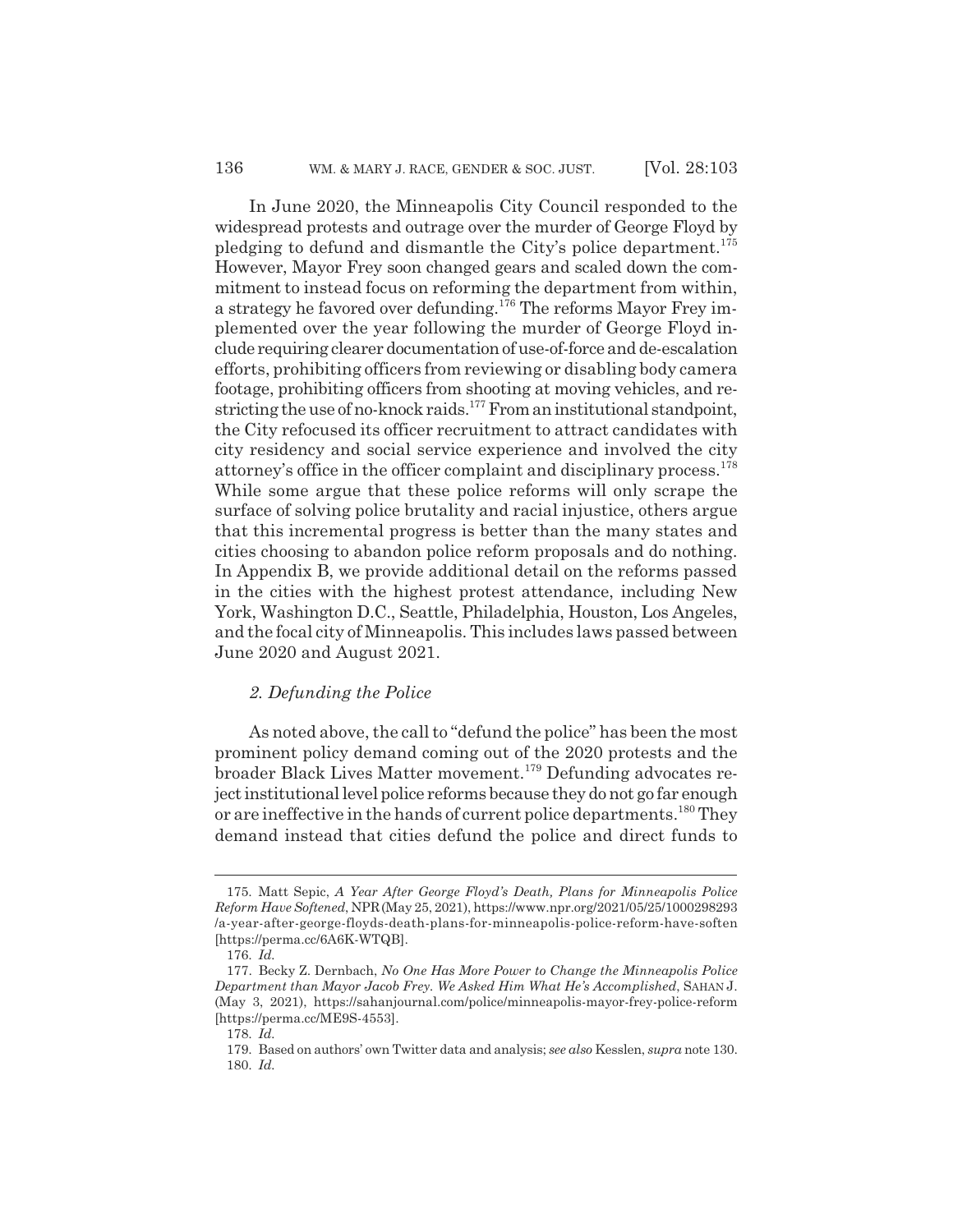other needed community services and programming.181 Activists who advocate for defunding the police emphasize that police violence and the crises they create have become opportunities for police to receive more money and power for themselves.<sup>182</sup> This has been a historical problem dating to the 1960s, when President Lyndon B. Johnson created a commission to review policing after the civil rights movement, resulting in billions of federal dollars going to local police departments.183 Princeton political scientist Naomi Murakawa captures the sentiments of BLM advocates when she notes that "Every time people rise up against police to demand change, police essentially benefit from it."184 Thus, the call to defund the police reveals an awareness of the deeply seated institutional problems and a "shift in consciousness."185

Activists have been critical of policy makers who express their solidarity and support of the BLM movement, but have not made meaningful strides to shift resources away from policing and into other programs that would begin to dismantle systemic racism in Black communities.186 This was the double bind faced by D.C. Mayor Muriel Bowser described in Part I above.<sup>187</sup> On one hand, the dramatic "Black Lives Matter" mural and the creation of "Black Lives Matter Plaza" directly in front of the White House was a strong statement of support for the movement. These expressions of solidarity were broadcast widely, attracted views from around the globe, and were considered meaningful by many.188 Yet Black Lives Matter activists responded to Mayor Bowser with a statement of their own.189 They painted "DEFUND THE POLICE" ten feet away from the mayor's highly publicized mural, using the same large letters and bright yellow

<sup>181.</sup> For example, the #NoCopAcademy campaign in Chicago is an example of a divest/invest model where community members are requesting that Mayor Lori Lightfoot reallocate police funding to family and support services, transportation, and planning and development (i.e., affordable housing). NO COP ACAD., https://nocopacademy.com [https://perma.cc/C7H7-Y7SU] (last visited Nov. 4, 2021).

<sup>182.</sup> Kesslen, *supra* note 130.

<sup>183.</sup> PRESIDENT'S COMM'N ON LAW ENF'T & ADMIN. OF JUST., THE CHALLENGE OF CRIME IN A FREE SOCIETY (Feb. 1967); Elizabeth Hinton, *"A War within Our Own Boundaries": Lyndon Johnson's Great Society and the Rise of the Carceral State*, 102 J. AM. HIST. 100, 103 (2015).

<sup>184.</sup> Kesslen, *supra* note 130; *see also* Naomi Murakawa, *Police Reform Works—For the Police*, DEPT. OF AFR. AM. STUDIES—PRINCETON UNIV. (Oct. 26, 2020), https://aas .princeton.edu/news/police-reform-works-police [https://perma.cc/H2LY-9CS4].

<sup>185.</sup> *Id.*

<sup>186.</sup> Kesslen, *supra* note 130.

<sup>187.</sup> Schmidt et al., *supra* note 68.

<sup>188.</sup> Based on authors' own Twitter analysis.

<sup>189.</sup> *Id.*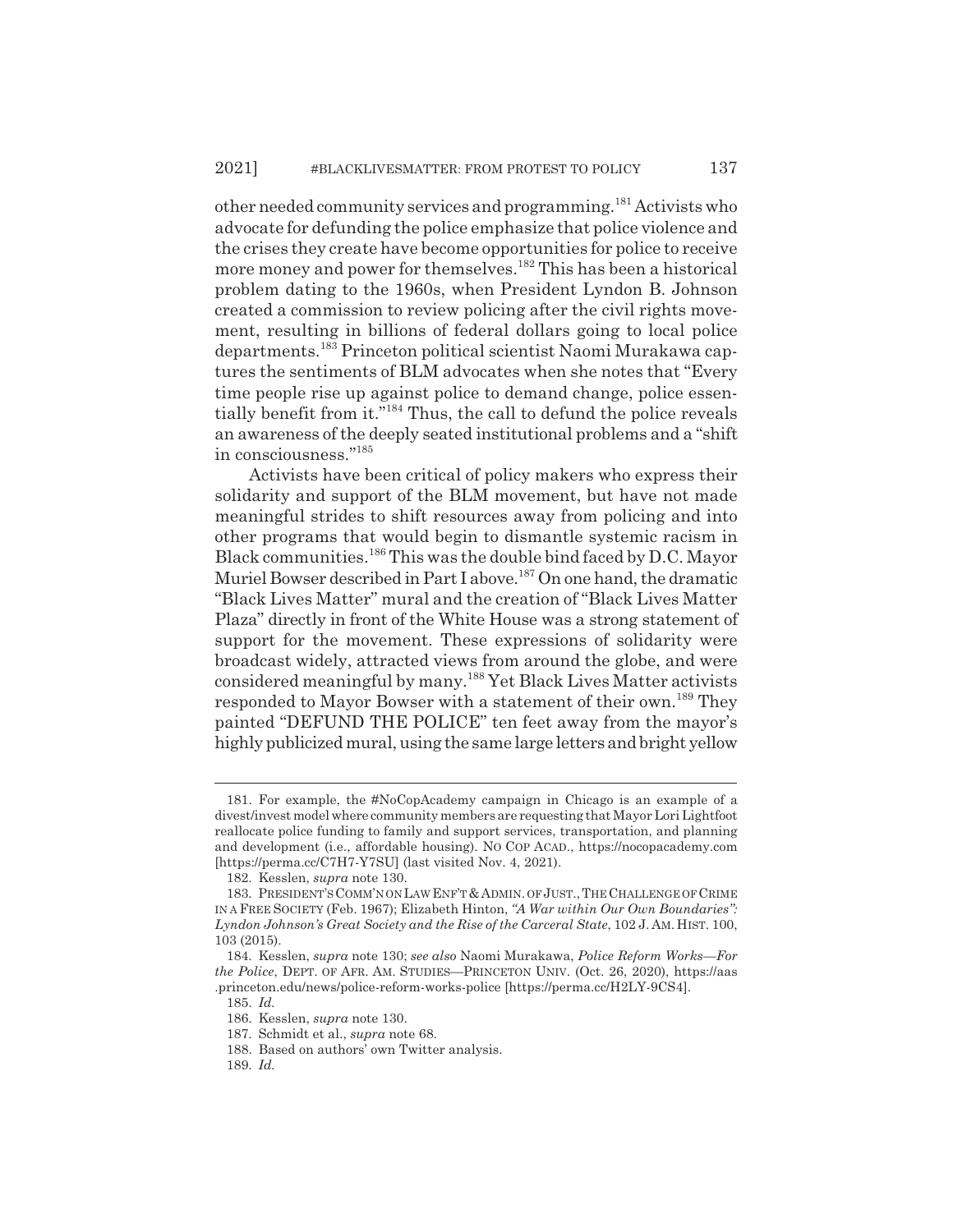paint.190 The activists tweeted criticism of Mayor Bowser's mural as "a performative distraction from real policy changes," adding the Mayor "has consistently been on the wrong side of BLMDC history."<sup>191</sup>

While defunding may seem overly radical to some, and still a distant hope to others, a number of major cities responded to such demands in 2020 by at least initially pledging to reduce police resources.192 The cities that made commitments are primarily those with high protest activity, such as Seattle, Los Angeles, San Diego, Philadelphia, New York City, Philadelphia and Washington D.C.193 However, over the course of the following year, most of these efforts lost momentum. Approximately a year out, only Seattle, <sup>194</sup> Portland, <sup>195</sup> Chicago,<sup>196</sup> and Washington  $DC^{197}$  had, at least initially, partially defunded their police departments. Los Angeles,<sup>198</sup> San Diego,<sup>199</sup>

195. Alicia Victoria Lozano & Gabe Gutierrez, *Portland, Ore., Leaders Walk Tightrope Between Calls to Defund Police, Escalating Violence*, NBC NEWS (June 27, 2021), https:// www.nbcnews.com/news/us-news/portland-ore-leaders-walk-tightrope-between-calls-de fund-police-escalating-n1272196 [https://perma.cc/VU96-DR56].

196. David Klepper & Gary Fields, *Killings Spiked in the US and Republicans Blame Calls to 'Defund the Police.' But They Are Also Rising in Cities that Increased Spending on Cops*, CHI.TRIB. (June 10, 2021), https://www.chicagotribune.com/nation-world/ct-aud -nw-crime-spike-police-funding-20210610-graeysr24zapbkvpsbhvlfiakm-story.html [https://perma.cc/RSD9-HX2X].

198. Sam Levin, *'It's a Slap in the Face': LA Activists Protest Mayor's Police Budget Increase*, GUARDIAN (Apr. 22, 2021), http://www.theguardian.com/us-news/2021/apr/22 /los-angeles-protest-mayor-police-budget-increase.

199. Andrew Keatts, *A Year After 'Defund' Demands, San Diego May Hike Police Spending Again*, VOICE OF SAN DIEGO (Apr. 19, 2021), https://www.voiceofsandiego.org /topics/public-safety/a-year-after-defund-demands-san-diego-might-up-police-spending -again [https://perma.cc/68F6-38SE].

<sup>190.</sup> Rachel Sadon, Hannah Schuster & Matt Blitz, *Activists Painted "Defund The Police" Next To The New Black Lives Matter Mural*, NPR (June 8, 2020), https://www.npr .org/local/305/2020/06/08/872234932/activists-painted-defund-the-police-next-to-the-new -black-lives-matter-mural [https://perma.cc/Q8E6-A5WS].

<sup>191.</sup> Black Lives Matter DC (@DMVBlackLives), TWITTER (June 5, 2020, 9:53 AM), https://twitter.com/DMVBlackLives/status/1268903712581464066 [https://perma.cc /2YVH-3432].

<sup>192.</sup> *See, e.g.*, Sarah Holder, *The Cities Taking Up Calls to Defund the Police*, BLOOMBERG (June 9, 2020), https://www.bloomberg.com/news/articles/2020-06-09/the -cities-taking-up-calls-to-defund-the-police [https://perma.cc/J469-BND3].

<sup>193.</sup> *Id.* Other cities making commitments to defund include: Seattle, Portland, Los Angeles, San Diego, Chicago, Philadelphia, St. Louis, Dallas, Austin, New York City, Philadelphia, Baltimore, Washington D.C., and Hartford, many of which are in close proximity to protest hot spots. *Id.*

<sup>194.</sup> Danny Westneat, *If the Seattle Mayor's Race Is Any Guide, Defund the Police Has* Lost Its Steam, SEATTLE TIMES (June 30, 2021), https://www.seattletimes.com/seattle -news/politics/if-the-seattle-mayors-race-is-any-guide-defund-the-police-has-lost-its-steam [https://perma.cc/P9QP-FAXL].

<sup>197.</sup> Julie Zauzmer & Michael Brice-Saddler, *Bowser's Budget, Flush with Federal Dollars, Boosts Spending on Housing, Mental Health, Violence Prevention*, WASH. POST (May 27, 2021), https://www.washingtonpost.com/local/dc-politics/dc-budget-bowser-po lice/2021/05/27/11acef38-be69-11eb-83e3-0ca705a96ba4\_story.html [https://perma.cc /RB9D-T8VM].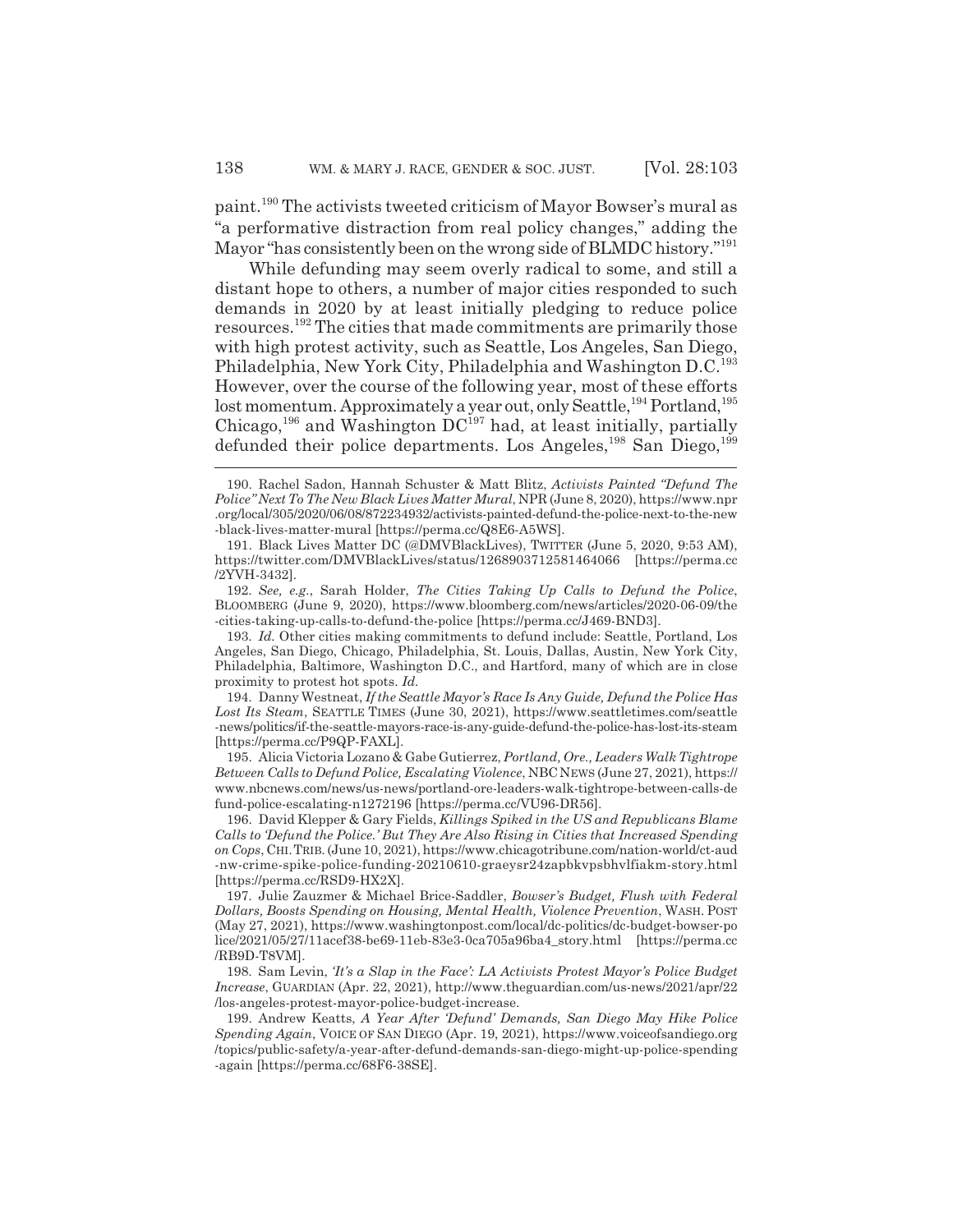Philadelphia, $200$  Baltimore, $201$  and Hartford $202$  either made no progress, walked back their proposals, had their proposals fail, or ultimately proposed budget increases after initially defunding police.

The protest hotspots were most likely to go beyond pledges and at least partly implement a defund model, even if success of these efforts are yet to be determined. For example, in Seattle, activists pushed the city government to invest more in social services and other community needs.203 In its 2021 budget, the city moved forward with measures that prioritized greater investment in community safety and well-being that did not involve police officers and use of force, such as expanding housing services for the homeless, providing alternative responses to mental health crises, revitalizing city parks and other community green spaces, and launching initiatives to combat racial inequality within the city.204

Likewise, in protest-heavy Los Angeles, BLM demanded that the city budget reinvest in Black communities and prioritize community services over police funding.<sup>205</sup> These local demands achieved some success at the city and county levels. On November 3, 2020, LA County voters approved Measure J, which requires the county to spend at least ten percent of its discretionary funds on social programs designed to keep people out of the criminal justice system.206 These programs include community efforts to address youth development, job training, small business development, supportive housing services, and alternatives to incarceration.<sup>207</sup> This initiative later hit

206. *Id.*

<sup>200.</sup> Chris Palmer & Laura McCrystal, *Philly Mayor Jim Kenney Promised Police Reform. It's a Work in Progress a Year Later*, INQUIRER (June 1, 2021), https://www.in quirer.com/news/philadelphia-police-reform-mayor-jim-kenney-george-floyd-protests-202 10601.html [https://perma.cc/8972-ET8X].

<sup>201.</sup> Keith Daniels, *Defund Police? Not in Baltimore—Mayor Scott Increases City Police Budget*, WBFF (May 27, 2021), https://foxbaltimore.com/news/local/baltimore-tax payers-oppose-mayors-proposed-budget-particularly-police-spending [https://perma.cc /WX7X-XE4F].

<sup>202.</sup> Rebecca Lurye, *Council Majority Rejects Proposal to Cut \$12M from Hartford Police Budget Next Year*, HARTFORD COURANT (May 21, 2021), https://www.courant.com /community/hartford/hc-news-hartford-council-budget-changes-20210521-asuzwxcu 7jeejgi2v5qyi3mvau-story.html.

<sup>203.</sup> Jack Brewster, *Here's What The Capitol Hill Autonomous Zone Protesters Are Demanding*, FORBES (June 13, 2020, 2:25 PM), https://www.forbes.com/sites/jackbrewster /2020/06/13/heres-what-the-capitol-hill-autonomous-zone-protesters-are-demanding /?sh=7c10c35636c5 [https://perma.cc/43N4-454W].

<sup>204.</sup> Kenny Lo, Betsy Pearl & Chelsea Parsons, *5 Discussions That Shaped the Justice Reform Movement in 2020*, CTR. FOR AM. PROGRESS (Mar. 18, 2021), https://www.ameri canprogress.org/issues/criminal-justice/news/2021/03/18/497328/5-discussions-shaped-jus tice-reform-movement-2020 [https://perma.cc/4UM7-KSNT].

<sup>205.</sup> *ATI Measure J 2021 Spending*, CHIEF EXEC. OFFICE CNTY. OF LOS ANGELES, https://ceo.lacounty.gov/measure-j-2021-spending [https://perma.cc/3KBG-B839].

<sup>207.</sup> *Id.*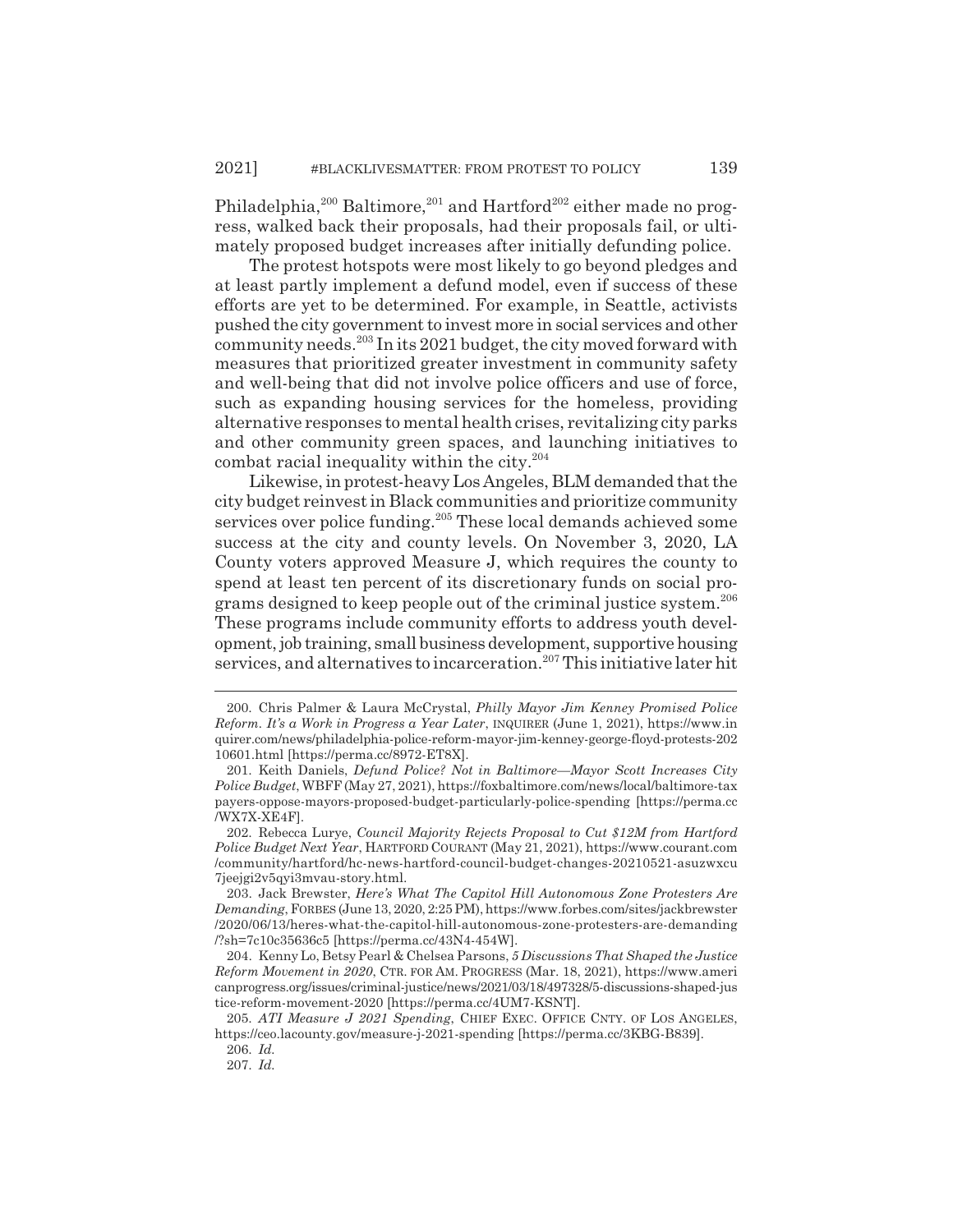a major roadblock, however, when a judge struck it down as unconstitutional, holding that it violated a portion of state law that requires the Board of Supervisors to make budgeting decisions.<sup>208</sup> In addition to this ballot initiative, other city level action includes: the Los Angeles City Council cut the LAPD budget by  $$150$  million;<sup>209</sup> the Los Angeles Unified School District cut its police budget by thirty-five percent;210 the City Council is developing a program to use unarmed social workers instead of police to respond to some mental health calls;211 and the city is studying whether it could remove police from traffic enforcement.<sup>212</sup>

Minneapolis, ground zero of the 2020 protests and an overperforming city in terms of protest participation, has also encountered judicial pushback to its defunding efforts.<sup>213</sup> The Minneapolis City Council initially responded to the protests and public outrage by agreeing to dismantle the Minneapolis police department.<sup>214</sup> The Council entered this agreement with the understanding that the city would create a new safety paradigm that better meets community needs.215 However, Minneapolis residents sued the city for failing to provide the minimum number of police officers as provided by charter.<sup>216</sup> On July 1, 2021, a judge ruled in their favor, ordering the Minneapolis Police Department to hire at least 730 officers by June 30, 2022, or .0017 officers per resident.<sup>217</sup> Additionally, the city

210. Kyle Stokes, *LAUSD Board Reduces School Police Budget By 35%*, LAIST (June 30, 2020), https://laist.com/news/lausd-school-police-budget-cut [https://perma.cc/H25R-7YNR].

212. Robert Garrova, *LA (Finally) Will Explore Alternatives To Armed Police In Traffic Enforcement*, LAIST (Feb. 23, 2021), https://laist.com/news/la-finally-will-explore-alter natives-to-armed-police-in-traffic-enforcement [https://perma.cc/P6RS-3KRD].

213. Rav Arora, *How a Minneapolis Resident Fought City's Decision to Defund Police and Won*, N.Y.POST (July 10, 2021), https://nypost.com/2021/07/10/how-minneapolis-resi dents-overturned-decision-to-defund-police [https://perma.cc/X39D-HZ8E].

216. Arora, *supra* note 213.

<sup>208.</sup> Megan Nguyen, *Judge Strikes Down Measure J, Seen as a Blow to the Criminal Justice Reform Movement*, LAIST (June 18, 2021), https://laist.com/news/criminal-justice /judge-strikes-down-measure-j-which-comes-as-a-blow-to-the-criminal-justice-reform -movemen [https://perma.cc/3LX5-Q4T3].

<sup>209.</sup> Fola Akinnibi, Sarah Holder & Christopher Cannon, *Cities Say They Want to Defund the Police. Their Budgets Say Otherwise*, BLOOMBERG (Jan. 12, 2021), https://www .bloomberg.com/graphics/2021-city-budget-police-funding [https://perma.cc/2LVH-KRN6].

<sup>211.</sup> LOSANGELES.CNTY.ALTS. TO INCARCERATION WORK GRP., CARE FIRST,JAILSLAST (2020), https://lacalternatives.org/wp-content/uploads/2020/03/ATI\_Full\_Report\_single \_pages.pdf [https://perma.cc/YE6R-CWCD].

<sup>214.</sup> *Id.*

<sup>215.</sup> Tim Stelloh & Shaquille Brewster, *Majority of Minneapolis City Council Commits to Dismantling City's Police Department*, NBC NEWS (June 7, 2020), https://www.nbc news.com/news/us-news/majority-minneapolis-city-council-commits-dismantling-city-s -police-department-n1227116 [https://perma.cc/K3KU-SZGG].

<sup>217.</sup> *Id.* A proposed amendment to the Minneapolis Charter that would have eliminated the minimum number of officers and replaced the police department with a Department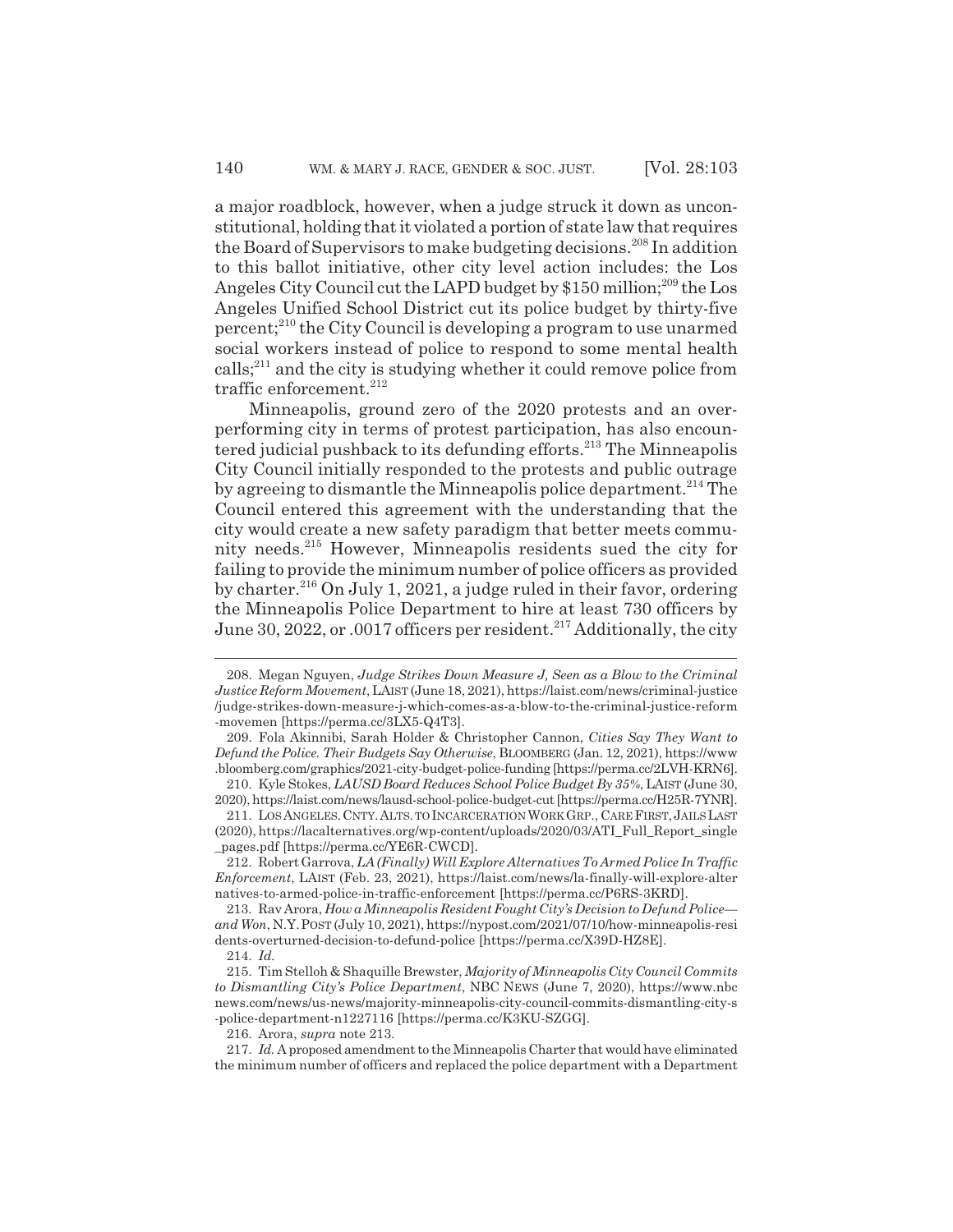council reversed its initial decision and approved \$6.4 million in additional funding for the police department to hire and train additional officers.<sup>218</sup> Given prior failure of police reform efforts in Minneapolis, this is not the type of deeper change the movement activists were seeking.

While these calls for meaningful institutional change have been loud and clear, and "Defund the Police" has become a globally recognized campaign slogan, the initial wave of defund policy efforts have not been realized.<sup>219</sup> In the one year since the height of the BLM protests, few cities have actually shifted funding away from police department budgets.220 Even cities that have adopted a divest/invest model are now reconsidering that move. For example, New York City shifted about \$1 billion from its police budget in 2020, yet the budget appears to be rising again in 2021 as concerns about crime grow.221 There is also a lack of broad public support for defunding the police and continued confusion among Americans about what the defund call to action means.<sup>222</sup> A March 2021 poll found that fewer than one in five Americans support the movement to defund the police. $223$ 

Although the idea of reallocating resources away from police officers and towards other services including mental health services has gained support, $224$  the path for political leaders to enact these policies is unclear going forward. Republican politicians and activists have weaponized the idea of defunding the police and most Democratic politicians have been unwilling to defend, let alone embrace, this position.225 With rising crime rates, or at least perceptions that

of Public Safety was rejected by voters in November 2021. Holly Bailey, *Minneapolis Rejects Measure to Replace Police Department in First Major Electoral Test of Reform Movement After George Floyd's Murder*, WASH. POST (Nov. 2, 2021), https://www.washington post.com/nation/2021/11/02/minneapolis-mayor-police-vote/ [https://perma.cc/VY54-FAY7].

<sup>218.</sup> Arora, *supra* note 213.

<sup>219.</sup> William Roberts, *After 2020's BLM Protests, Real Police Reform Proves a Struggle*, ALJAZEERA, https://www.aljazeera.com/news/2021/4/13/after-2020s-blm-protests-po lice-reform-still-a-struggle-in-us [https://perma.cc/SVV9-CMXM].

<sup>220.</sup> Laurie Woods, *Defund the Police? Actually, Police Salaries Are Rising in Departments across the United States*, CONVERSATION (June 29, 2021), http://theconversation .com/defund-the-police-actually-police-salaries-are-rising-in-departments-across-the -united-states-161977 [https://perma.cc/X924-VDPP].

<sup>221.</sup> Fola Akinnibi, Sarah Holder, & Christopher Cannon, *Cities Say They Want to Defund the Police. Their Budgets Say Otherwise*, BLOOMBERG (Jan. 12, 2020), https://www .bloomberg.com/graphics/2021-city-budget-police-funding/ [https://perma.cc/V8DD-FUVB].

<sup>222.</sup> Newall & Silverstein, *supra* note 151.

<sup>223.</sup> *Id.*

<sup>224.</sup> Sam Levin, *These U.S. Cities Defunded Police: 'We're Transferring Money to the Community'*, GUARDIAN (Mar. 11, 2021, 11:03 AM), https://www.theguardian.com/us -news/2021/mar/07/us-cities-defund-police-transferring-money-community [https://perma .cc/B3KX-CTCZ].

<sup>225.</sup> *Democrats Split on 'Defund Police' Movement*, BOS. HERALD (June 15, 2020),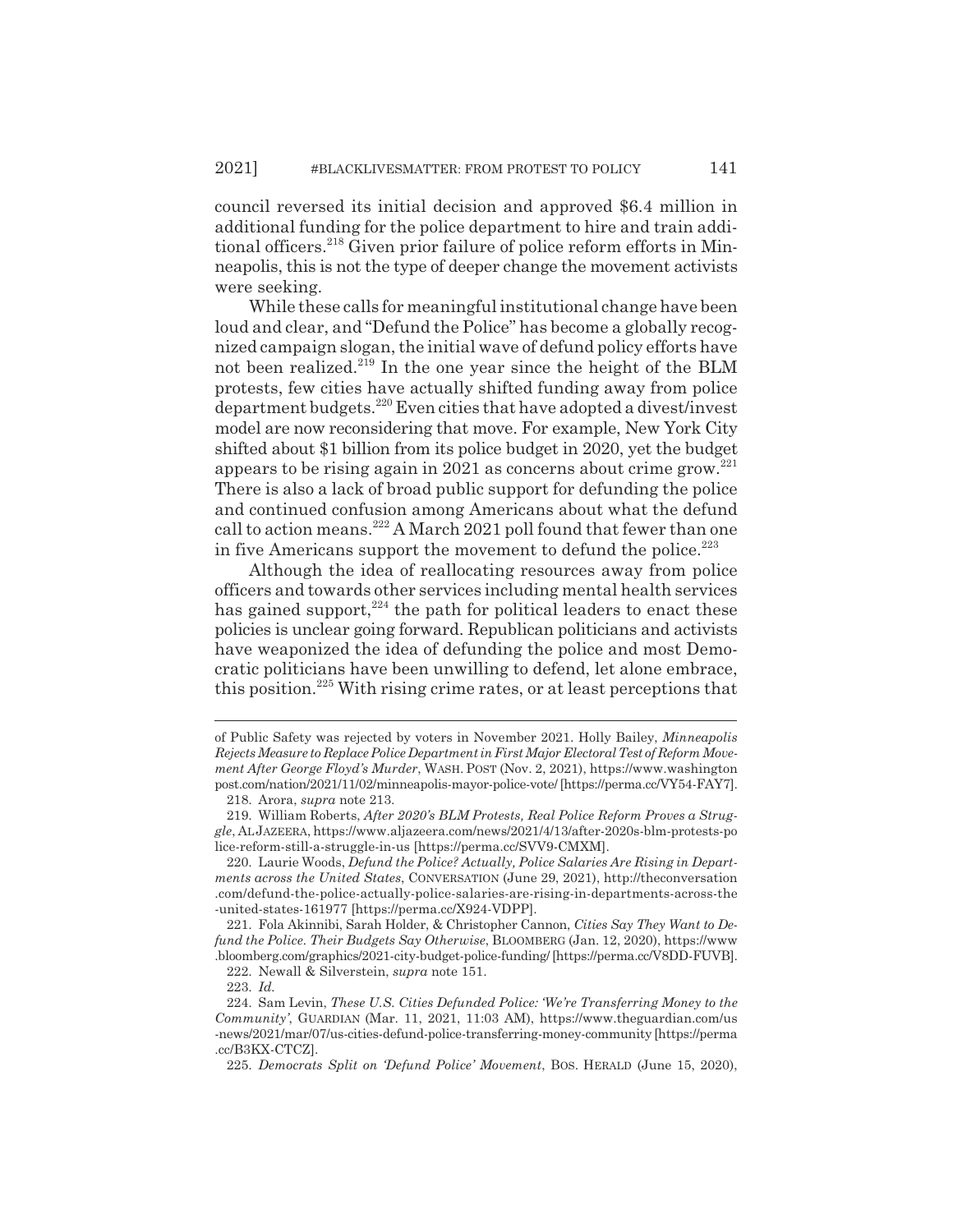crime is rising, the fate of the defund movement is facing an increasingly steep uphill battle. Despite the obstacles, activists continue to press for defunding as the type of transformational and lasting institutional change that they envision.

#### *C. Broader Systemic Reform*

Most of the demands for legal and policy change arising out of the 2020 protests focus on individual level justice for victims and institutional reforms that change the practices and procedures in police departments.226 However, racial justice activists also emphasize that the core issues go much deeper than police brutality, and involve other systemic issues such as mass incarceration, health care, housing, education, and economics.<sup>227</sup> These interrelated systems perpetuate the broader patterns of racial subordination that date back to slavery and have become deeply entrenched in U.S. history, law, and culture. Activists who recognize these deeper root causes of racial subordination have used social media and the protests to call for multifaceted policy change such as #reparations, wages, health, and #medicareforall; specific legislative proposals such as #greennewdeal; and more systemic calls to #abolish police, ice, and other components of the prison industrial complex.

### *1. Abolish*

In the context of criminal justice and policing, abolitionists go beyond those who advocate for defunding and demand "an end to policing long term while still addressing community needs."228 Abolitionists seek a more fundamental reimagining of community life and safety that ultimately stops criminalizing Black and brown people and makes police obsolete.<sup>229</sup> The hope of these activists who support abolition is that access to basic needs such as health care, housing, jobs, and education will pave the way for the realization of that vision.<sup>230</sup>

https://www.bostonherald.com/2020/06/14/dems-split-on-defund-police-movement [https://perma.cc/XPC3-ZQ4G]; Harriet Alexander, *Jen Psaki Accuses Republicans of Defunding the Police*, DAILYMAIL (June 29, 2021), https://www.msn.com/en-us/news/poli tics/jen-psaki-accuses-republicans-of-defunding-the-police/ar-AALz4B2 [https://perma .cc/Q8E3-WAL9].

<sup>226.</sup> *Id.*

<sup>227.</sup> *Id.*

<sup>228.</sup> Kesslen, *supra* note 130.

<sup>229.</sup> *Id.*

<sup>230.</sup> Sean Illing, *The "Abolish the Police" Movement, Explained by 7 Scholars and Activists*, VOX (June 12, 2020), https://www.vox.com/policy-and-politics/2020/6/12/21283813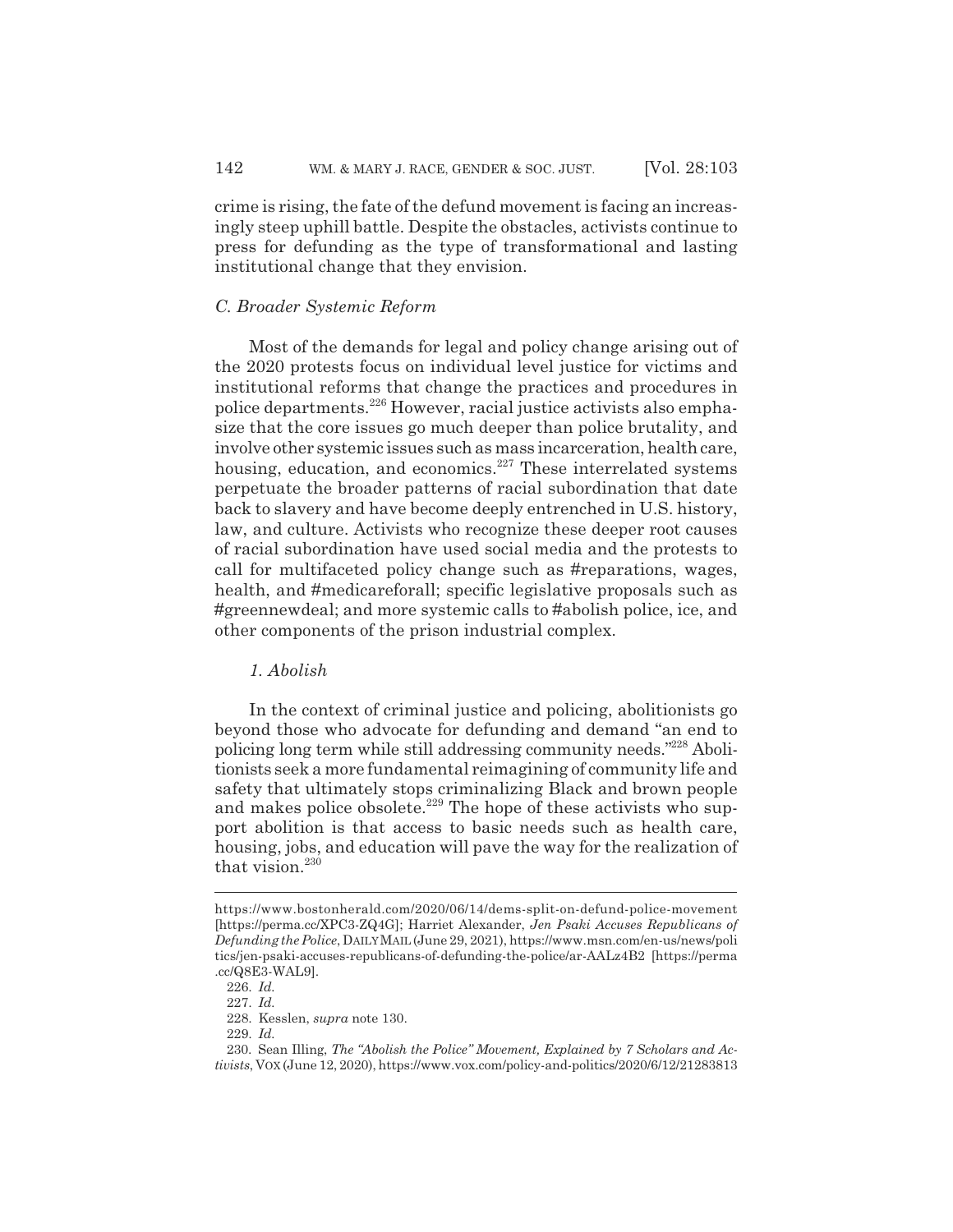There were few concrete policy proposals related to abolition considered in cities and states, and public support is generally low.231 Additionally, one year following the protests, trust in law enforcement and the desire to protect law and order are on the rise as well.<sup>232</sup> However, even prior to the 2020 protests, some places were experimenting with alternatives to police and prison in as many situations as possible. L.A. County spearheaded a program called "Care First, Jail Last Counties" that, among other things, recommended minimizing law enforcement response to mental health and substance abuse crises.<sup>233</sup> The goal is to provide care and treatment instead of arrest and jail whenever possible.<sup>234</sup> Currently, Los Angeles County is home to the nation's largest jail system, with nearly one third of incarcerated people diagnosed with a serious mental disorder.235 With this project Los Angeles County hopes to close their Men's Central Jail and reduce their reliance on incarceration by dedicating resources to services that provide care and keep people out of prisons.<sup>236</sup>

### *2. Reparations*

For years, reparations have been proposed to address the lingering disadvantages and harms of chattel slavery and centuries of federally constructed and funded apartheid.<sup>237</sup> However, a systemic policy proposal has been considered politically impossible given that fewer than one third of Americans supported the idea as recently as

<sup>/</sup>george-floyd-blm-abolish-the-police-8cantwait-minneapolis [https://perma.cc/F8RZ-KE8C]. 231. Standing at only 11 percent support in a March 2021 poll, compared to 18 percent support for defunding the police. Newall & Silverstein, *supra* note 151.

<sup>232.</sup> *Id.*

<sup>233.</sup> LOS ANGELES CNTY. ALTS. TO INCARCERATION WORK GRP., *supra* note 211.

<sup>234.</sup> *Id.*

<sup>235.</sup> *Id.*

<sup>236.</sup> An act to add and repeal Article 8.5 of Chapter 7 of Division 1 of Title 2 of the Government Code, relating to emergency services, A.B. 2054, State Legislature, 2019–20 Sess. (Cal. 2020), http://leginfo.legislature.ca.gov/faces/billTextClient.xhtml?bill\_id=2019 20200AB2054 [https://perma.cc/H2DX-DKBJ]. California is also considering the Community Response Initiative to Strengthen Emergency Systems (CRISES) Act, an abolition spirited bill that "would create a three year pilot program focused on putting community organizations in the role of first responder for certain calls involving homelessness, mental health, domestic abuse, and other situations that the bill's supporters say would be better served by community-based response teams centered on culturally appropriate, trauma-informed, and relationship-building services." *Id.*

<sup>237.</sup> Joy Milligan, *Remembering: The Constitution and Federally Funded Apartheid*, U.CHI.L.REV.(May 2021), https://papers.ssrn.com/abstract=3849599 (forthcoming); Ta-Nehisi Coates, *The Case for Reparations*, ATLANTIC (June 2014), https://www.theatlantic .com/magazine/archive/2014/06/the-case-for-reparations/361631 [https://perma.cc/5KAE -DJ8V]; *see also* KATHERINE FRANKE, REPAIR:REDEEMING THE PROMISE OF ABOLITION 140 (Haymarket Books, 2019).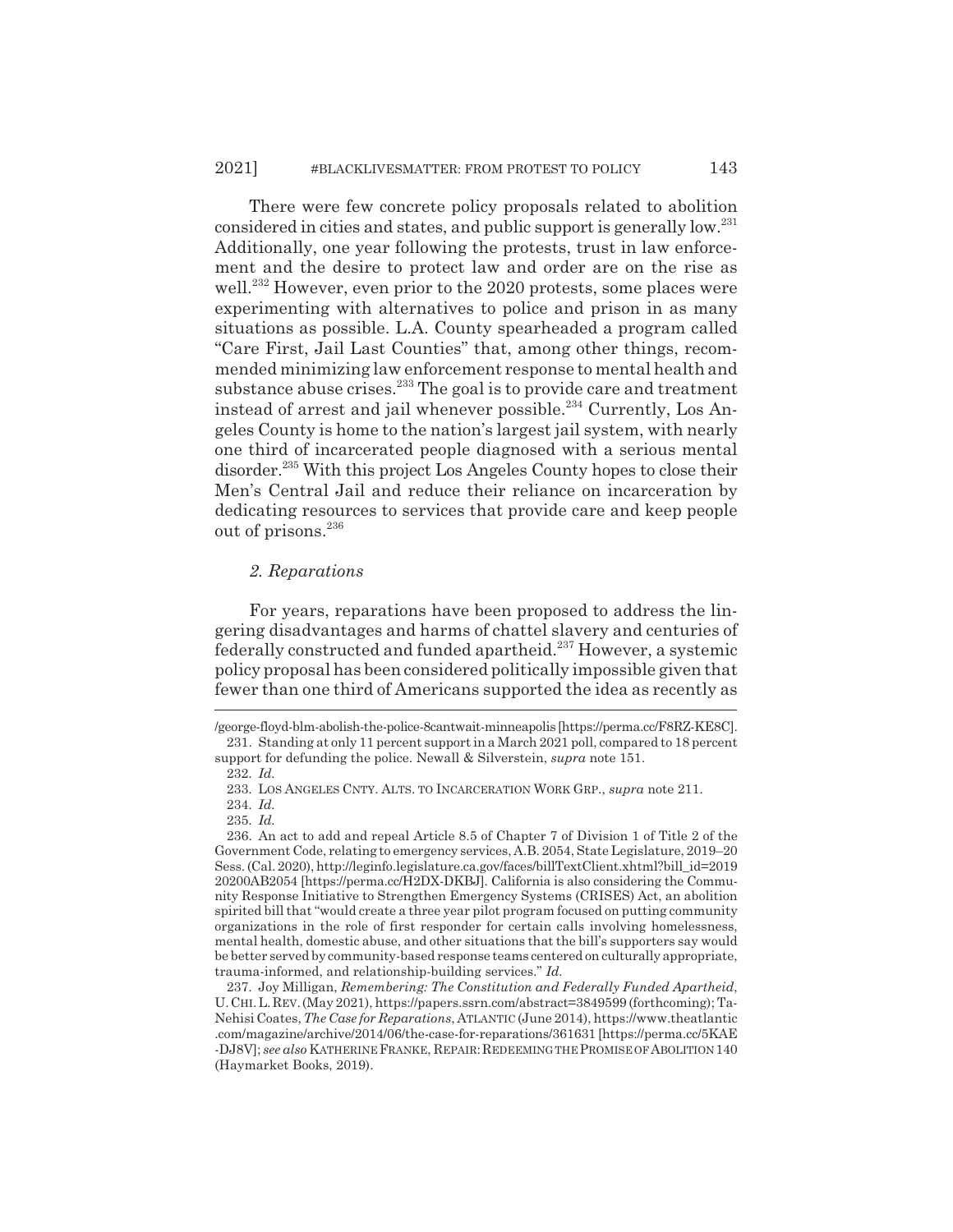2019 and even President Barack Obama considered the idea impractical.<sup>238</sup> It was not until the protests of 2020 that the idea gained traction in mainstream politics.<sup>239</sup> Given the formidable opposition, it is significant that the 2020 protests spread awareness of racial injustice and empathy in ways that tangibly shifted the political legitimacy of reparations.<sup>240</sup>

For example, Representative John Conyers, founding member of the Congressional Black Caucus, introduced H.R. 40, the Commission to Study Reparation Proposals for African-Americans Act, each year from 1989 until 2017 when he resigned.<sup>241</sup> Representative Sheila Jackson Lee reintroduced H.R.40 at the outset of the new Congressional session in January  $2021$ .<sup>242</sup> The commission it creates would be charged with examining the effects of slavery and discrimination from slavery's inception in the colonies to the present day and recommending appropriate remedies.<sup>243</sup> The bill went from being backed by two members in 2014 to attracting 190 cosponsors in  $2021$ .<sup>244</sup> President Joe Biden also supports reparations and addressed the topic on the campaign trail. $245$ 

States and local jurisdictions are also considering reparations proposals. Although these proposals face obstacles similar to those at the federal level, they stand a better chance of being implemented. $246$ State lawmakers in California, Maryland, New Jersey, and Oregon

<sup>238.</sup> Mohamed Younis, *As Redress for Slavery, Americans Oppose Cash Reparations*, GALLUP (July 29, 2019), https://news.gallup.com/poll/261722/redress-slavery-americans -oppose-cash-reparations.aspx [https://perma.cc/Z3CW-S7PD]; Ta-Nehisi Coates, *'Better Is Good': Obama on Reparations, Civil Rights, and the Art of the Possible*, ATLANTIC (Dec. 21, 2016), https://www.theatlantic.com/politics/archive/2016/12/ta-nehisi-coates -obama-transcript-ii/511133 [https://perma.cc/XSJ2-4A3U].

<sup>239.</sup> Emma Goldberg, *How Reparations for Slavery Became a 2020 Campaign Issue*, N.Y.TIMES (June 18, 2020), https://www.nytimes.com/2020/06/18/us/politics/reparations -slavery.html [https://perma.cc/6UCD-23LC]; Frank Newport, *American Attitudes and Race*, GALLUP (June 17, 2020), https://news.gallup.com/opinion/polling-matters/312590 /american-attitudes-race.aspx [https://perma.cc/DD5X-29W3].

<sup>240.</sup> Eugene Scott, *Support for Reparations Has Grown. But It's Still Going to Be a Hard Sell for Congress*, WASH. POST (Apr. 15, 2021), https://www.washingtonpost.com /politics/2021/04/15/support-reparations-has-grown-its-still-going-be-hard-sell-congress [https://perma.cc/NHL7-C722].

<sup>241.</sup> H.R. 40, 117th Cong. (2021); H.R. 40, 115th Cong. (2017); H.R. 3745, 101st Cong. (1989).

<sup>242.</sup> H.R. 40, 117th Cong. (2021).

<sup>243.</sup> *Id.*

<sup>244.</sup> *Id.*

<sup>245.</sup> Seth McLaughlin, *Joe Biden Wants Reparations for Blacks to Include Native Americans*, WASH. TIMES (June 10, 2020), https://www.washingtontimes.com/news/2020 /jun/10/joe-biden-wants-reparations-blacks-include-native- [https://perma.cc/7UHA-KBC7].

<sup>246.</sup> *See* Piper Hudspeth Blackburn, *Despite Racial Reckoning, State Efforts Stall on Reparations*, ABCNEWS (Apr. 25, 2021, 3:30 PM), https://abcnews.go.com/US/wireStory /racial-reckoning-state-efforts-stall-reparations-77299413 [https://perma.cc/T97Z-W6M9].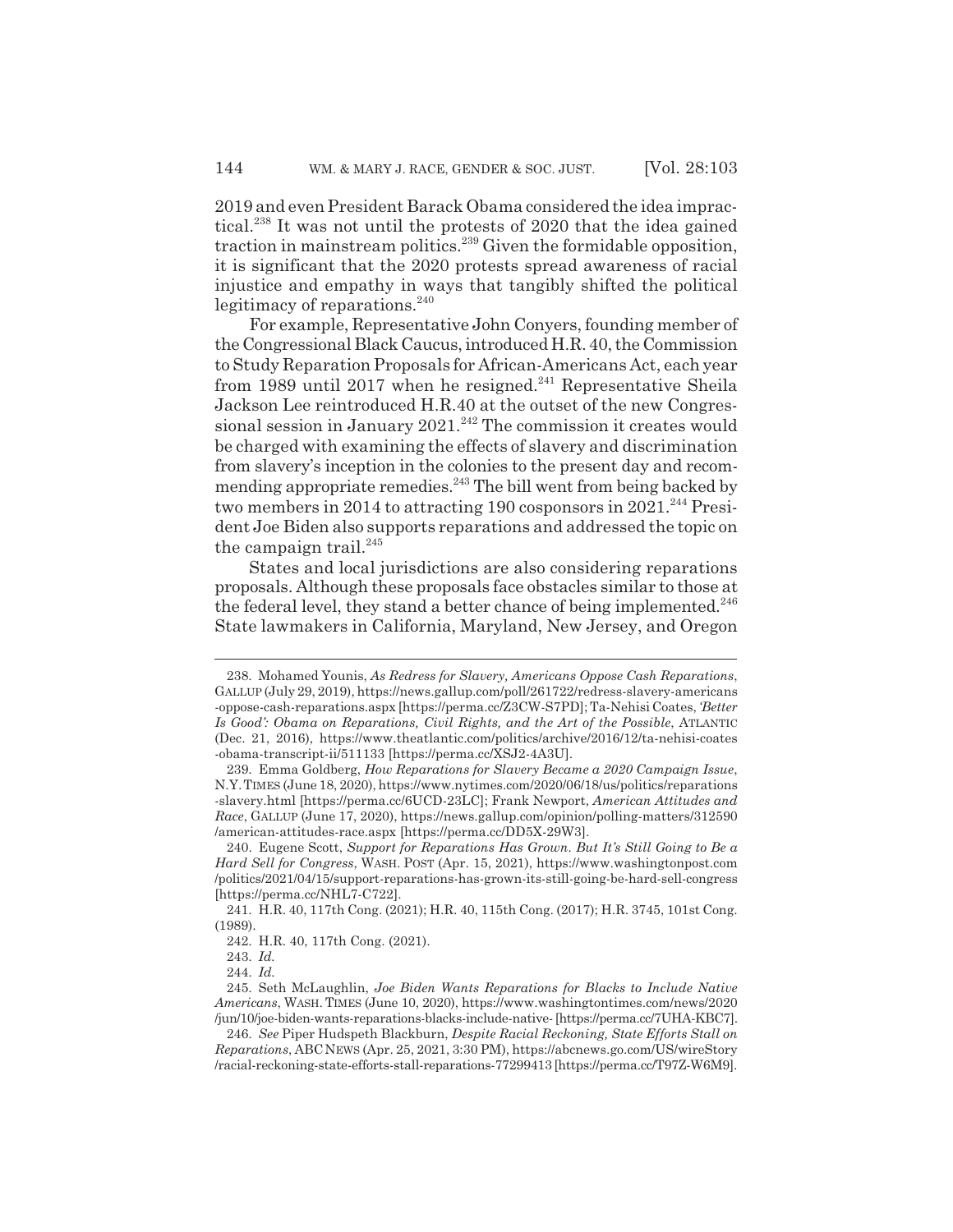introduced, or attempted to reintroduced, reparations bills.<sup>247</sup> Thus far, California is the only state to make progress, adopting Assembly Bill No. 3121 on September 30, 2020.<sup>248</sup> This law creates the "Task Force to Study and Develop Reparation Proposals for African Americans, with a Special Consideration for African Americans Who Are Descendants of Persons Enslaved in the United States . . . ."249 The law requires the commission to examine the institution of slavery that existed in the U.S. and the lingering effects resulting from slavery.<sup>250</sup> The task force is to submit their findings and recommendations to the state legislature and later disburse any potential reparations.<sup>251</sup> Bills proposed in other states remain stalled.<sup>252</sup> Cities that have taken steps to address systemic racism through reparations include Evanston, Illinois, which adopted a resolution on reparations;<sup>253</sup> Asheville, North Carolina, which approved reparations to promote homeownership and business opportunities for Black residents;<sup>254</sup> Burlington, Vermont, where the city council voted to create a task force to study reparations;<sup>255</sup> and Providence, Rhode Island, where the mayor signed an executive order to look into the feasibility of reparations.256

#### *D. Backlash Policies*

Not all legal and policy change resulting from the 2020 protests has involved individual, institutional, or systemic demands for

<sup>247.</sup> *Id.*

<sup>248.</sup> *See* Antonio Ray Harvey, *Gov. Newsom Signs Reparations Bill Into Law*, PRECINCT RPTR.NEWS (Sept. 30, 2021), https://www.precinctreporter.com/2020/09/30/gov-newsom -signs-reparations-bill-into-law [https://perma.cc/NAT8-BL84].

<sup>249. 200</sup> CAL. STATS. 319.

<sup>250.</sup> *Id.* at art. 2, § 8301.1.

<sup>251.</sup> *Id.* at art. 2, § 8301.1(3), art. 6.

<sup>252.</sup> Blackburn, *supra* note 246.

<sup>253.</sup> Andy Fies, *Evanston, Illinois, Finds Innovative Solution to Funding Reparations: Marijuana Sales Taxes*, ABCNEWS (July 19, 2020, 11:03 AM), https://abcnews.go.com/US /evanston-illinois-finds-innovative-solution-funding-reparations-marijuana/story?id=718 26707 [https://perma.cc/L6EB-T2BD]; Bryan Smith, *Evanston's Road to Reparations*, CHI. MAG. (June 2, 2020, 10:19 AM), https://www.chicagomag.com/Chicago-Magazine /June-July-2020/Evanstons-Road-to-Reparations [https://perma.cc/5SUQ-GCJZ].

<sup>254.</sup> Neil Vigdor, *North Carolina City Approves Reparations for Black Residents*, N.Y. TIMES (July 16, 2020), https://www.nytimes.com/2020/07/16/us/reparations-asheville-nc .html [https://perma.cc/N7DB-3CTT].

<sup>255.</sup> Ethan Bakuli, *BTV City Council Votes to Create Task Force to Study Reparations for Slavery*, BURLINGTON FREE PRESS (Aug. 11, 2020, 10:05 PM), https://www.burlington freepress.com/story/news/2020/08/11/burlington-city-council-creates-task-force-slavery -reparations/3348422001 [https://perma.cc/BEF7-DS8G].

<sup>256.</sup> Deborah Becker, *Providence Mayor's Executive Order Marks First Steps Toward Reparations in Rhode Island*, WBUR (July 16, 2020), https://www.wbur.org/news/2020 /07/16/providence-mayor-executive-order-reparations [https://perma.cc/UJT3-S9CG].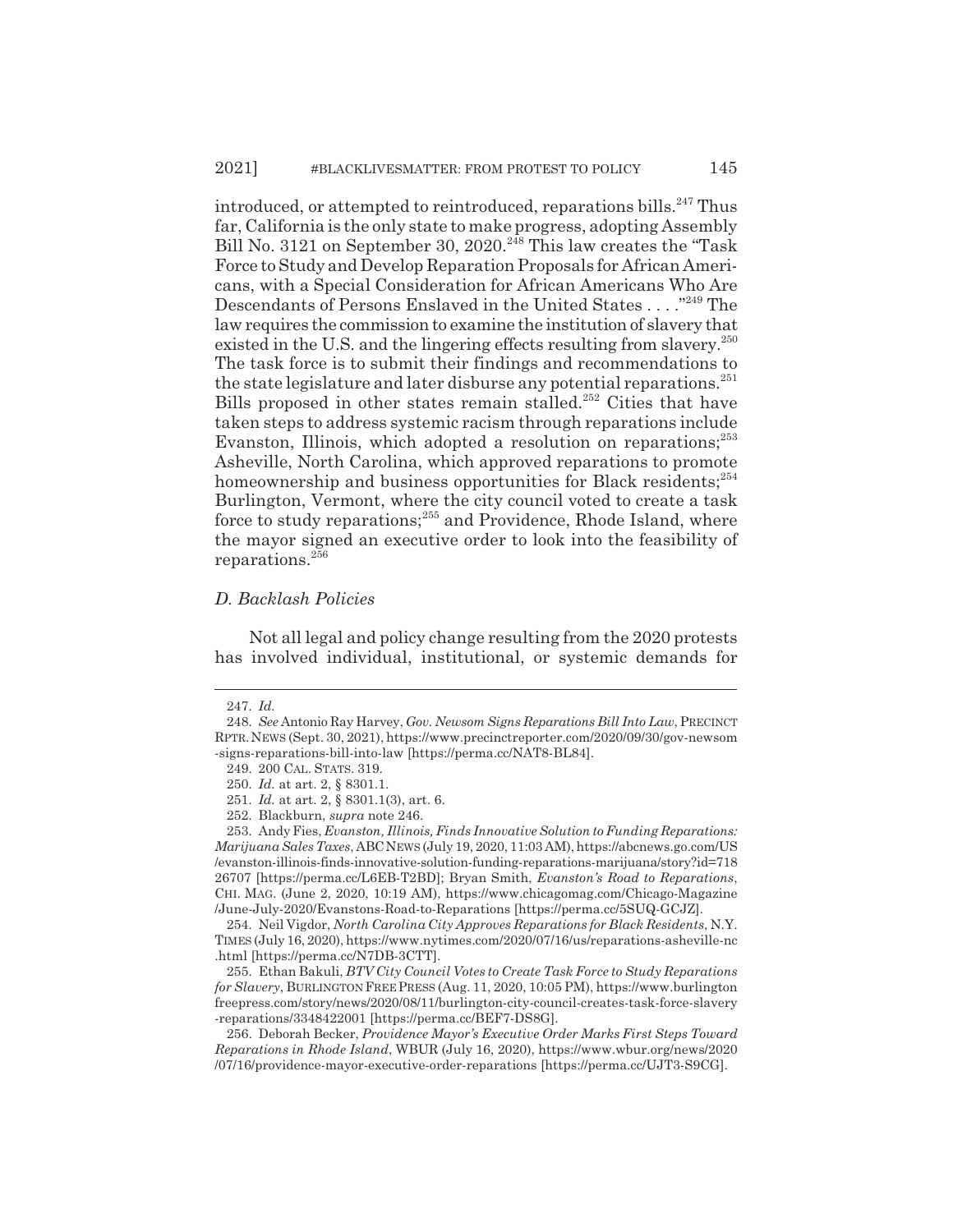racial justice and police reform consistent with the BLM movement's goals.257 Similar to the social media backlash illustrated by the orange box (top right) in Figure 1, backlash legislation has also followed the protest movement and the renewed demands for racial justice. This legislation, seen in states across the country, represents a reaction to the gains, or perceived gains, of the BLM movement.<sup>258</sup> As Carol Anderson has written, "the trigger for white rage, inevitably, is Black advancement."259 Throughout American history, white backlash has been the rule, not the exception.<sup>260</sup>

Since 1865 and the passage of the Thirteenth Amendment, every time African Americans have made advances towards full participation in our democracy, white reaction has fueled a deliberate, relentless rollback of their gains. The end of the Civil War and Reconstruction was greeted with the Black Codes and Jim Crow; the Supreme Court's landmark 1954 Brown v. Board of Education [sic] decision was met with the shutting down of public schools throughout the South; the Civil Rights Act of 1964 and Voting Rights Act of 1965 triggered a coded response, the so-called Southern Strategy and the War on Drugs that disenfranchised millions of African Americans.<sup>261</sup>

As another scholar notes, "American reactionary politics is nearly always preemptive, predicting catastrophe and highlighting potential slippery slopes."<sup>262</sup> Thus, it is not surprising that while the policy gains of the BLM movement have been relatively modest nationally, the influx of reactionary legislation has been comparably dramatic; this outsized reaction is not out of step with American history.<sup>263</sup>

The backlash legislation has been most pronounced in Republican trifecta states, states in which Republicans control both chambers of

<sup>257.</sup> *See, e.g.*, Sophie Quinton, *Republicans Respond to Black Lives Matter with Anti-Protest Bills*, PEW TRUSTS (Feb. 4, 2021), https://www.pewtrusts.org/en/research-and -analysis/blogs/stateline/2021/02/04/republicans-respond-to-black-lives-matter-with-anti -protest-bills [https://perma.cc/ZLQ7-FV8B].

<sup>258.</sup> *See* CAROL ANDERSON, WHITE RAGE: THE UNSPOKEN TRUTH OF OUR RACIAL DIVIDE 3 (2016); *see, e.g.*, Quinton, *supra* note 257.

<sup>259.</sup> ANDERSON, *supra* note 258, at 3.

<sup>260.</sup> *See id.*

<sup>261.</sup> Carol Anderson, *White Rage: The Unspoken Truth of Our Racial Divide*, https:// www.professorcarolanderson.org/white-rage [https://perma.cc/J3Y8-6DD2] (last visited Nov. 4, 2021) (book summary).

<sup>262.</sup> Lawrence Glickman, *How White Backlash Controls American Progress*, ATLANTIC (May 21, 2020), https://www.theatlantic.com/ideas/archive/2020/05/white-backlash-nothing -new/611914 [https://perma.cc/TAV2-CKQX].

<sup>263.</sup> *See* ANDERSON, *supra* note 258, at 3.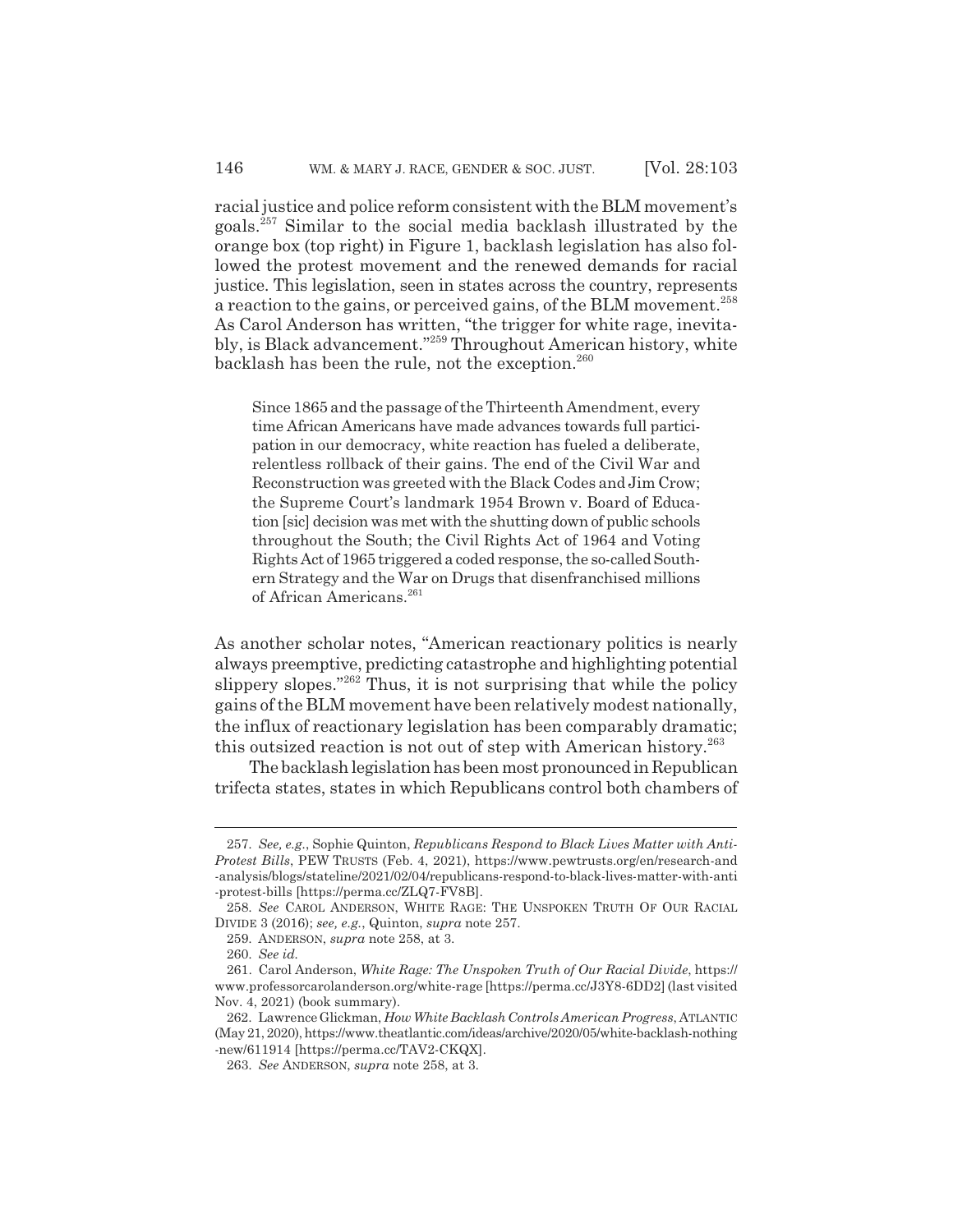the legislature and the governor's seat.<sup>264</sup> Although backlash legislation has historically taken various forms, today's racial backlash policies can be categorized into four primary groups: (1) anti-protest legislation,<sup>265</sup> (2) "pro-police" and "Blue Lives Matter" legislation,<sup>266</sup> (3) legislation banning discussion of race in public schools (described by the right as anti–Critical Race Theory legislation), $267$  and (4) voter suppression legislation.<sup>268</sup>

In the 2021 legislative session alone, Republican legislators introduced more than eighty bills in forty-five states targeting the right to protest.269 Thirty-six of these bills have been enacted, almost all in states with Republican trifectas.<sup>270</sup> The bills cover a range of topics, from punishing "unreasonable noises" to heightened penalties for infractions related to protests to redefining what is considered a riot.<sup>271</sup> In Oklahoma and Iowa, new bills would grant immunity to drivers who injure or kill protesters.<sup>272</sup> A sweeping piece of legislation in

266. Farnoush Amiri, *Amid Reform Movement, Some GOP States Give Police More Power*, AP NEWS (June 19, 2021), https://apnews.com/article/george-floyd-police-reform -police-government-and-politics-bd53b00020b1070ad9840751ef885fc5 [https://perma.cc /C997-RC3M].

267. Lauren Camera, *Bills Banning Critical Race Theory Advance in States Despite Its Absence in Many Classrooms*, U.S.NEWS & WORLD REP. (June 23, 2021), https://www .usnews.com/news/education-news/articles/2021-06-23/bills-banning-critical-race-theory -advance-in-states-despite-its-absence-in-many-classrooms.

<sup>264.</sup> *See* Michael Martin, *Republicans Push Wave of Protest Bills In 'Alternative Universe' Backlash*, NPR (Apr. 25, 2021), https://www.npr.org/2021/04/25/990710251/republi cans-push-wave-of-anti-protest-bills-in-alternative-universe-backlash [https://perma.cc /FNP5-RDVN]; *see State Government Trifectas*, BALLOTPEDIA, https://ballotpedia.org/State \_government\_trifectas [https://perma.cc/5LXV-J4KP] (last visited Nov. 4, 2021).

<sup>265.</sup> Char Adams, *Experts Call "Anti-Protest" Bills a Backlash to 2020's Racial Reckoning*, NBCNEWS (May 18, 2021), https://www.nbcnews.com/news/nbcblk/experts-call-anti -protest-bills-backlash-2020-s-racial-reckoning-n1267781 [https://perma.cc/UN7M-TMM8] (including bills making it more difficult to protest, reducing liability for people who hit protesters with their cars, criminalizing tearing down statues, banning excessive noise, barring those convicted for a crime related to protesting from receiving student loans, federal housing assistance, etc.).

<sup>268.</sup> *State Voting Bills Tracker 2021*, BRENNAN CTR. FOR JUST. (last updated May 28, 2021), https://www.brennancenter.org/our-work/research-reports/state-voting-bills-tracker -2021 [https://perma.cc/Q2VF-TVN5] (This reflects a reaction to the growing political strength of historically marginalized groups and efforts to suppress that power; likely indirectly fueled by last summer's protests and high turnout in the 2020 election in areas like Atlanta.).

<sup>269.</sup> *See US Protest Law Tracker*, INT'L CTR. FOR NOT-FOR-PROFIT L. (June 28, 2021), http://www.icnl.org/usprotestlawtracker [https://perma.cc/947L-F7DU]; *and see US Protest Law Tracker*, INT'LCTR. FOR NOT-FOR-PROFITL. (June 28, 2021), https://www.icnl.org/us protestlawtracker/?location=&status=enacted&issue=&date=&type=legislative [https:// perma.cc/WB4C-M5PP].

<sup>270.</sup> *See US Protest Law Tracker* results, *supra* note 269 (applying two different sets of search filters).

<sup>271.</sup> *See id.*

<sup>272.</sup> *See id.*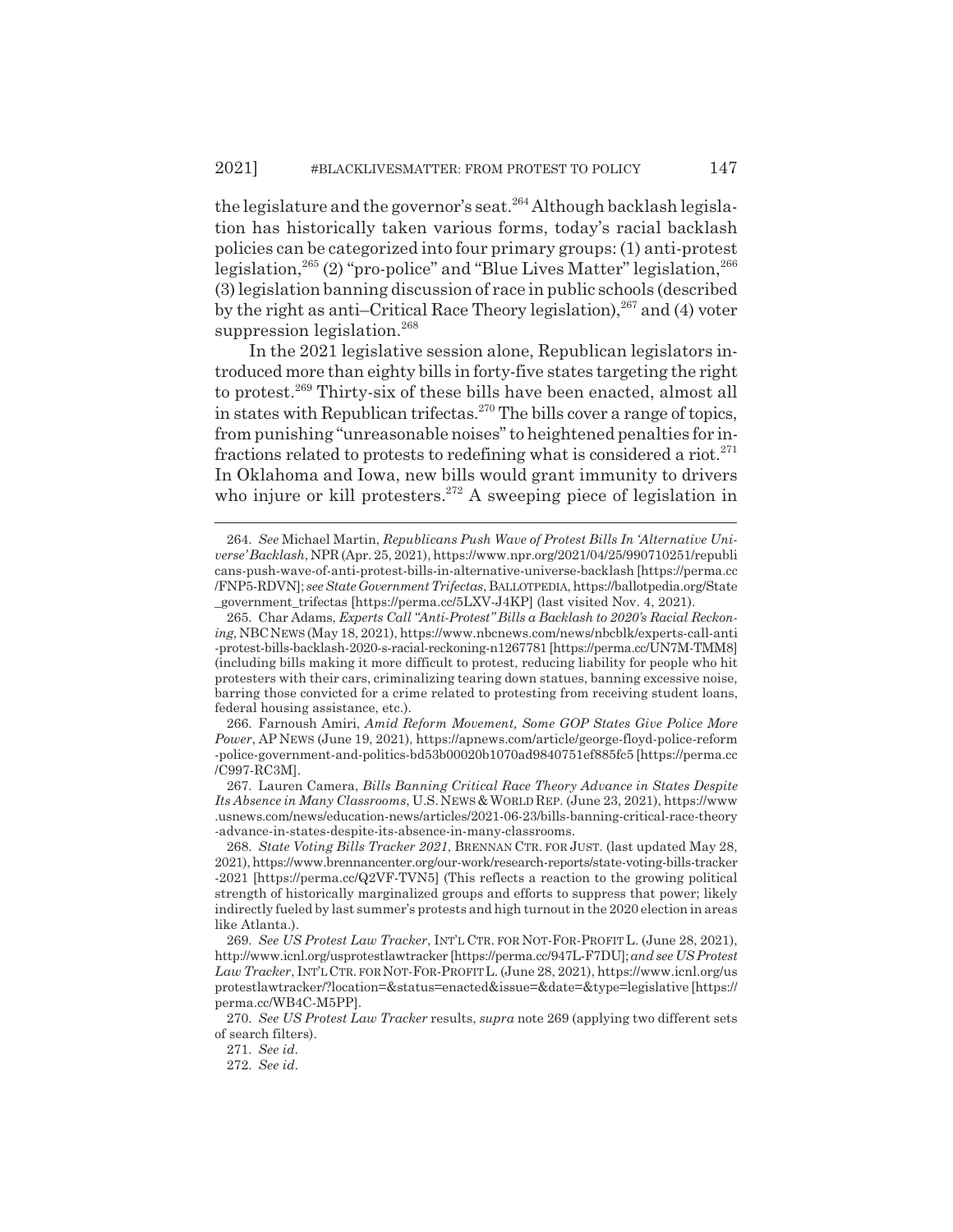Florida would make tearing down statues punishable by up to fifteen years in prison, a reaction to the removal of Confederate statues last summer.<sup>273</sup> Other states have passed bills barring those convicted of a crime related to protesting from receiving student loans, federal housing assistance, and other government benefits.<sup>274</sup> These bills present serious challenges to the First Amendment's guarantees of freedom of speech and freedom of assembly.<sup>275</sup> As Dartmouth historian Matthew Delmont has argued, "It has been a pretty consistent pattern, at least since the 1960s, that any kind of movement for racial justice is accompanied by a strong desire by a different set of the population to rein those protests in and re-establish a sense of order—typically for white Americans."276

Second, in contrast to the police reform and accountability legislation pushed largely in Democratic-led states, Republican-led states advanced "Back the Blue" and "Blue Lives Matter" legislation following the  $2020$  protests.<sup>277</sup> The "Blue Lives Matter" movement capitalizes on language of the Black Lives Matter movement and argues that there is a "war on police."278 One scholar describes this movement as being "built on white backlash" and "ripe with the potential to be a repository of white resentment of black and brown progress."279 In Iowa, Republicans removed sections of a bill that would ban racial profiling in police stops in order to replace them with expanded qualified immunity for police officers.<sup>280</sup> Other states have reduced the power of civilian oversight boards,<sup>281</sup> barred cities from defunding their police departments,282 and expanded funding for the

<sup>273.</sup> *See* Steven Lemongello & Gray Rohrer, *DeSantis Signs 'Anti-Riot' Bill into Law, Sparking Outcry from Democrats, Civil Rights Groups*, ORLANDO SENTINEL (Apr. 19, 2021), https://www.orlandosentinel.com/politics/os-ne-desantis-signs-anti-riot-bill-202104 19-iltp27x5mzcbheeqvyhclhz2xq-story.html [https://perma.cc/CN24-LJ5P].

<sup>274.</sup> *US Protest Law Tracker* results, *supra* note 269 (applying two different sets of search filters).

<sup>275.</sup> *See, e.g.*, Rosalyn R. LaPier, *New Wave of Anti-Protest Laws May Infringe on Religious Freedoms for Indigenous People*, CONVERSATION (July 12, 2021), http://thecon versation.com/new-wave-of-anti-protest-laws-may-infringe-on-religious-freedoms-for-in digenous-people-160733 [https://perma.cc/N23E-CKAB].

<sup>276.</sup> Adams, *supra* note 265.

<sup>277.</sup> Frank Rudy Cooper, *Cop Fragility and Blue Lives Matter*, 2020 U. ILL. L. REV. 621, 623, 637–39 (2020).

<sup>278.</sup> *Id.* at 633.

<sup>279.</sup> *Id.* at 634, 635.

<sup>280.</sup> Amiri, *supra* note 266.

<sup>281.</sup> *Id.* ("Republican governors in Tennessee and Arizona signed into law measures that could reduce the independence of [oversight] boards.").

<sup>282.</sup> Jeff Amy, *Kemp Signs Bill Aimed at Banning "Defund the Police" Efforts*, AP NEWS (May 7, 2021), https://apnews.com/article/george-floyd-racial-injustice-police-police -reform-government-and-politics-a11edff75f6ef955fa074dc4e1d3a6fa [https://perma.cc /KWQ4-S3V5].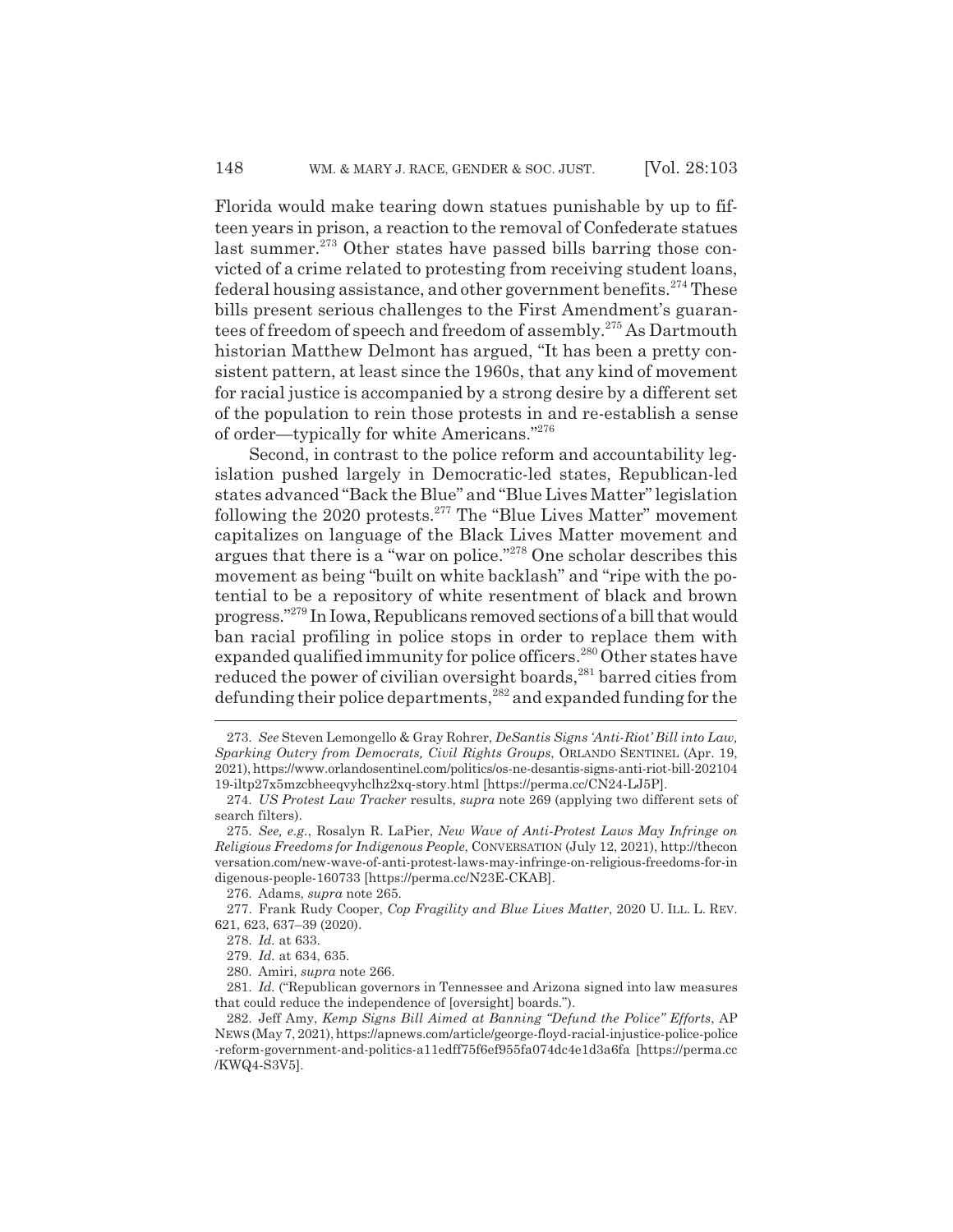police, among other "pro-police" measures. Given this shift, it appears that the appetite and window for reform was especially short-lived in many conservative states.

Third, Republican-led states have responded to the racial reckoning of 2020 and the conversations that it inspired by barring discussions about race and racism in public education.<sup>283</sup> Loosely termed "anti–Critical Race Theory" legislation, these bills ban teaching about the ongoing effects of racism in society, calling "history education that focuses on systemic racism a form of 'activist indoctrination.'"<sup>284</sup> As of August 2021, twenty-six states introduced bills banning socalled "Critical Race Theory" and twelve enacted such bills into law.285 Although many Republicans have long denied and opposed the concept of systemic racism, the spread and timing of these bills was likely accelerated by the conversations, education, and awareness that BLM activism inspired.<sup>286</sup>

Lastly, and perhaps most perniciously, backlash policies include efforts in Republican-led states to counter the growing political strength of historically marginalized groups, particularly Black people, with draconian policies aimed at limiting the right to vote.<sup>287</sup> The BLM protests played a significant role in the 2020 election with roughly one fifth of Americans saying that racial justice was the most important issue when voting.288 In key swing states like Pennsylvania, Georgia, Wisconsin, and Michigan, Black voters were critical to the election of Joe Biden and the flip to a Democraticcontrolled Senate.289 Responding to this showing of political power and relying on the myth of widespread voter fraud, as of May 2021 legislators in forty-eight states had introduced over 380 bills making it more difficult to vote, including twenty-two that have passed, and

<sup>283.</sup> *See, e.g.*, *Map: Where Critical Race Theory Is Under Attack*, EDUC. WEEK (July 12, 2021), https://www.edweek.org/policy-politics/map-where-critical-race-theory-is-under -attack/2021/06 [https://perma.cc/2HMK-UTH3].

<sup>284.</sup> Trip Gabriel & Dana Goldstein, *Targeting 'Critical Race Theory,' Republicans Rattle American Schools*, N.Y. TIMES (June 1, 2021), https://www.nytimes.com/2021/06 /01/us/politics/critical-race-theory.html [https://perma.cc/LFS4-RLSF].

<sup>285.</sup> *See Map: Where Critical Race Theory Is Under Attack*, *supra* note 283. 286. *See id.*

<sup>287.</sup> *See, e.g.*, Nick Corasaniti & Reid J. Epstein, *What Georgia's Voting Law Really Does*, N.Y.TIMES(Aug. 18, 2021), https://www.nytimes.com/2021/04/02/us/politics/georgia -voting-law-annotated.html [https://perma.cc/H7Z2-72FZ].

<sup>288.</sup> Rachel Ramirez, *Black Lives Matter Helped Shape the 2020 Election. The Movement Now Has Its Eyes on Georgia*, VOX (Nov. 27, 2020), https://www.vox.com/21591560/black -lives-matter-protests-2020-election-georgia [https://perma.cc/K7XD-8MM5].

<sup>289.</sup> *Id.*; Janell Ross, *How Black Voters in Key Cities Helped Deliver the Election for Joe Biden*, NBC NEWS (Aug. 27, 2021), https://www.nbcnews.com/news/nbcblk/how -black-voters-key-cities-helped-deliver-election-joe-biden-n1246980 [https://perma.cc /F9ET-8DCZ].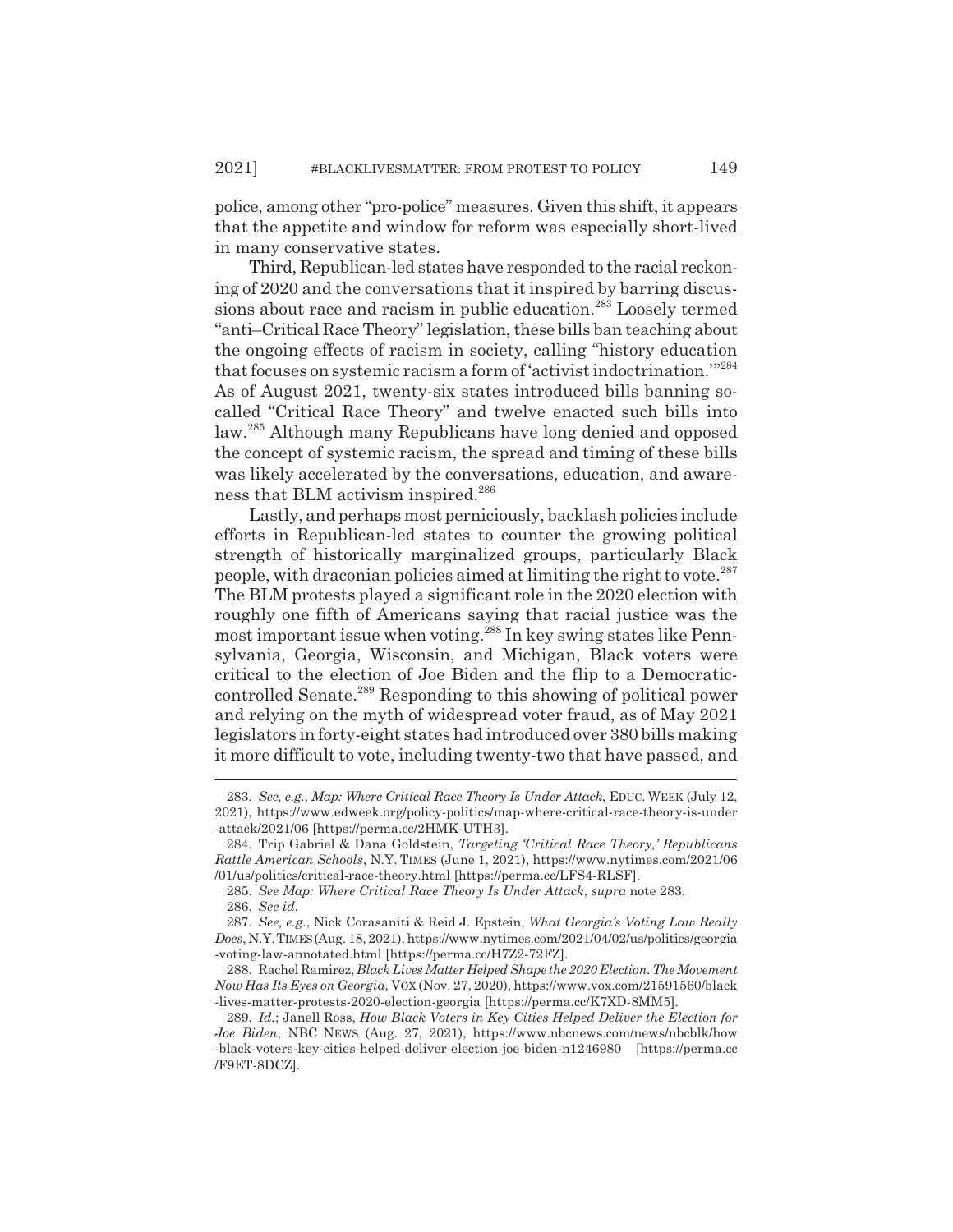many more that are moving through state legislatures.<sup>290</sup> These bills cover a range of issues including voter ID laws, purging voters from the rolls, making it more difficult to register to vote, restricting mailin and early voting, closing polling locations, banning providing food and water to people waiting in line to vote, and much more.<sup>291</sup> These bills also often take election powers away from local administrators and Secretaries of States and give power to Republican legislatures to overturn elections.292 In Georgia, for example, the new law allows the Republican legislature to remove election officials at will.<sup>293</sup> Wasting no time, legislators have already removed a number of officials, including several Black Democrats.<sup>294</sup> In the absence of federal legislation and with a heavily conservative Supreme Court, these bills could significantly diminish the political power of Black Americans, locally and nationally.<sup>295</sup>

#### **CONCLUSION**

The groundwork laid by the Black Lives Matter movement, the murder of George Floyd, the massive social media response, and the ensuing protests during the summer of 2020 together created a paradigm shift in the social awareness of racialized police violence and in the national conversation about racial injustice. This shift occurred across the political spectrum and created a window of opportunity for legal and policy change. While bipartisan gridlock continues at the federal level, state and local governments have achieved important legislative results that could save Black lives. However, the legal changes have primarily been focused on policing policies and practices, and less on the more transformative change envisioned by activists advocating for the "defund" divest/invest approach. Even just a year out, the window of empathy appears to have narrowed, making it less likely that the 2020 protests will generate the type of lasting and more structural policy changes that would make an enduring difference for the Black community.

Further, the backlash policies that were aided by the partisan fervor around the presidential election may have stifled hope for policy change at the federal level. This backlash has also encouraged

<sup>290.</sup> *State Voting Bills Tracker 2021*, *supra* note 268.

<sup>291.</sup> *Id.*

<sup>292.</sup> Nick Corasaniti & Reid J. Epstein, *How Republican States Are Expanding Their Power Over Elections*, N.Y. TIMES (June 19, 2021), https://www.nytimes.com/2021/06 /19/us/politics/republican-states.html [https://perma.cc/S5AJ-QKKK].

<sup>293.</sup> *Id.*

<sup>294.</sup> *Id.*

<sup>295.</sup> *Id.*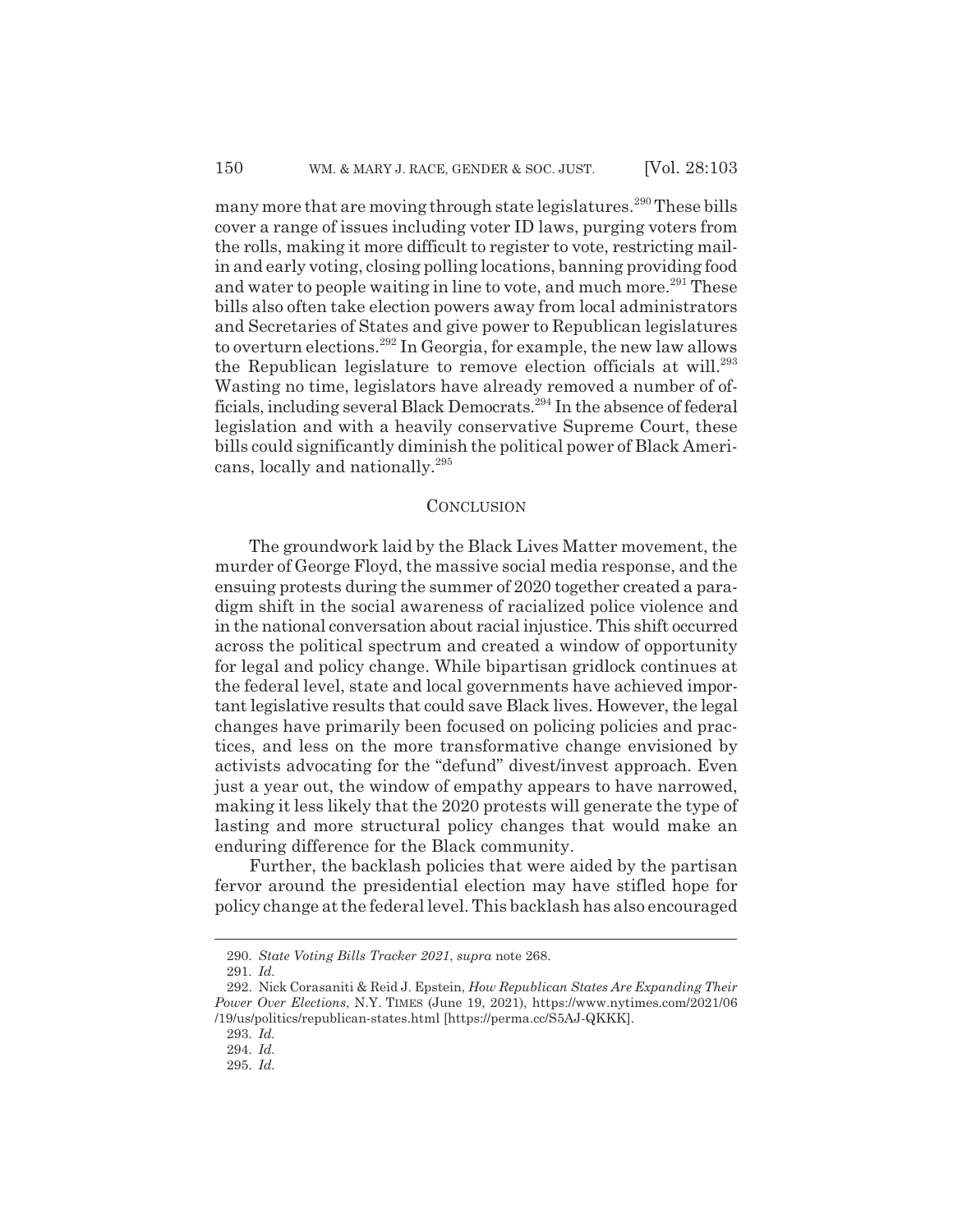retreat from racial justice and reform commitments in many states and has prompted several types of backlash legislation that will exacerbate existing racial inequities.<sup>296</sup>

The most promising policy responses have been at the city level, particularly in locations with heavy protest activity.297 This suggests the power of cities and counties have to take the lead in responding to racial injustice. It also demonstrates the continuing power of protest activism to generate policy changes, especially at the local level.

<sup>296.</sup> *Id.*

<sup>297.</sup> *See* Palmer & McCrystal, *supra* note 200; *Kentucky's Second-Largest City Bans "No-Knock" Warrants*, *supra* note 156.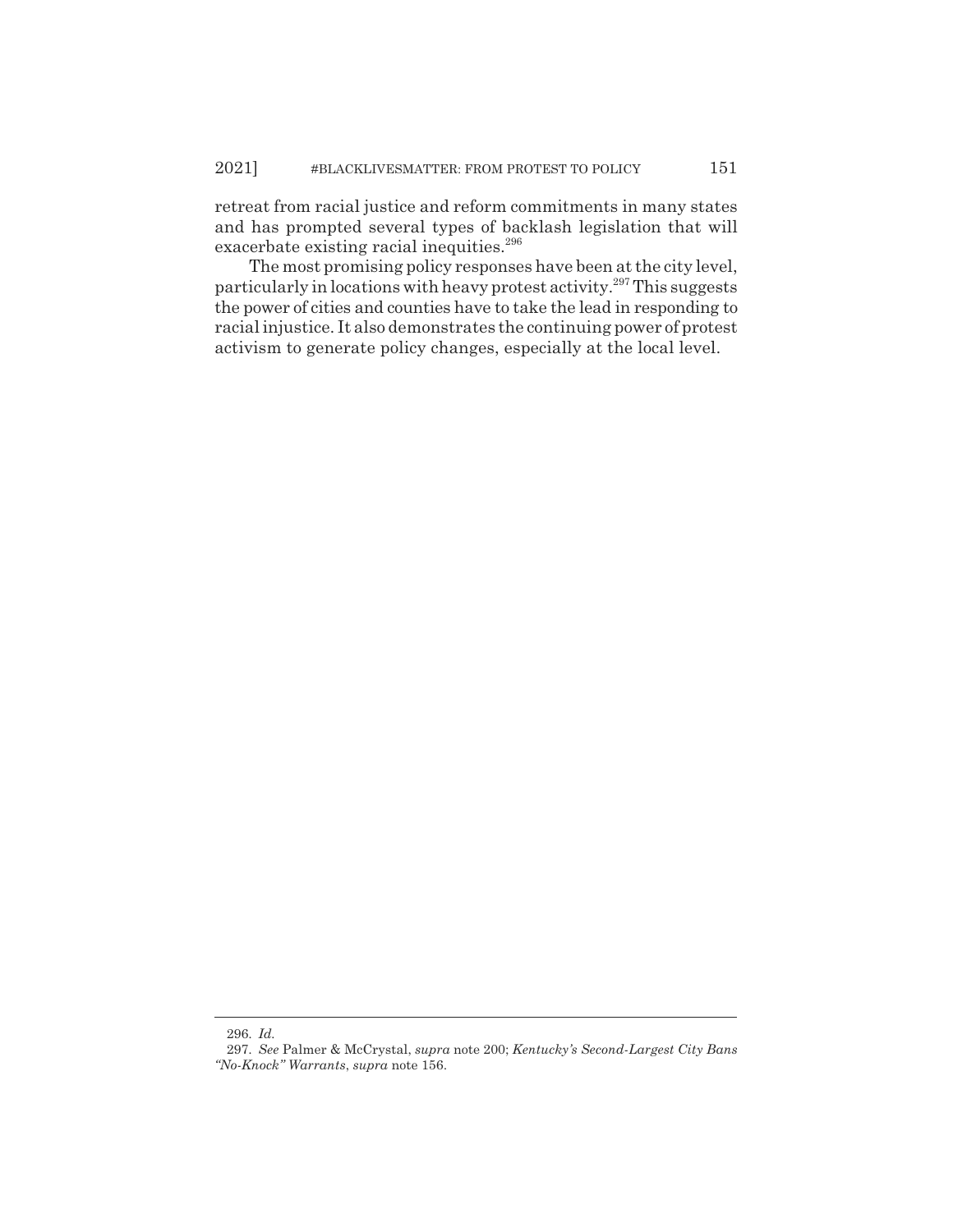### APPENDIX A

| <b>Statute Number</b> | Law Description <sup>298</sup>            |
|-----------------------|-------------------------------------------|
| Act No. 2021-020      | Requires a magistrate, before issuing     |
|                       | an arrest warrant, to examine the dec-    |
|                       | laration of probable cause made by a      |
|                       | peace officer, or an employee of a public |
|                       | prosecutor's office when the subject of   |
|                       | the arrest warrant is a peace officer.    |
| Act No. 2021-250      | Existing law authorized the state         |
|                       | prosecutor to investigate and gather      |
|                       | facts in an incident involving a shooting |
|                       | by a peace officer that results in the    |
|                       | death of an unarmed civilian. This leg-   |
|                       | islation authorizes the state prosecutor  |
|                       | to investigate and gather facts in an     |
|                       | incident involving a shooting by a peace  |
|                       | officer that results in the death of a    |
|                       | civilian if there is a reasonable dispute |
|                       | as to whether the civilian was armed.     |
| Act No. 2021-267      | Makes it a crime for a peace officer to   |
|                       | make a false statement to another         |
|                       | peace officer if that statement is in-    |
|                       | cluded in a peace officer report. Clari-  |
|                       | fies that the exemption for third party   |
|                       | statements does not apply to the          |
|                       | peace officer writing or making the       |
|                       | report, with regard to a false state-     |
|                       | ment that the peace officer included in   |
|                       | the report that is attributed to any      |
|                       | other person, if the peace officer        |
|                       | knows the statement is false and is       |
|                       | including the statement to present the    |
|                       | statement as being true.                  |

**California State Survey**

<sup>298.</sup> Descriptions are pulled from the National Conference of State Legislatures, Legislative Responses for Policing-State Bill Tracking Database, https://www.ncsl.org /research/civil-and-criminal-justice/legislative-responses-for-policing.aspx. It does not include all enacted bills during this period, but rather focuses specifically on so-called police reform bills. In other words, this appendix does not include either so-called propolice bills (increasing funding, improving equipment, defunding localities that defund police, etc.) or purely logistical bills (setting budgets, retirement plans, etc.). It also does not include reform bills that are currently pending in either the state House or Senate. It does include a note of bills that have passed in both chambers and are therefore likely, though not guaranteed, to be enacted.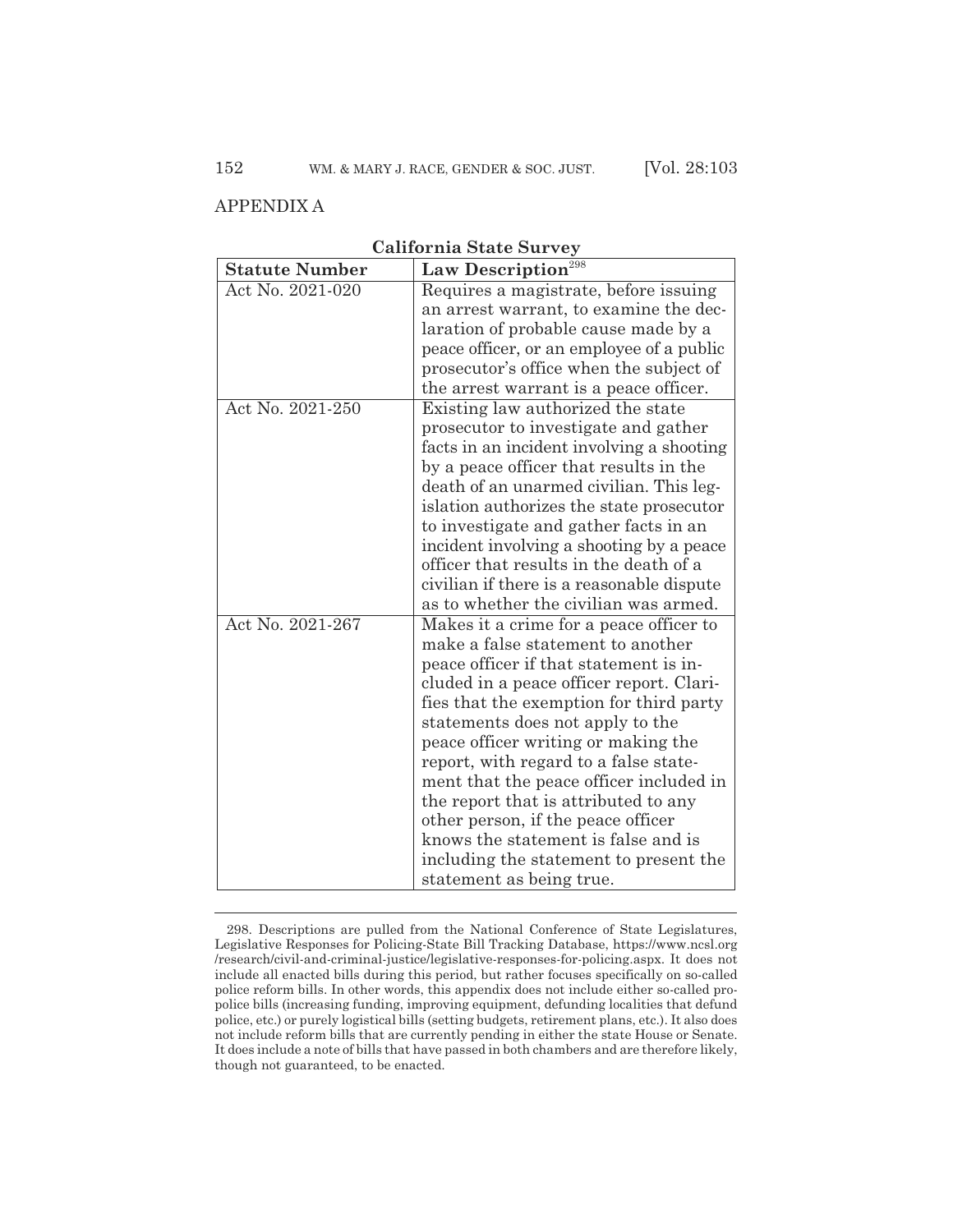| <b>Statute Number</b> | <b>Law Description</b>                                                                                                                                                                                                                                                                                                                                                                                                                                                                                                                                                    |
|-----------------------|---------------------------------------------------------------------------------------------------------------------------------------------------------------------------------------------------------------------------------------------------------------------------------------------------------------------------------------------------------------------------------------------------------------------------------------------------------------------------------------------------------------------------------------------------------------------------|
| Act No. 2021-126      | Prohibits a police department or sher-<br>iff's office from sharing, on social me-<br>dia, booking photos of an individual<br>arrested on suspicion of committing a<br>nonviolent crime, unless specified cir-<br>cumstances exist. Requires a police<br>department or sheriff's office that<br>shares, on social media, a booking<br>photo of an individual arrested for the<br>suspected commission of a nonviolent<br>crime to remove the information from<br>its social media page, upon request,<br>unless the same specified circum-<br>stances exist.              |
| Act No. 2020-336      | Prohibits, with certain exceptions, a<br>law enforcement agency from autho-<br>rizing or allowing its employees to<br>wear a uniform that is made from a<br>camouflage printed or patterned ma-<br>terial, or that is substantially similar<br>to a uniform of the United States<br>Armed Forces.                                                                                                                                                                                                                                                                         |
| Act No. 2020-322      | Requires the evaluation of peace offi-<br>cers by a physician and surgeon, or<br>psychologist, to include bias against<br>race or ethnicity, gender, nationality,<br>religion, disability, or sexual orienta-<br>tion. Requires every department or<br>agency that employs peace officers to<br>review the job descriptions used in the<br>recruitment and hiring of those peace<br>officers and to make changes that de-<br>emphasize the paramilitary aspects of<br>the job and place more emphasis on<br>community interaction and collabora-<br>tive problem solving. |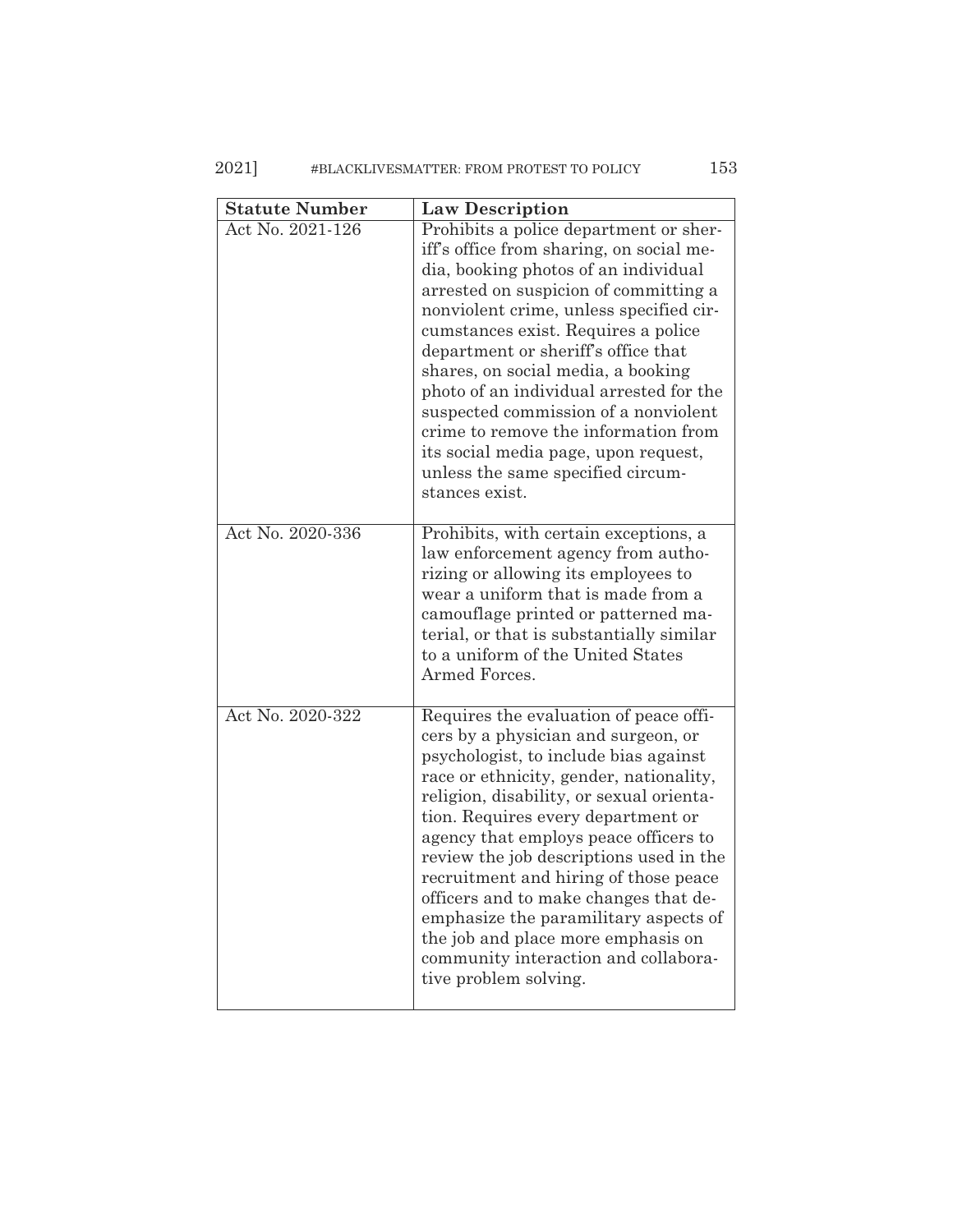154 WM. & MARY J. RACE, GENDER & SOC. JUST. [Vol. 28:103

| <b>Statute Number</b> | <b>Law Description</b>                                                                                                                                                                                                                                                                                                                                                                                                                                                                                                                                                                |
|-----------------------|---------------------------------------------------------------------------------------------------------------------------------------------------------------------------------------------------------------------------------------------------------------------------------------------------------------------------------------------------------------------------------------------------------------------------------------------------------------------------------------------------------------------------------------------------------------------------------------|
| Act No. 2020-342      | Authorizes a county to establish a<br>Sheriff Oversight Board to assist the<br>Board of Supervisors with their duties<br>as they relate to the Sheriff, either by<br>action of the Board of Supervisors or<br>through a vote of county residents.<br>Authorizes the Chair of the Oversight<br>Board and the Inspector General to<br>issue a subpoena or subpoena duces<br>tecum when deemed necessary to<br>investigate a matter within their<br>jurisdiction.                                                                                                                        |
| Act No. 2020-324      | Prohibits a law enforcement agency<br>from authorizing the use of a carotid<br>restraint or a choke hold.                                                                                                                                                                                                                                                                                                                                                                                                                                                                             |
| Act No. 2020-326      | Requires a state prosecutor to investi-<br>gate incidents of an officer-involved<br>shooting resulting in the death of an<br>unarmed civilian. Makes the Attorney<br>General the state prosecutor unless<br>otherwise specified or named. Autho-<br>rizes the state prosecutor to prepare a<br>written report and to post any reports<br>made on a public internet website. Re-<br>quires the Attorney General to oper-<br>ate a Police Practices Division to re-<br>view the use of deadly force policies of<br>a requesting law enforcement agency.                                 |
| Act No. 2020-327      | Creates an exception of protection<br>from civil action the privilege provi-<br>sions for any communication between<br>a person and a law enforcement agency<br>in which the person knowingly or reck-<br>lessly makes a false report. Provides<br>that intimidation by threat of violence<br>includes knowingly or recklessly mak-<br>ing or threatening to make a false<br>claim or report to a peace officer or<br>law enforcement agency alleging that<br>another person has engaged in unlaw-<br>ful activity or in an activity that re-<br>quires law enforcement intervention. |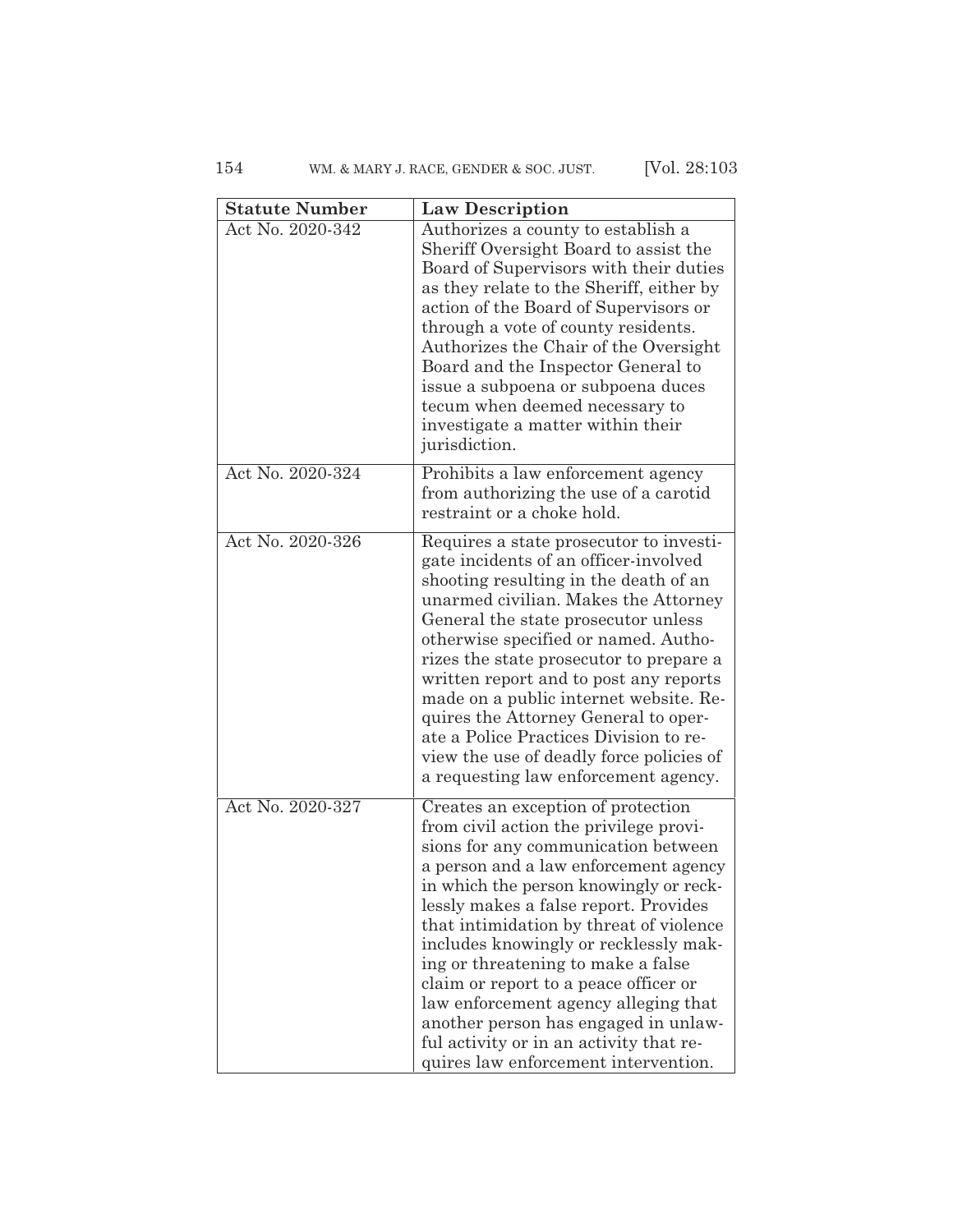| <b>Statute Number</b> | <b>Law Description</b>                                                                                                                                                                                                                                                                                                                                                                                                                                                                                                                                                                                                                                              |
|-----------------------|---------------------------------------------------------------------------------------------------------------------------------------------------------------------------------------------------------------------------------------------------------------------------------------------------------------------------------------------------------------------------------------------------------------------------------------------------------------------------------------------------------------------------------------------------------------------------------------------------------------------------------------------------------------------|
| Act No. 2020-170      | Amends existing law relating to the<br>Rural Indian Crime Prevention Pro-<br>gram. Requires the Department of                                                                                                                                                                                                                                                                                                                                                                                                                                                                                                                                                       |
|                       | Justice to provide technical assistance<br>to local law enforcement agencies and<br>tribal governments with Indian lands,<br>relating to tribal issues, including pro-<br>viding guidance for law enforcement<br>education and training on policing<br>and criminal investigations on Indian<br>lands, providing guidance on improv-<br>ing crime reporting, crime statistics,<br>criminal procedures, and investigative<br>tools. Requires the department to con-<br>duct a study to determine how to in-<br>crease state criminal justice protective<br>and investigative resources for report-<br>ing and identifying missing Native<br>Americans in California. |
|                       |                                                                                                                                                                                                                                                                                                                                                                                                                                                                                                                                                                                                                                                                     |

## **Florida State Survey**

| <b>Statute Number</b> | <b>Law Description</b>                 |
|-----------------------|----------------------------------------|
| Act No. 2021-129      | Prohibits the unauthorized use or re-  |
|                       | lease of any information contained in  |
|                       | the Driver and Vehicle Information     |
|                       | Database, provides for noncriminal     |
|                       | infraction, requires the law enforce-  |
|                       | ment accreditation program to          |
|                       | address access to and use of personal  |
|                       | identification information contained   |
|                       | in electronic databases, requires the  |
|                       | Criminal Justice Standards and         |
|                       | Training Commission to incorporate     |
|                       | into the course curriculum instruction |
|                       | on the authorized access to and use of |
|                       | personal identification information.   |
|                       |                                        |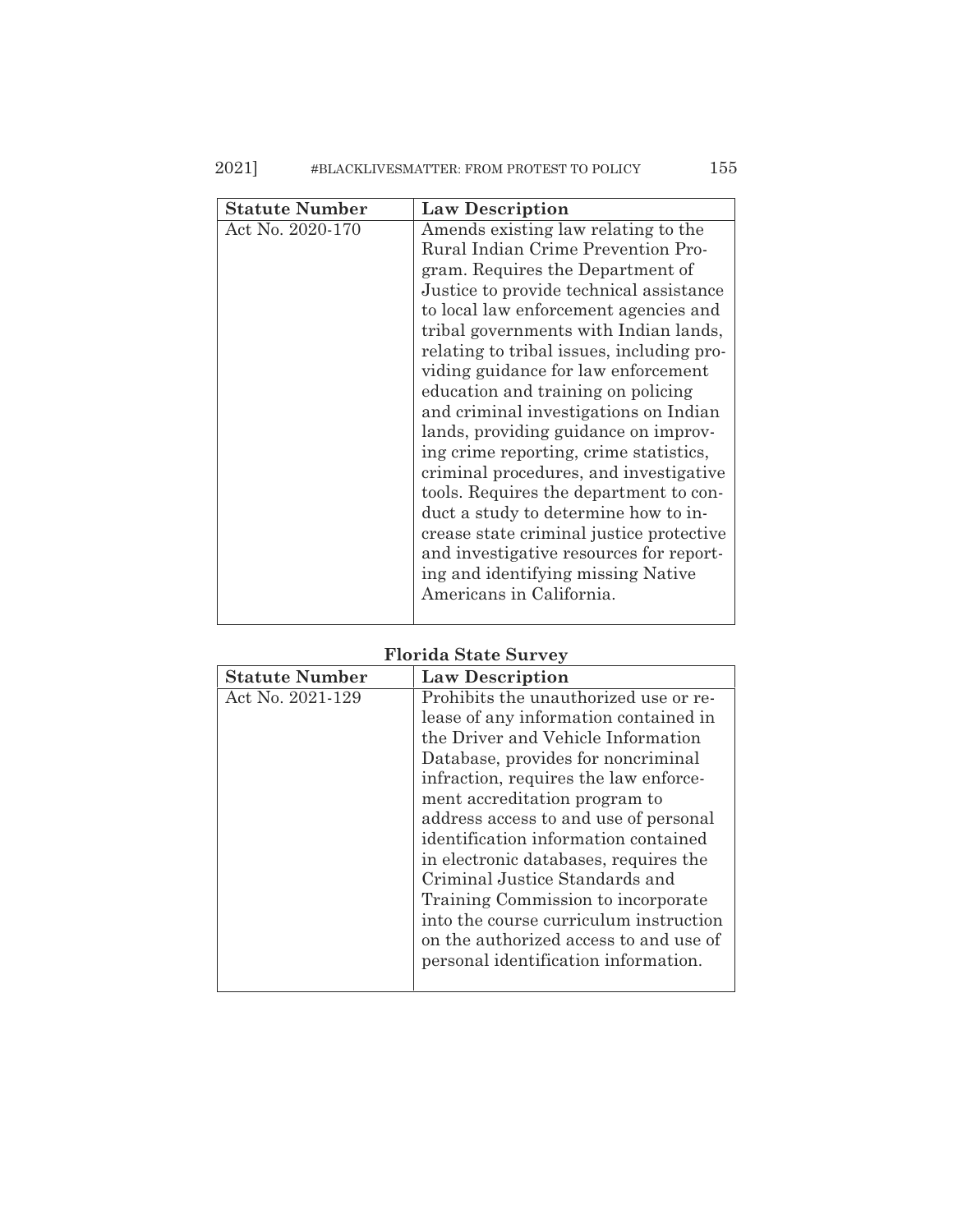## 156 WM. & MARY J. RACE, GENDER & SOC. JUST. [Vol. 28:103

| <b>Statute Number</b> | <b>Law Description</b>                    |
|-----------------------|-------------------------------------------|
| Act No. 2021-241      | Relates to law enforcement and cor-       |
|                       | rectional officer practices, requires     |
|                       | application for employment or             |
|                       | appointment as law enforcement or         |
|                       | correctional officer to contain specified |
|                       | disclosures, requires background in-      |
|                       | vestigation of applicant to include       |
|                       | specified information, requires em-       |
|                       | ploying agencies to maintain employ-      |
|                       | ment information for minimum pe-          |
|                       | riod, requires establishment of stan-     |
|                       | dards for officer training and policies   |
|                       | concerning use of force.                  |
|                       |                                           |

## **New York State Survey**

| <b>Statute Number</b> | <b>Law Description</b>                                                                                                                                                                                                                                                                                                                       |
|-----------------------|----------------------------------------------------------------------------------------------------------------------------------------------------------------------------------------------------------------------------------------------------------------------------------------------------------------------------------------------|
| 2021 Act No. 33       | Directs the commissioner of mental<br>health to create a working group and<br>report regarding frontline worker<br>trauma informed care.                                                                                                                                                                                                     |
| 2020 Act No. 93       | Amends the Civil Rights Law, provides<br>for the reporting of a nonemergency in-<br>cident involving a member of a<br>protected class.                                                                                                                                                                                                       |
| 2020 Act No. 95       | Establishes the Office of Special Investi-<br>gation within the Office of the Attorney<br>General to investigate and prosecute<br>any alleged criminal offense or offenses<br>committed by a police officer, or peace<br>officer, concerning the death of any per-<br>son as a result of any encounter with<br>such police or peace officer. |
| 2020 Act No. 100      | Relates to recording certain law enforce-<br>ment activities, provides that a person<br>not under arrest or in the custody of a<br>law enforcement official has the right to<br>record police activity, and to maintain<br>custody and control of that recording                                                                             |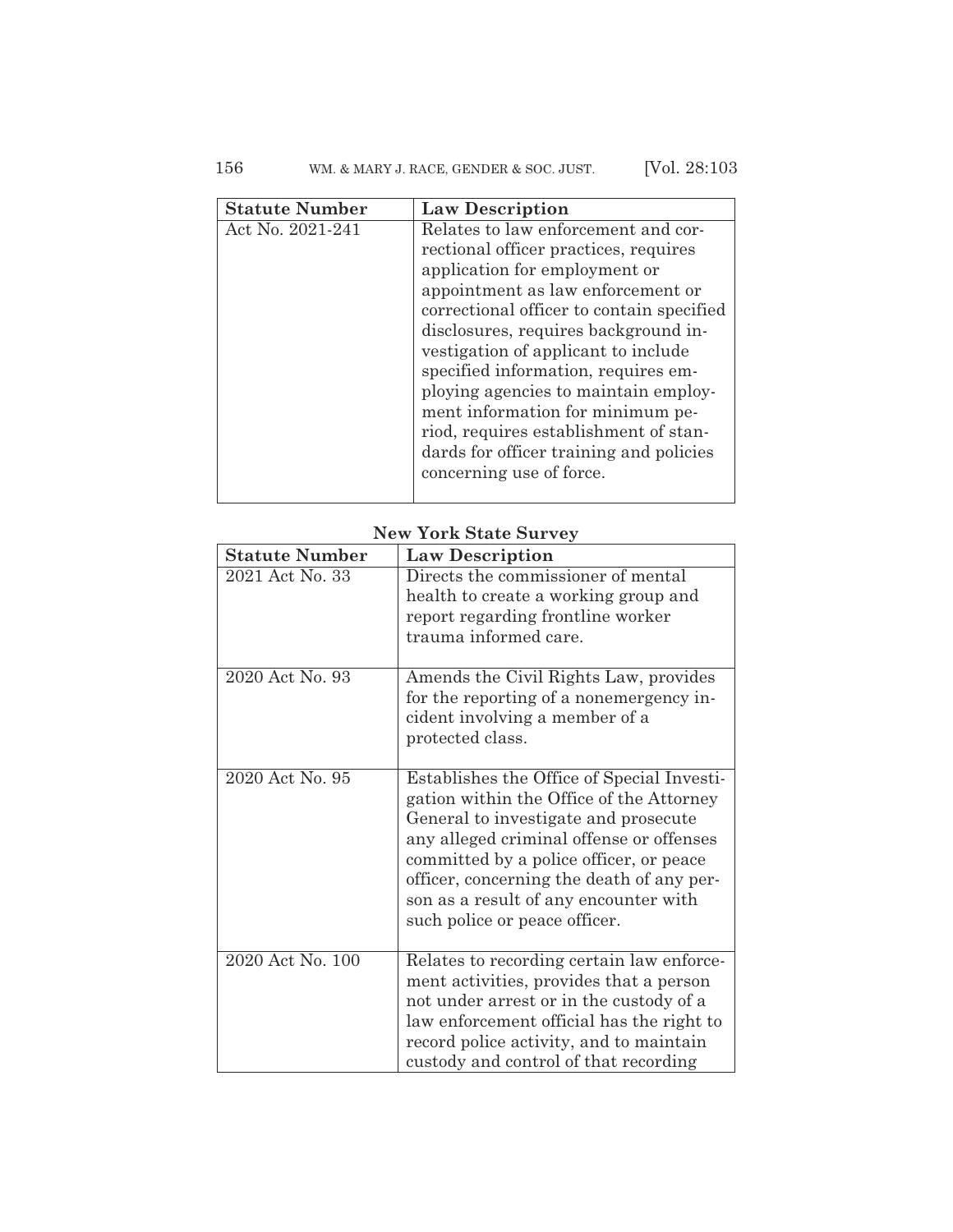## 2021] #BLACKLIVESMATTER: FROM PROTEST TO POLICY 157

| <b>Statute Number</b> | <b>Law Description</b>                                                                                                                                                                                                                                                                                                                                                                                        |
|-----------------------|---------------------------------------------------------------------------------------------------------------------------------------------------------------------------------------------------------------------------------------------------------------------------------------------------------------------------------------------------------------------------------------------------------------|
|                       | and of any property or instruments used<br>by that person to record police activities,<br>provides that a person in custody or un-<br>der arrest does not, by that status<br>alone, forfeit such right to record.                                                                                                                                                                                             |
| 2020 Act No. 104      | Relates to the Port Authority of New<br>York and New Jersey, establishes the<br>Law Enforcement Misconduct Investiga-<br>tive Office.                                                                                                                                                                                                                                                                         |
| 2020 Act No. 94       | Amends the Penal Law, establishes the<br>crime of aggravated strangulation, pro-<br>vides that a person is guilty of aggra-<br>vated strangulation when that person,<br>being a police or peace officer, commits<br>the crime of criminal obstruction of<br>breathing or blood circulation, thereby<br>causing serious physical injury or death<br>to another person, makes such offense a<br>class C felony. |
| 2020 Act No. 103      | Provides that when a person is under<br>arrest, or otherwise in custody of a po-<br>lice officer, peace officer, or other law<br>enforcement representative or entity,<br>such officer, representative or entity<br>shall have a duty to provide attention to<br>the medical and mental health needs of<br>such person.                                                                                       |
| 2020 Act No. 105      | Relates to the use of body worn cameras<br>by state police officers, establishes the<br>State Police Body Worn Cameras Pro-<br>gram, requires the Division of State<br>Police to provide body worn cameras to<br>be worn by all officers.                                                                                                                                                                     |
| 2020 Act. No. 96      | Amends the Civil Rights Law and the<br>Public Officers Law, provides for the<br>disclosure of law enforcement disciplin-<br>ary records.                                                                                                                                                                                                                                                                      |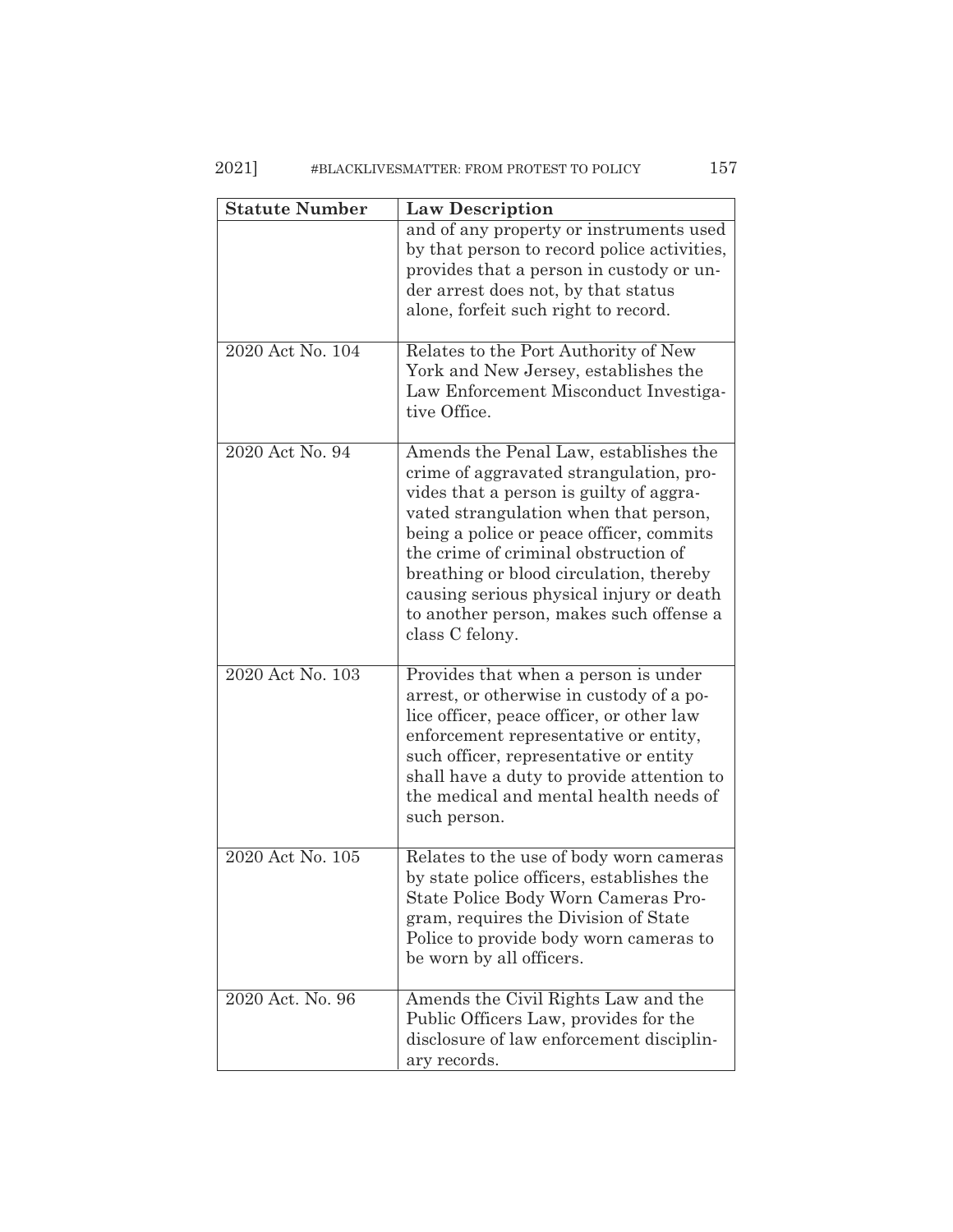## 158 WM. & MARY J. RACE, GENDER & SOC. JUST. [Vol. 28:103

| <b>Statute Number</b> | <b>Law Description</b>                                                                                                                                                                                                           |
|-----------------------|----------------------------------------------------------------------------------------------------------------------------------------------------------------------------------------------------------------------------------|
| 2020 Act No. 106      | Revises provisions relating to the Law<br>Enforcement Misconduct Investigative<br>Office.                                                                                                                                        |
| 2020 Act No. 101      | Requires a law enforcement officer or<br>peace officer, who discharges his or her<br>weapon under circumstances where a<br>person could be struck by a bullet, to<br>immediately report the incident to his<br>or her superiors. |

## **Pennsylvania State Survey**

| <b>Statute Number</b> | <b>Law Description</b>                    |
|-----------------------|-------------------------------------------|
| Act No. 2020-134      | Amends statutes relating to law and       |
|                       | justice, establishes the Sheriff and Dep- |
|                       | uty Sheriff Education and Training        |
|                       | Board, sets forth training requirements,  |
|                       | provides for the Sheriff and Deputy       |
|                       | <b>Sheriff Education and Training</b>     |
|                       | Account.                                  |
| Act No. 2020-57       | Amends statutes relating to law and       |
|                       | justice, provides for law enforcement     |
|                       | background investigations, provides for   |
|                       | duties of the Municipal Police Officers'  |
|                       | Education and Training Commission,        |
|                       | law enforcement agencies, and employ-     |
|                       | ers, provides immunity from liability     |
|                       | and violations.                           |
|                       |                                           |

### **Texas State Survey**

| <b>Statute Number</b>       | <b>Law Description</b>                    |
|-----------------------------|-------------------------------------------|
| 2021 Tex. Gen.              | Relates to the procedures required be-    |
| Laws ch. 834                | fore a law enforcement agency hires a     |
|                             | peace officer.                            |
|                             |                                           |
| $\overline{20}21$ Tex. Gen. | Relates to a mental health program that   |
| Laws ch. 508                | includes peer-to-peer counseling for cer- |
|                             | tain law enforcement personnel, allows    |
|                             | for contracting with an institution of    |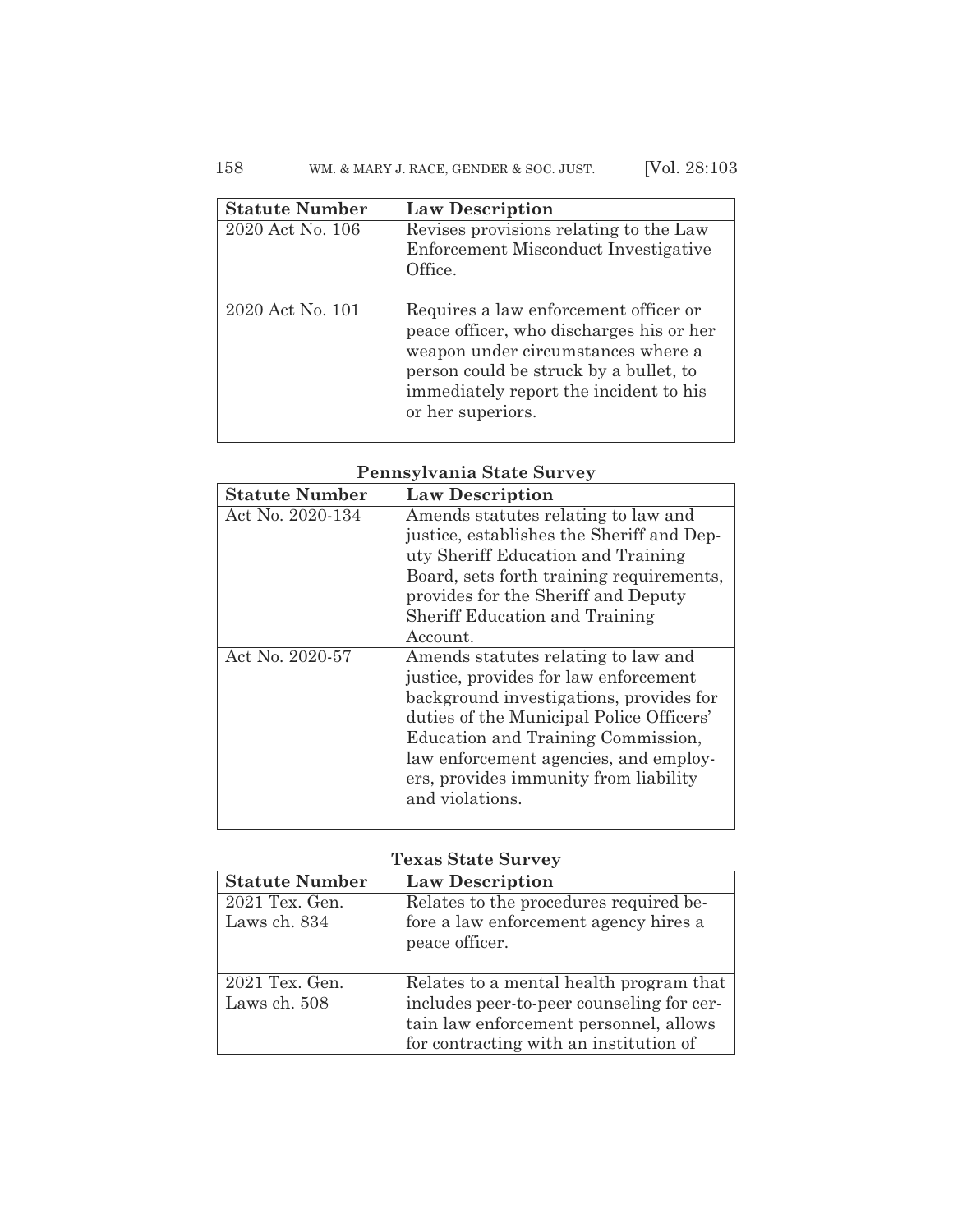## 2021] #BLACKLIVESMATTER: FROM PROTEST TO POLICY 159

| <b>Statute Number</b>          | <b>Law Description</b>                                                                                                                                                                                                                                                                                                                                                                                             |
|--------------------------------|--------------------------------------------------------------------------------------------------------------------------------------------------------------------------------------------------------------------------------------------------------------------------------------------------------------------------------------------------------------------------------------------------------------------|
|                                | higher education that has appropriate<br>expertise in mental health or law en-<br>forcement to develop the peer support<br>network, requires information relating<br>to officer's participation to remain confi-<br>dential, relates to licensure protection<br>for officers participating in the program,<br>provides for an annual report.                                                                       |
| 2021 Tex. Gen.<br>Laws ch. 534 | Relates to the use of force by peace offi-<br>cers including required intervention for<br>excessive use of force.                                                                                                                                                                                                                                                                                                  |
| 2021 Tex. Gen.<br>Laws ch. 509 | Relates to certain duties of law enforce-<br>ment agencies concerning certain<br>information subject to disclosure to<br>a defendant.                                                                                                                                                                                                                                                                              |
| 2021 Tex. Gen.<br>Laws ch. 979 | Relates to the duty of a peace officer to<br>request and render aid for an injured<br>person. Requires officer to request<br>emergency medical services personnel<br>to provide the person with emergency<br>medical services, and to provide first aid<br>or treatment to the person to the extent<br>of the officer's skill and training while<br>waiting for emergency medical services<br>personnel to arrive. |
| 2021 Tex. Gen.<br>Laws ch. 895 | Relates to the criminal offenses of viola-<br>tion of civil rights of and improper sex-<br>ual activity with persons in custody,<br>increases a criminal penalty.                                                                                                                                                                                                                                                  |
| 2021 Tex. Gen.<br>Laws ch. 722 | Relates to the training and hiring of<br>peace officers                                                                                                                                                                                                                                                                                                                                                            |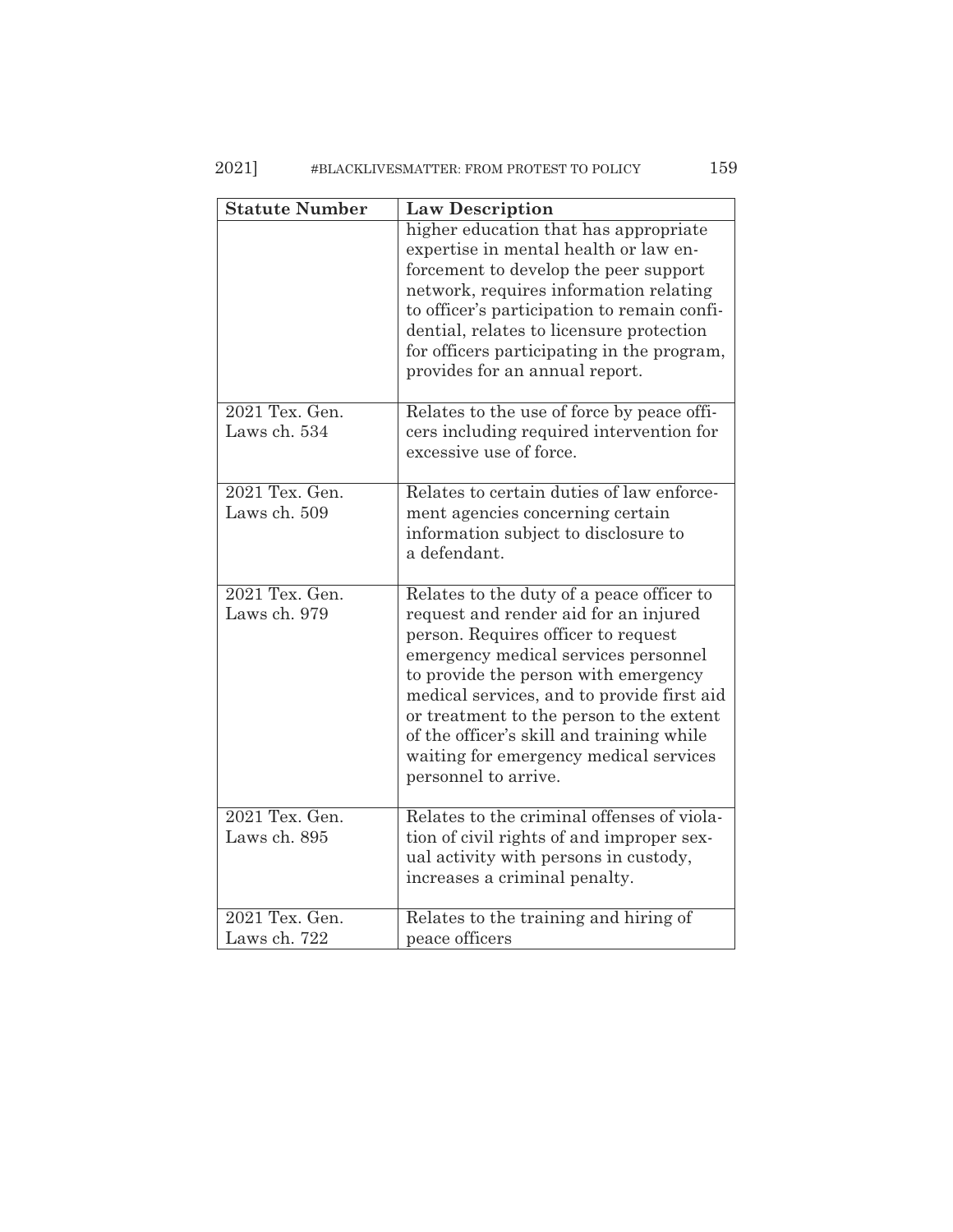### APPENDIX B

| <b>HOUSLON</b> UILY DUIVEY                |                                                                                                                                                      |
|-------------------------------------------|------------------------------------------------------------------------------------------------------------------------------------------------------|
| <b>Ordinance Number   Law Description</b> |                                                                                                                                                      |
|                                           | Harris County Commissioners Court<br>passed a criminal justice package that<br>included 10 substantive reforms. <sup>299</sup>                       |
| Criminal Justice<br>Task Force            | Houston has passed 58% of police re-<br>form recommendations according to<br>the new Office of Policing Reform and<br>Accountability. <sup>300</sup> |

### **Houston City Survey**

#### **New York City Survey**

| <b>Ordinance Number</b> | Law Description <sup>301</sup>                                                                                                                                                                       |
|-------------------------|------------------------------------------------------------------------------------------------------------------------------------------------------------------------------------------------------|
| Law No. 2020/065        | Amending the administrative code of<br>the city of New York, in relation to cre-<br>ating comprehensive reporting and<br>oversight of New York city police de-<br>partment surveillance technologies |
| Law No. 2020/067        | Amending the administrative code of<br>the city of New York, in relation to the<br>right to record police activities                                                                                 |
| Law No. 2020/069        | Amending the administrative code of<br>the city of New York, in relation to re-<br>quiring the police department to<br>develop an internal disciplinary matrix                                       |
| Law No. 2021/004        | Amending the administrative code of<br>the city of New York, in relation to<br>prohibiting discrimination based on<br>one's arrest record, pending criminal<br>accusations or criminal convictions   |

<sup>299.</sup> For full list, see Andrew Schneider, *Harris County Passes Package of 11 Criminal Justice Reform Proposals*, HOUST. PUB. MEDIA (June 10, 2020, 12:53 PM), https://www .houstonpublicmedia.org/articles/news/criminal-justice/2020/06/10/375606/harris-county -passes-package-of-11-criminal-justice-reforms/ [https://perma.cc/59BF-LQL5].

<sup>300.</sup> *Reform Checklist*, HOUST.PUB.MEDIA, https://www.houstonpublicmedia.org/app /plugins/pdfjs-viewer-shortcode/pdfjs/web/viewer.php?file=https://cdn.hpm.io/wp-content /uploads/2021/08/18111419/Reform-Checklist.pdf&dButton=true&pButton=true&o Button=false&sButton=true#zoom=auto&pagemode=none.

<sup>301.</sup> Descriptions are based on bill titles and bill summaries found in *Legislation*, NEW YORKCITYCOUNCIL, https://legistar.council.nyc.gov/Legislation.aspx (last visited Nov. 4, 2021).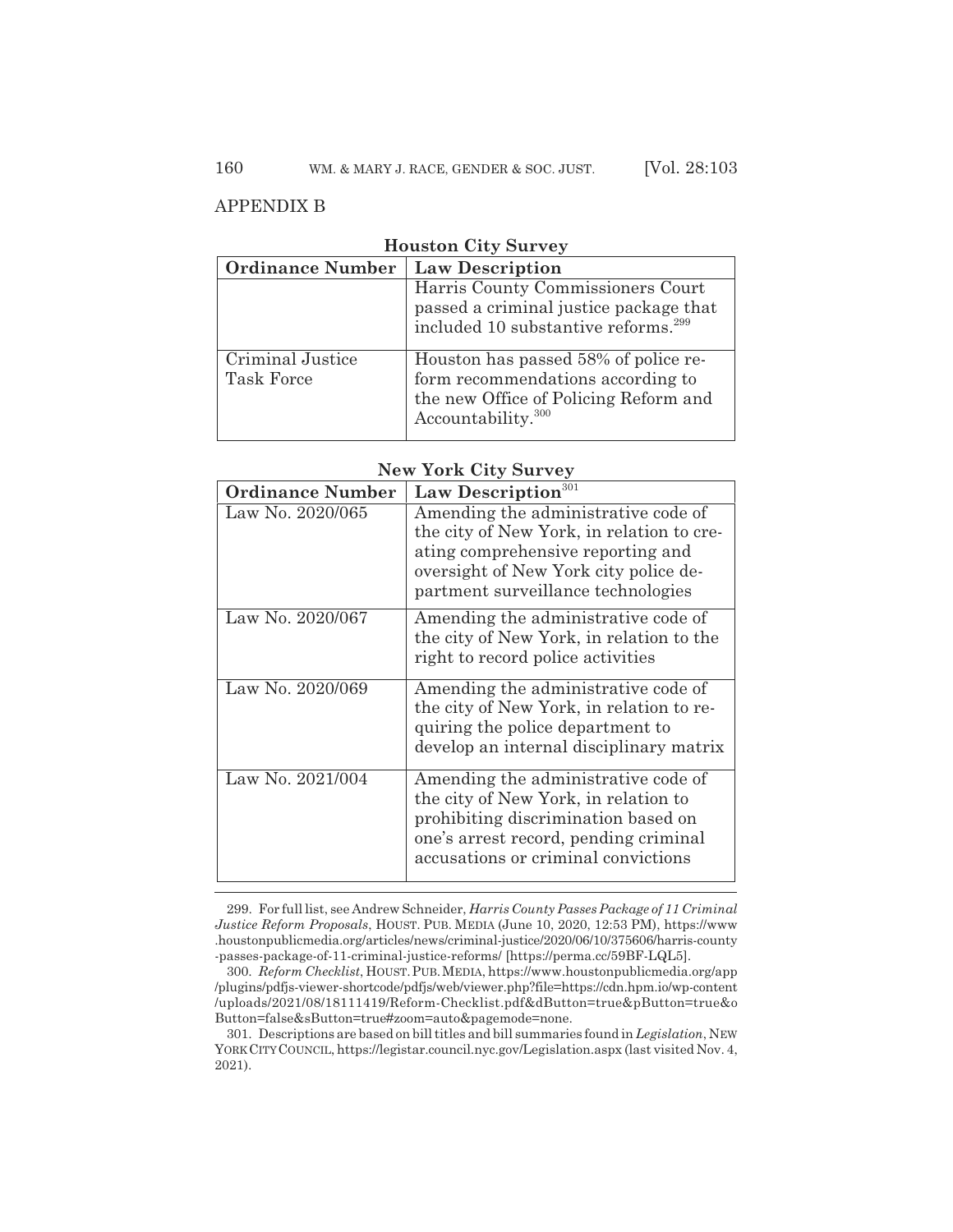## 2021] #BLACKLIVESMATTER: FROM PROTEST TO POLICY 161

| <b>Ordinance Number</b> | <b>Law Description</b>                                                                                                                                                                                                                                                                                                                                                                                                                                                                                                                                                                                                                |
|-------------------------|---------------------------------------------------------------------------------------------------------------------------------------------------------------------------------------------------------------------------------------------------------------------------------------------------------------------------------------------------------------------------------------------------------------------------------------------------------------------------------------------------------------------------------------------------------------------------------------------------------------------------------------|
| Law No. 2021/045        | Amending the administrative code of                                                                                                                                                                                                                                                                                                                                                                                                                                                                                                                                                                                                   |
|                         | the city of New York, in relation to re-                                                                                                                                                                                                                                                                                                                                                                                                                                                                                                                                                                                              |
|                         | quiring the police department to report                                                                                                                                                                                                                                                                                                                                                                                                                                                                                                                                                                                               |
|                         | on traffic encounters                                                                                                                                                                                                                                                                                                                                                                                                                                                                                                                                                                                                                 |
| Law No. 2021/047        | Amending the New York city charter<br>and the administrative code of the city<br>of New York, in relation to clarifying<br>that the New York city civilian com-<br>plaint review board has the power to<br>investigate bias-based policing and<br>racial profiling, requiring such board to<br>investigate past professional conduct<br>by members of the police department<br>determined to have engaged in acts of<br>bias and to make remedial recommen-<br>dations and requiring the police depart-<br>ment to engage an external consultant<br>to perform a review of certain past work<br>done by the equal employment opportu- |
| Law No. 2021/048        | nity division of the police department<br>Amending the administrative code of                                                                                                                                                                                                                                                                                                                                                                                                                                                                                                                                                         |
|                         | the city of New York, in relation to cre-<br>ating a right of security against unrea-<br>sonable search and seizure, and<br>against excessive force regardless of<br>whether such force is used in connec-<br>tion with a search or seizure, that is<br>enforceable by civil action and requir-<br>ing the law department to post online<br>certain information regarding such<br>civil actions                                                                                                                                                                                                                                       |
|                         | The mayor also passed a number of police reform-related Exec-                                                                                                                                                                                                                                                                                                                                                                                                                                                                                                                                                                         |
| utive Orders            |                                                                                                                                                                                                                                                                                                                                                                                                                                                                                                                                                                                                                                       |

# **Minneapolis City Survey**

| <b>Ordinance Number   Law Description</b> |                                           |
|-------------------------------------------|-------------------------------------------|
| Ord. 2020-045                             | Amending Title 9, chapter 172 of the      |
|                                           | Minneapolis Code of Ordinances relat-     |
|                                           | ing to Fire and Police Protection: Police |
|                                           | Conduct oversight <sup>302</sup>          |

302. Description based on the ordinance title found in Ordinance No. 2020-045, City of Minneapolis (Aug. 22, 2020), https://lims.minneapolismn.gov/Download/MetaData /18191/2020-045\_Id\_18191.pdf.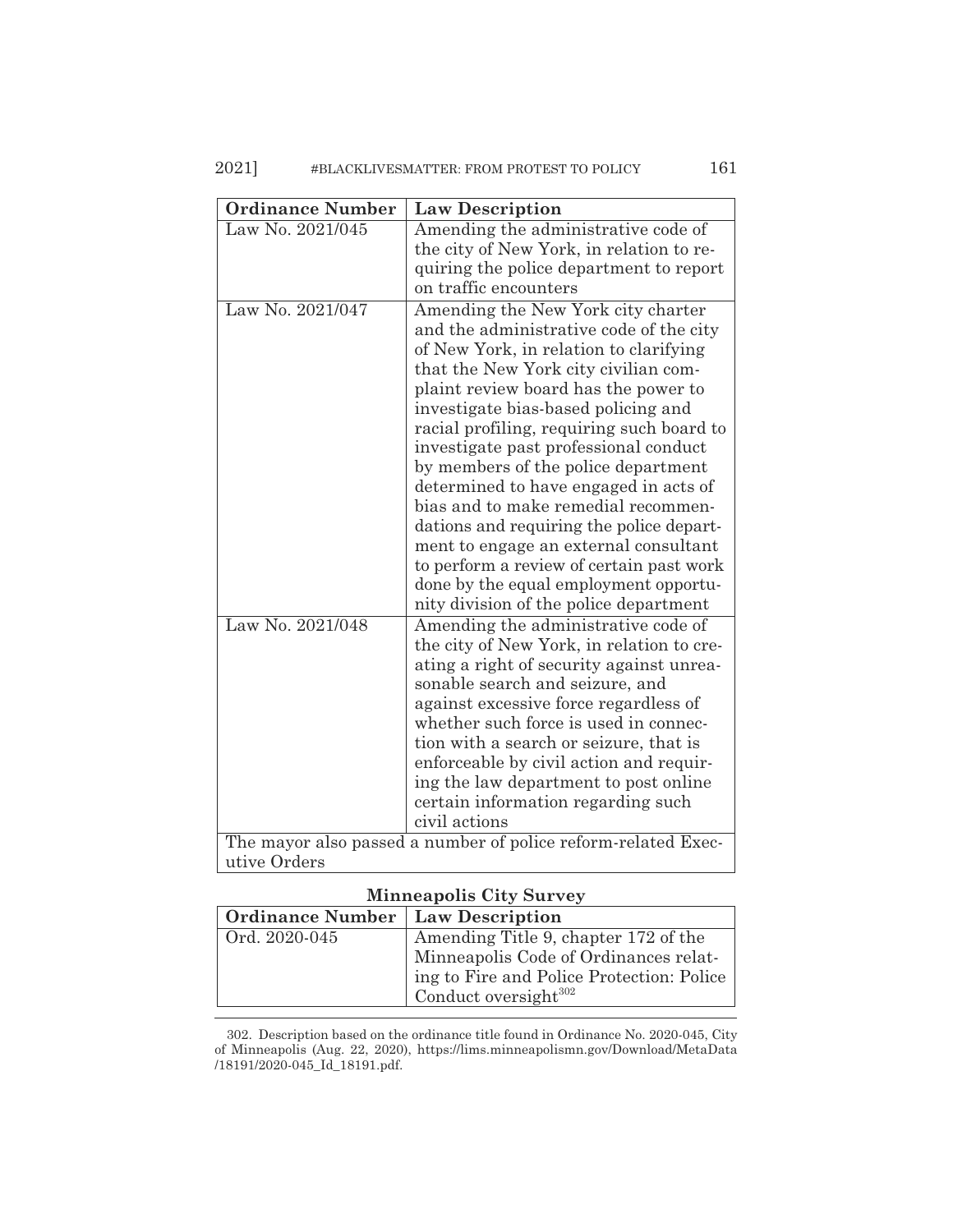**Ordinance Number Law Description**<sup>303</sup> The city committed to a range of actions including no budget increase, new use-of-force policies, changes to union contracts, and more<sup>304</sup> Bill 200538 (signed Nov. 10, 2020) Amending Title 10 of The Philadelphia Code to create a new Chapter 10-2500, entitled "Less Lethal Devices," to regulate the use of less lethal devices in specific situations; all under certain terms and conditions. Bill 200367 (signed July 1, 2020) Providing for the submission to the qualified electors of the City of Philadelphia of the proposal set forth in a Resolution approved by Council proposing an amendment to The Philadelphia Home Rule Charter relating to the creation of the Citizens Police Oversight Commission; and authorizing the appropriate officers to publish notice and to make arrangements for the special election; all under certain terms and conditions. Bill 200076 (signed July 1, 2020) Providing for the submission to the qualified electors of the City of Philadelphia of an amendment to The Philadelphia Home Rule Charter calling on the Police Department to eliminate the practice of unconstitutional stop and frisk, as approved by Resolution of the City Council; fixing the date of a special election for such purpose; prescribing the form of ballot question to be voted on; and, authorizing the appropriate officers to publish notice and to make

#### **Philadelphia City Survey**

arrangements for the special election.

<sup>303.</sup> Descriptions are based on bill titles and bill summaries found in *Legislation*, PHILADELPHIA CITY COUNCIL, https://phila.legistar.com/Legislation.aspx (last visited Nov. 4, 2021).

<sup>304.</sup> *See* Jim Kenney, *Actions for Change: No Budget Increase, New Use-of-Force Policies, Changes in Union Contract and More*, CITY OF PHILA. (June 9, 2020), https:// www.phila.gov/2020-06-09-actions-for-change-no-budget-increase-new-use-of-force-policies -changes-to-union-contract-and-more/ [https://perma.cc/QH82-22CN].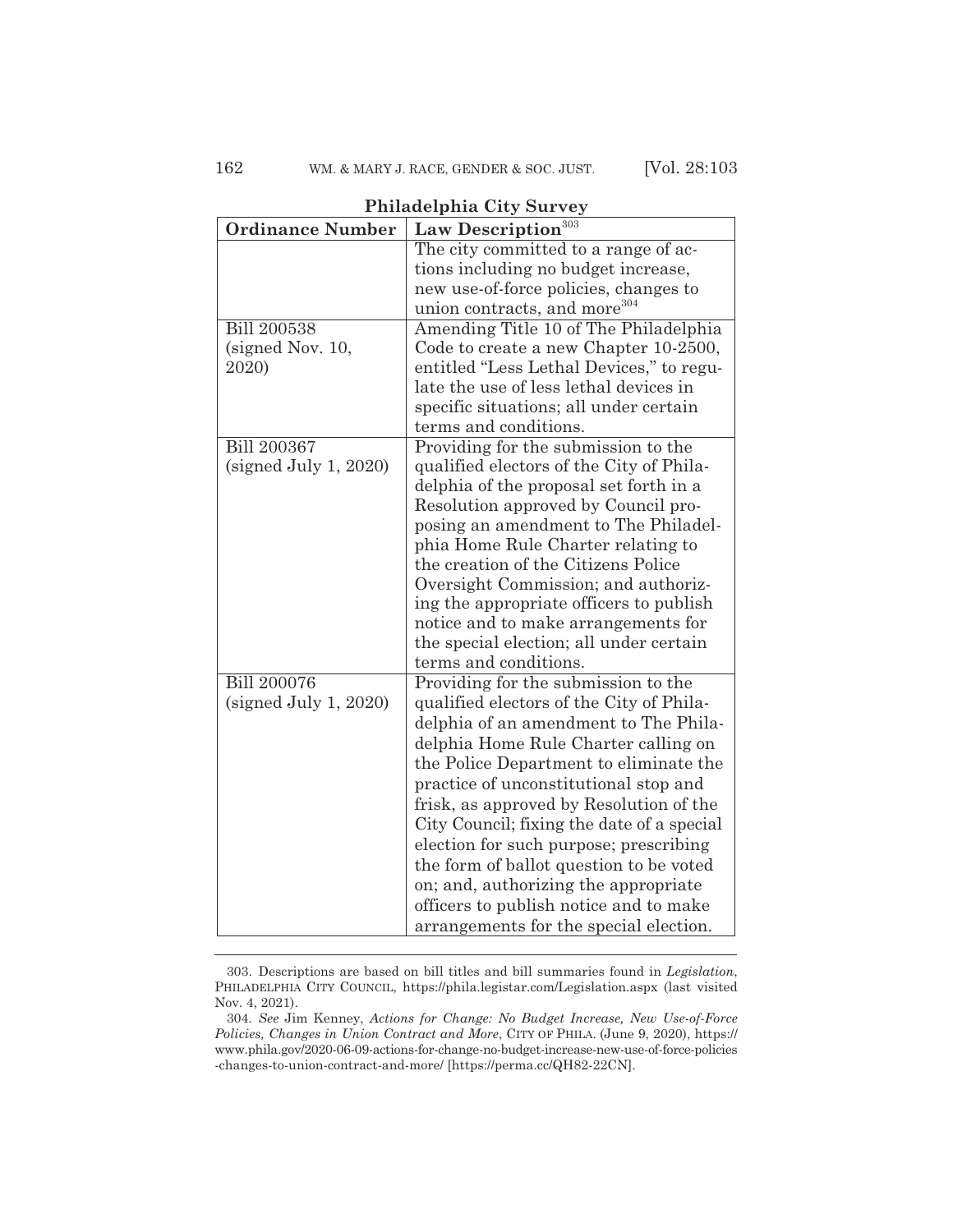## 2021] #BLACKLIVESMATTER: FROM PROTEST TO POLICY 163

| <b>Ordinance Number</b>                            | <b>Law Description</b>                                                                                                                                                                                                                                                                                                                                                                                                                                                                                                                                                                                                                                    |
|----------------------------------------------------|-----------------------------------------------------------------------------------------------------------------------------------------------------------------------------------------------------------------------------------------------------------------------------------------------------------------------------------------------------------------------------------------------------------------------------------------------------------------------------------------------------------------------------------------------------------------------------------------------------------------------------------------------------------|
| <b>Bill 200364-A</b><br>(signed Sept. 30,<br>2020) | Amending Title 17 of The Philadelphia<br>Code, entitled "Contracts and Procure-<br>ment," by adding a new Chapter 17-<br>2300, entitled "Public Hearing Re-<br>quired Prior to Execution of a Labor<br>Agreement with City Workers Repre-<br>sented by the Fraternal Order Of<br>Police With Respect To The Workers'<br>Terms And Conditions Of Employ-<br>ment," by establishing certain defini-<br>tions; and requiring a public hearing<br>within thirty (30) days prior to the City<br>entering into or amending a labor agree-<br>ment with City workers represented by<br>the Fraternal Order of Police, all under<br>certain terms and conditions. |
| <b>Bill 200538</b><br>(signed Nov. 10,<br>2020)    | Amending Title 10 of The Philadelphia<br>Code to create a new Chapter 10-2500,<br>entitled "Less Lethal Devices," to regu-<br>late the use of less lethal devices in<br>specific situations; all under certain<br>terms and conditions including not us-<br>ing chemical weapons on protesters.                                                                                                                                                                                                                                                                                                                                                           |
| Bill 210074<br>(signed June 9, 2021)               | Repealing Chapter 21-1200 of The<br>Philadelphia Code, entitled "Police Ad-<br>visory Board," and replacing it with a<br>new Chapter 21-1200 that reconsti-<br>tutes and renames the board as the<br>"Citizens Police Oversight Com-<br>mission," and, as authorized by the<br>Charter, provides for the Commission's<br>appointment, the powers and duties of<br>the Commission and the manner in<br>which the Commission and other offi-<br>cers, employees, and agencies shall<br>fulfill their respective responsibilities<br>with respect to the Commission, all<br>under certain terms and conditions.                                              |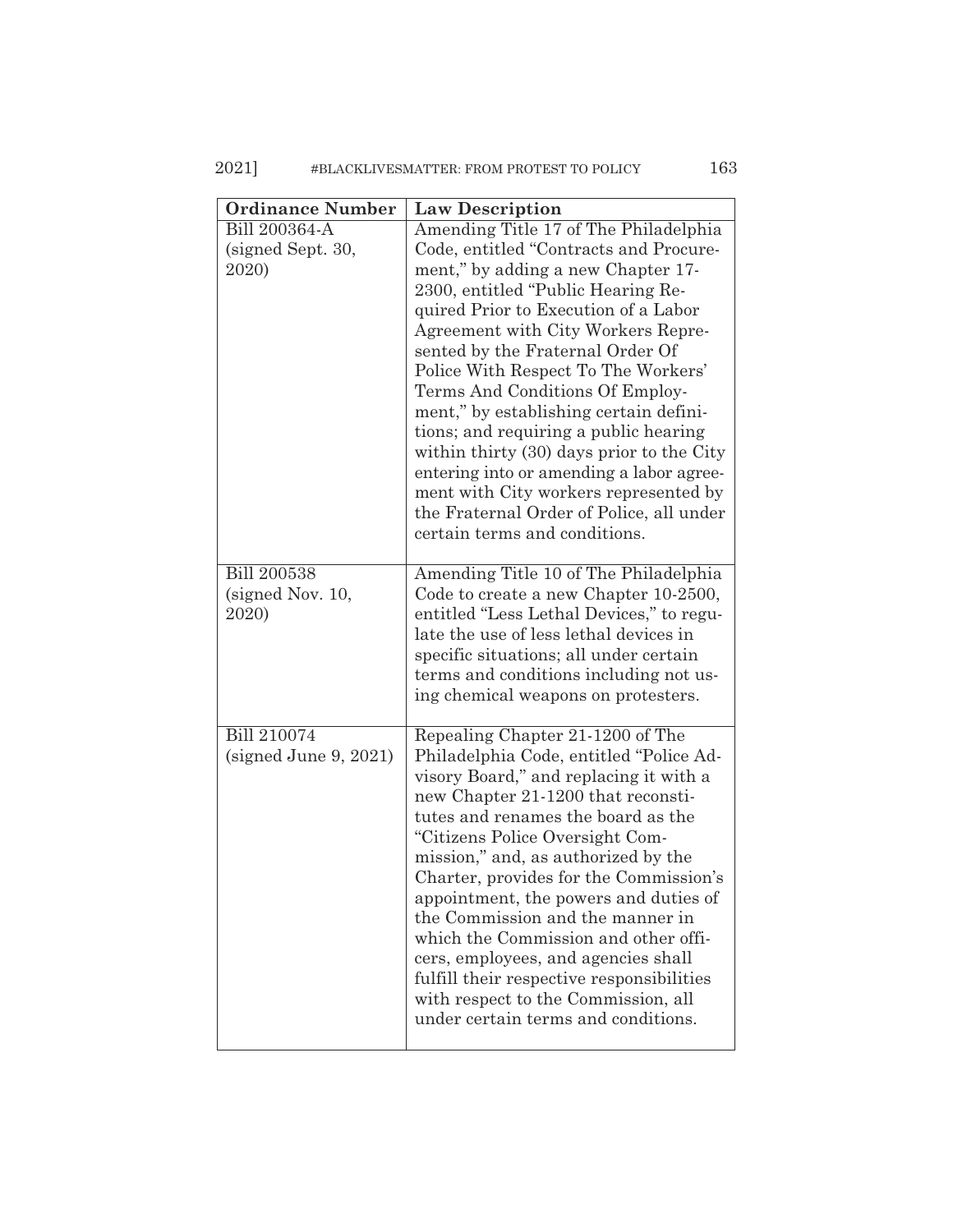| <b>Ordinance Number</b> | Deathle Olty Dul vey<br>Law Description <sup>305</sup>                                                                                                                                                                                                                                                                                                                                                                                                                                                                                                                                                                                                                             |
|-------------------------|------------------------------------------------------------------------------------------------------------------------------------------------------------------------------------------------------------------------------------------------------------------------------------------------------------------------------------------------------------------------------------------------------------------------------------------------------------------------------------------------------------------------------------------------------------------------------------------------------------------------------------------------------------------------------------|
| Ord 126096              | Prohibiting the use of chokeholds by<br>officers; amending Section 12A.04.200<br>of, and adding a new Section 3.28.145<br>to, the Seattle Municipal Code.                                                                                                                                                                                                                                                                                                                                                                                                                                                                                                                          |
| Ord 126150              | Amending Ordinance 126000, which<br>adopted the 2020 Budget; creating<br>new budget summary levels to dis-<br>aggregate Seattle Police Department<br>precincts from the Patrol Operations<br><b>Budget Summary Level.</b>                                                                                                                                                                                                                                                                                                                                                                                                                                                          |
| Ord 126132              | Ordinance named in honor of<br>MiChance Dunlap-Gittens and relat-<br>ing to the Seattle Police Department;<br>prohibiting law enforcement officers<br>from questioning, except in limited<br>circumstances, persons 18 years of age<br>or younger where a Miranda warning<br>is administered unless legal counsel is<br>provided; prohibiting law enforcement<br>officers from requesting permission<br>from a person under 18 years of age to<br>conduct a search of the person or<br>property, dwellings, or vehicles under<br>that person's control unless legal<br>counsel is provided for that person;<br>and adding a new Section 3.28.147 to<br>the Seattle Municipal Code. |
| Ord 126183              | Establishing additional uses for auto-<br>mated traffic safety cameras to reduce<br>traffic congestion and increase safety;<br>amending Sections 11.31.090 and<br>11.50.570 of the Seattle Municipal<br>Code; and ratifying and confirming<br>certain prior acts.                                                                                                                                                                                                                                                                                                                                                                                                                  |

**Seattle City Survey**

<sup>305.</sup> Descriptions are based on bill titles and bill summaries found in *Legislation*, SEATTLE CITYCOUNCIL, https://seattle.legistar.com/Legislation.aspx (last visited Nov. 4, 2021).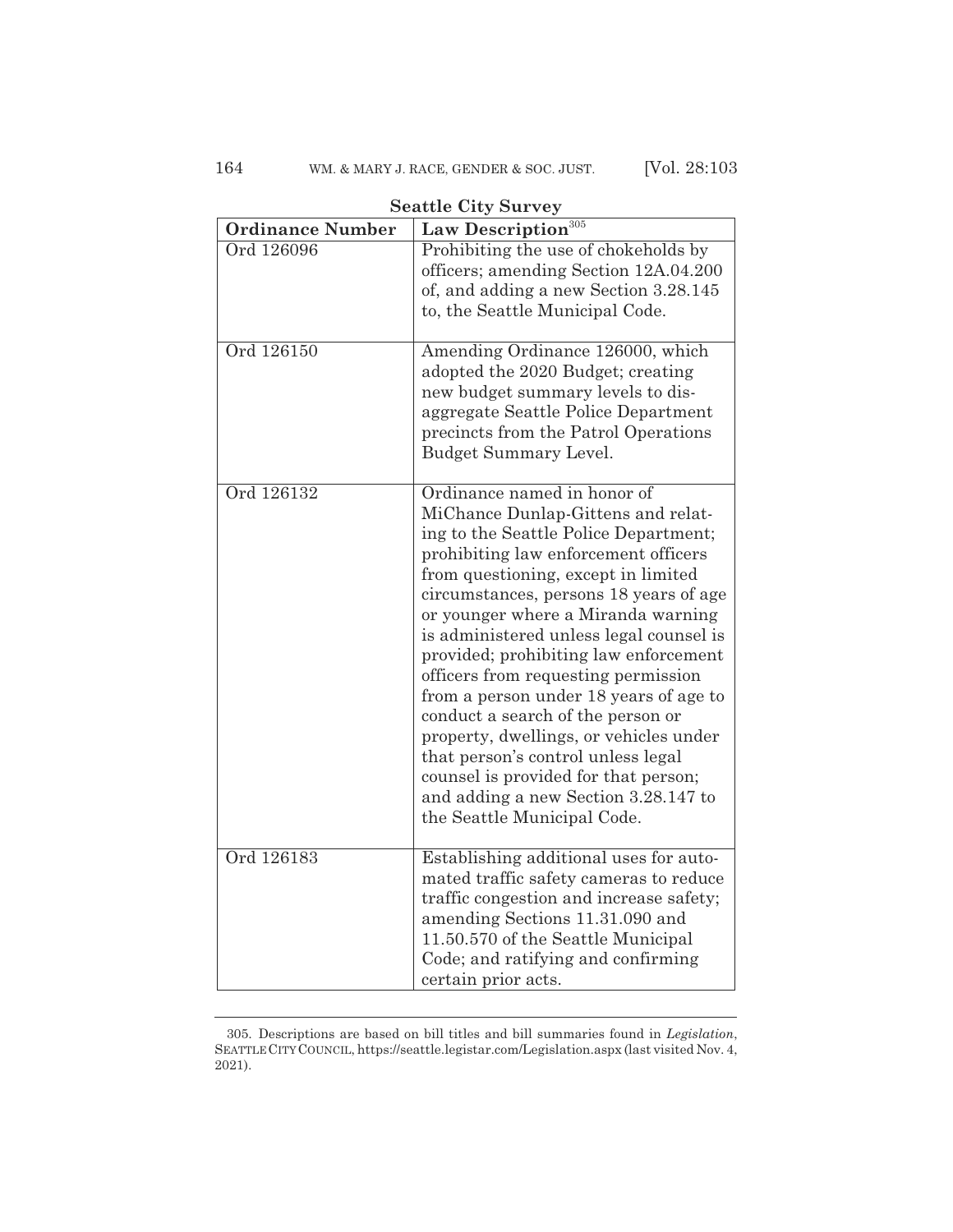## 2021] #BLACKLIVESMATTER: FROM PROTEST TO POLICY 165

| <b>Ordinance Number</b> | <b>Law Description</b>                                                                                                                                                                                                                                                                                                                                                                 |
|-------------------------|----------------------------------------------------------------------------------------------------------------------------------------------------------------------------------------------------------------------------------------------------------------------------------------------------------------------------------------------------------------------------------------|
| Ord 126233              | An ordinance relating to the organiza-<br>tion of City government; creating a<br>new Community Safety and Commu-<br>nications Center; and making neces-<br>sary amendments to Chapters 3.15,<br>3.28, 6.10, 10.08, 11.14, 11.16, and<br>12A.16 of the Seattle Municipal Code<br>and Ordinance 86431 to implement<br>associated organizational changes and<br>make technical revisions. |
| Ord 126264              | Relating to civilian and community<br>oversight of the police; creating a sub-<br>poena process for the Office of Police<br>Accountability and Office of Inspector<br>General for Public Safety while ensur-<br>ing due process for individuals who are<br>the subject of the subpoena; and adding<br>new Sections 3.29.126 and 3.29.245 to<br>the Seattle Municipal Code.             |
| Ord 126312              | Relating to surveillance technology<br>implementation; authorizing approval<br>of uses and accepting the surveillance<br>impact report for the Seattle Police<br>Department's use of Automated Li-<br>cense Plate Reader technology.                                                                                                                                                   |
| Ord 126315              | Relating to surveillance technology<br>implementation; authorizing approval<br>of uses and accepting the surveillance<br>impact report for the Seattle Police<br>Department's use of the CopLogic<br>technology.                                                                                                                                                                       |
| Ord 126341              | Relating to surveillance technology<br>implementation; authorizing approval<br>of uses and accepting the 2020<br>surveillance impact report and 2020<br>executive overview for the Seattle Po-<br>lice Department's use of Forward<br>Looking Infrared Real-Time Video.                                                                                                                |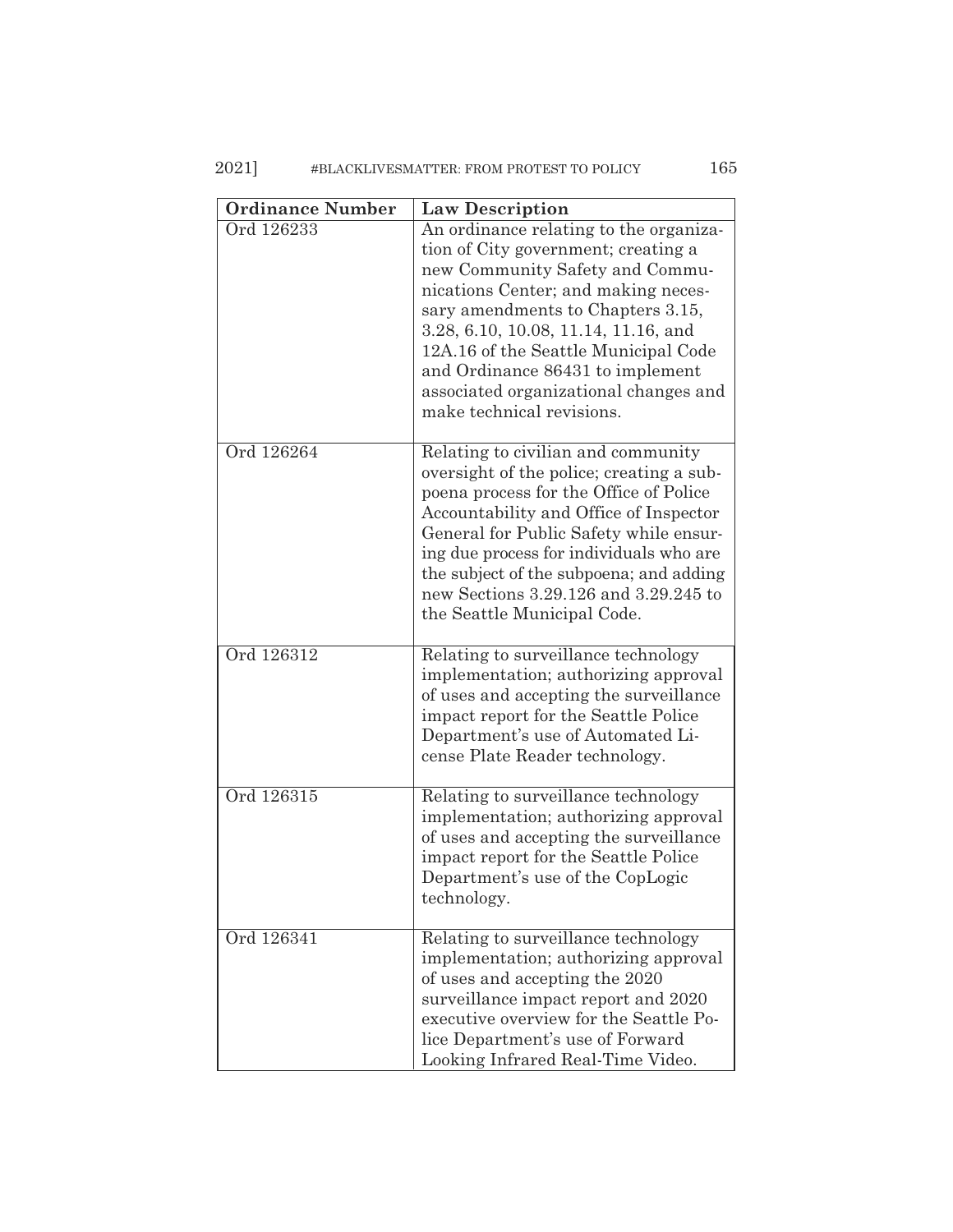## 166 WM. & MARY J. RACE, GENDER & SOC. JUST. [Vol. 28:103

| <b>Ordinance Number</b> | <b>Law Description</b>                                                                                                                                                                                                                                                           |
|-------------------------|----------------------------------------------------------------------------------------------------------------------------------------------------------------------------------------------------------------------------------------------------------------------------------|
| Ord 126344              | Relating to surveillance technology<br>implementation; authorizing approval<br>of uses and accepting the 2020 surveil-<br>lance impact report and 2020 executive<br>overview for the Seattle Police Depart-<br>ment's use of Situational Awareness<br>Cameras Without Recording. |
| Ord 126345              | Relating to surveillance technology<br>implementation; authorizing approval<br>of uses and accepting the 2020 sur-<br>veillance impact report and 2020 exec-<br>utive overview for the Seattle Police<br>Department's use of Video Recording<br>Systems.                         |

## **Washington, DC Survey**

| <b>Statute Number</b> | Law Description <sup>306</sup>                                                                                                                         |
|-----------------------|--------------------------------------------------------------------------------------------------------------------------------------------------------|
| 2021 Act No. 24-28    | Amends the Comprehensive Policing<br>and Justice Reform Second Temporary<br>Amendment Act, extends the report                                          |
|                       | submission and sunset dates of the                                                                                                                     |
|                       | Police Reform Commission.                                                                                                                              |
| 2020 Act No. 23-336   | Provides, on an emergency basis, for<br>comprehensive policing and justice re-<br>form for District residents and visitors,<br>and for other purposes. |
| 2020 Act No. 23-399   | Provides, on a temporary basis, for com-<br>prehensive policing and justice reform<br>for District residents and visitors, and<br>for other purposes.  |

<sup>306.</sup> Descriptions are based on bill titles and bill summaries found in *Legislative Information Management System*, COUNCIL OF THE DISTRICT OF COLUMBIA, https://lims.dc council.us/ (last visited Nov. 4, 2021).